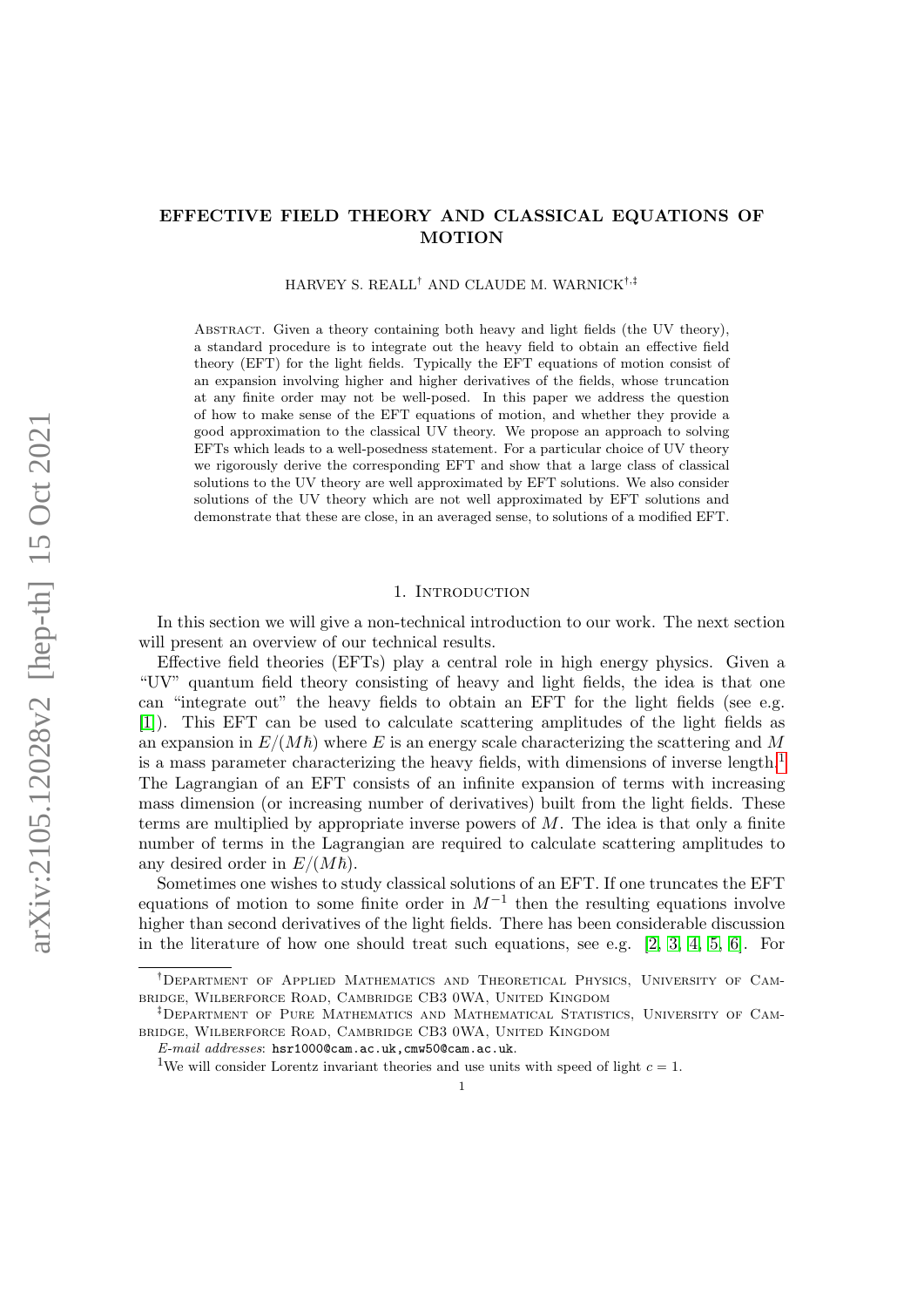example, such equations typically admit "runaway" solutions that blow up in time, and are usually regarded as unphysical. How do we eliminate such solutions? The nature of the initial value problem is unclear: with higher derivatives, do we need extra initial data? If so, is the initial value problem well-posed? Wouldn't additional initial data correspond to introducing new physical degrees of freedom? Should we only consider solutions which can be expanded in powers of  $M^{-1}$ ? For a particularly clear discussion of these issues, see [\[3\]](#page-45-1).

Our strategy for investigating these questions will be to determine the conditions under which classical solutions of the UV theory give rise to classical solutions of the EFT. Specifically, what conditions must the heavy and light fields of the UV theory satisfy in order that the light fields satisfy, at least approximately, the EFT equations of motion? We shall then view these conditions on the light fields as "admissibility" criteria on solutions of the EFT equations of motion and use this to develop a notion of well-posedness for the initial value problem of the EFT equations. Of course this would be vacuous if our conditions on the fields of the UV theory were too strong, so the most substantial part of our paper will be devoted to demonstrating that the UV theory does indeed admit a "suitably large" class of solutions satisfying these conditions.

We shall focus throughout this paper on a particular UV theory discussed in [\[1,](#page-44-0) [4,](#page-45-2) [6\]](#page-45-4). We expect that the lessons learned from studying this theory will extend to a much wider class of theories. This theory is a complex scalar field with a  $U(1)$ -symmetric potential exhibiting spontaneous symmetry breaking. It can be rewritten in terms of two real fields: a heavy field  $\rho$  with mass parameter M and a massless field  $\theta$  (a Goldstone boson). Integrating out  $\rho$  consists of solving, formally, its equation of motion as an expansion in powers of  $M^{-1}$  with coefficients that are polynomials in derivatives of  $\theta$ . Substituting this expansion into the UV equation of motion for  $\theta$  gives the EFT equation of motion for  $\theta$ . This is an expansion in powers of  $M^{-1}$ , with higher powers of  $M^{-1}$ involving more derivatives of  $\theta$ .

Our first aim is to provide a mathematically rigorous derivation, in classical field theory, of these formal expansions in inverse powers of  $M$  that are derived heuristically in the EFT literature. We view the fields as functions of  $M$  as well as of the spacetime coordinates. We shall identify uniform boundedness as  $M \to \infty$  of  $(M \rho, \theta)$ , and their derivatives, as the key assumption required to derive these expansions from the equations of motion of the UV theory.<sup>[2](#page-1-0)</sup> If this assumption is satisfied then  $\rho$  admits an asymptotic expansion in powers of  $M^{-1}$ . Truncating this expansion at order  $M^{-k}$  then implies that  $\theta$  satisfies the EFT equation of motion up to terms of order  $M^{-k-1}$ .

Our second aim is to develop a notion of well-posedness for the EFT equation of motion, truncated to some order in  $M^{-1}$ . The idea is that, since uniform boundedness is required to derive the EFT expansion from the UV theory, then only uniformly bounded solutions of the EFT equation of motion should be admissible. Working on a fixed time

<span id="page-1-0"></span><sup>&</sup>lt;sup>2</sup>From a physics perspective, taking the limit  $M \to \infty$  may appear strange since M is usually regarded as a fixed parameter. However, as we shall explain, there is an equivalent viewpoint in which one fixes the mass of the heavy field to some value  $\mu$  and considers fields which depend on the spacetime coordinates  $x^{\nu}$  as  $\mu x^{\nu}/M$ . In this picture, one is considering a family of solutions (parameterised by M) varying over a length/time scale proportional to  $M/\mu$ . So  $M \to \infty$  is a "long wavelength" limit, and the EFT expansions hold for fields varying over scales that are increasingly large compared to the "UV length scale"  $\mu^{-1}$ .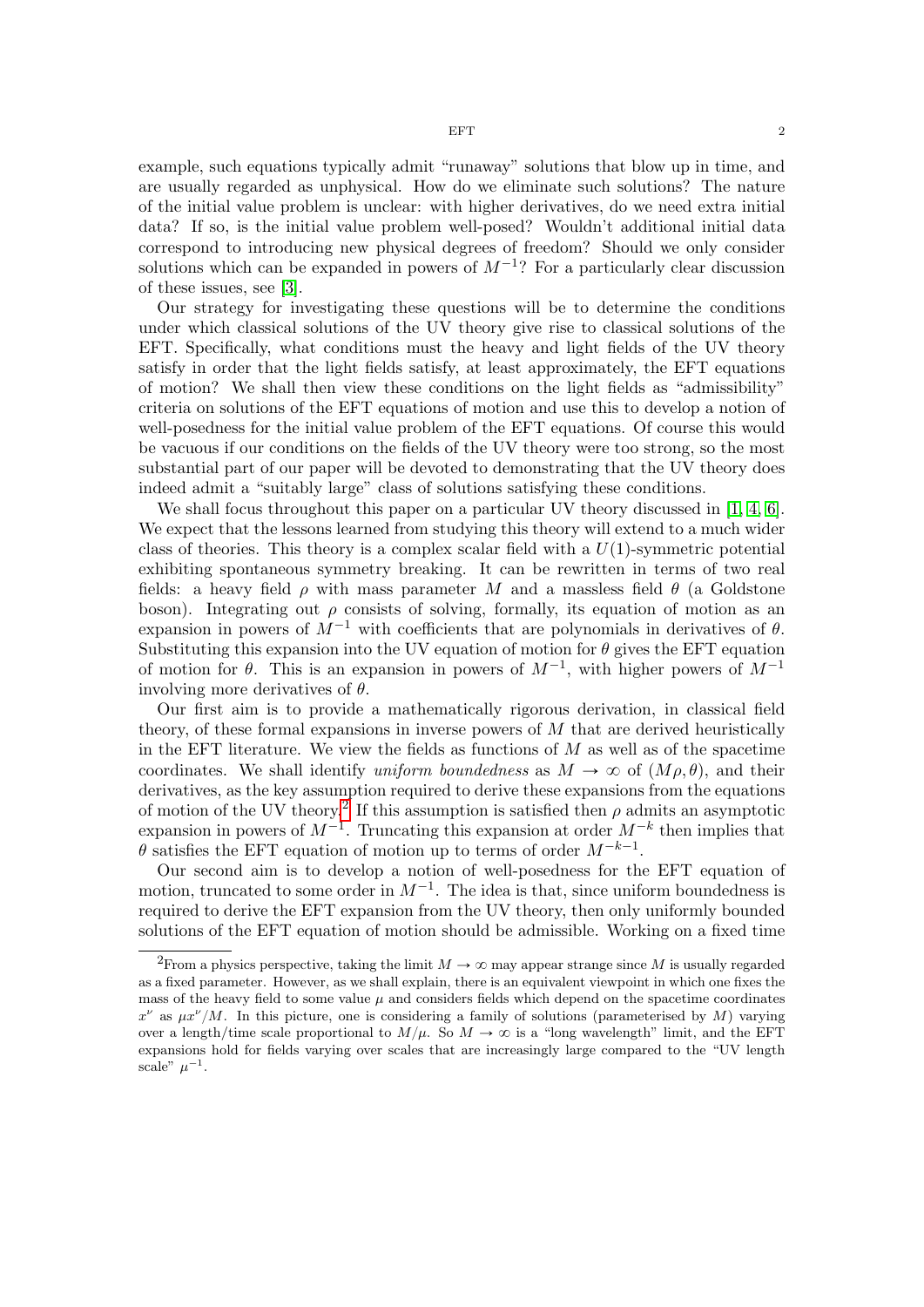interval [0, T], we shall prove a uniqueness result: assume that  $\theta_1$  and  $\theta_2$  both satisfy the EFT equation of motion up to terms of order  $M^{-k-1}$ , that  $\theta_2 - \theta_1$  and its first time derivative vanish initially, and that  $\theta_1$  and  $\theta_2$  have uniformly bounded derivatives as  $M \to \infty$ . Then we shall prove that  $\theta_2 - \theta_1$  is of order  $M^{-k-1}$ . The boundedness assumption can be viewed as eliminating "runaway" solutions. This is a uniqueness result for solutions of the EFT. We can also obtain an existence result for such solutions using the standard EFT method of constructing them as expansions in  $M^{-1}$  up to some order. This solution depends continuously on the initial data. Taken together, these results can be viewed as a statement of well-posedness of the initial value problem, within the class of admissible fields, for the EFT equation of motion. Although our focus in this paper is on a particular EFT for  $\theta$ , we will prove these well-posedness results for a much more general class of EFTs for a single scalar field.

In the results described so far, boundedness as  $M \to \infty$  has always been assumed. Our third aim is to determine the circumstances (if any!) under which solutions of the UV theory actually satisfy this assumption, and thereby identify the circumstances under which solutions of the EFT approximate the behaviour of the light field in classical solutions of the UV theory. A priori it is not obvious that there are any circumstances under which solutions of an EFT approximate classical solutions of the underlying UV theory. This is because in quantum field theory we only expect EFT to be a good approximation when  $E \ll M\hbar$ , which means that there can be no heavy particles present. However, one expects that validity of the classical approximation for the heavy scalar field requires that a large number of heavy quanta are present, which implies  $E \gg M\hbar$ . So the expected regime of validity of the classical approximation in the UV theory does not overlap the expected regime of validity of EFT. This argument suggests that one cannot expect the EFT to describe the behaviour of (the light field in) classical solutions of the UV theory for some generic class of initial data. Instead, the best one can hope for is that the EFT approximates classical solutions of the UV theory arising from special initial data corresponding to the heavy field being "in its ground state". Our boundedness asumptions can be regarded as a classical analogue of the statement that the heavy field is in its ground state.

The question now is: if the boundedness assumptions, and hence the EFT expansions, are satisfied initially, then do they continue to be satisfied? We shall prove that this is indeed the case. More precisely: if the initial data for the light field is bounded as  $M \to \infty$  and the initial data for the heavy field respects the EFT expansion truncated at order  $M^{-k}$  then the resulting solution of the UV theory satisfies our boundedness assumptions and hence (by our previous results) the heavy field continues to respect the EFT expansion and the light field satisfies the EFT equation of motion to the expected order in  $M^{-1}$ . These results amount to a classical derivation of the EFT from the UV theory.

In the above discussion we have assumed that we work on a time interval  $[0, T]$  where  $T$  is independent of  $M$ . Our fourth aim is to study what happens over long time scales, when T scales with M:  $T \propto M^{\lambda}$  with  $\lambda > 0$ . The conventional approach of constructing EFT solutions as an expansion in powers of  $M^{-1}$  can now fail because the coefficients in this expansion can exhibit secular growth. However, for  $\lambda < 2$  we shall show that one can construct EFT solutions as an expansion in  $T/M^2$ . We then revisit the question of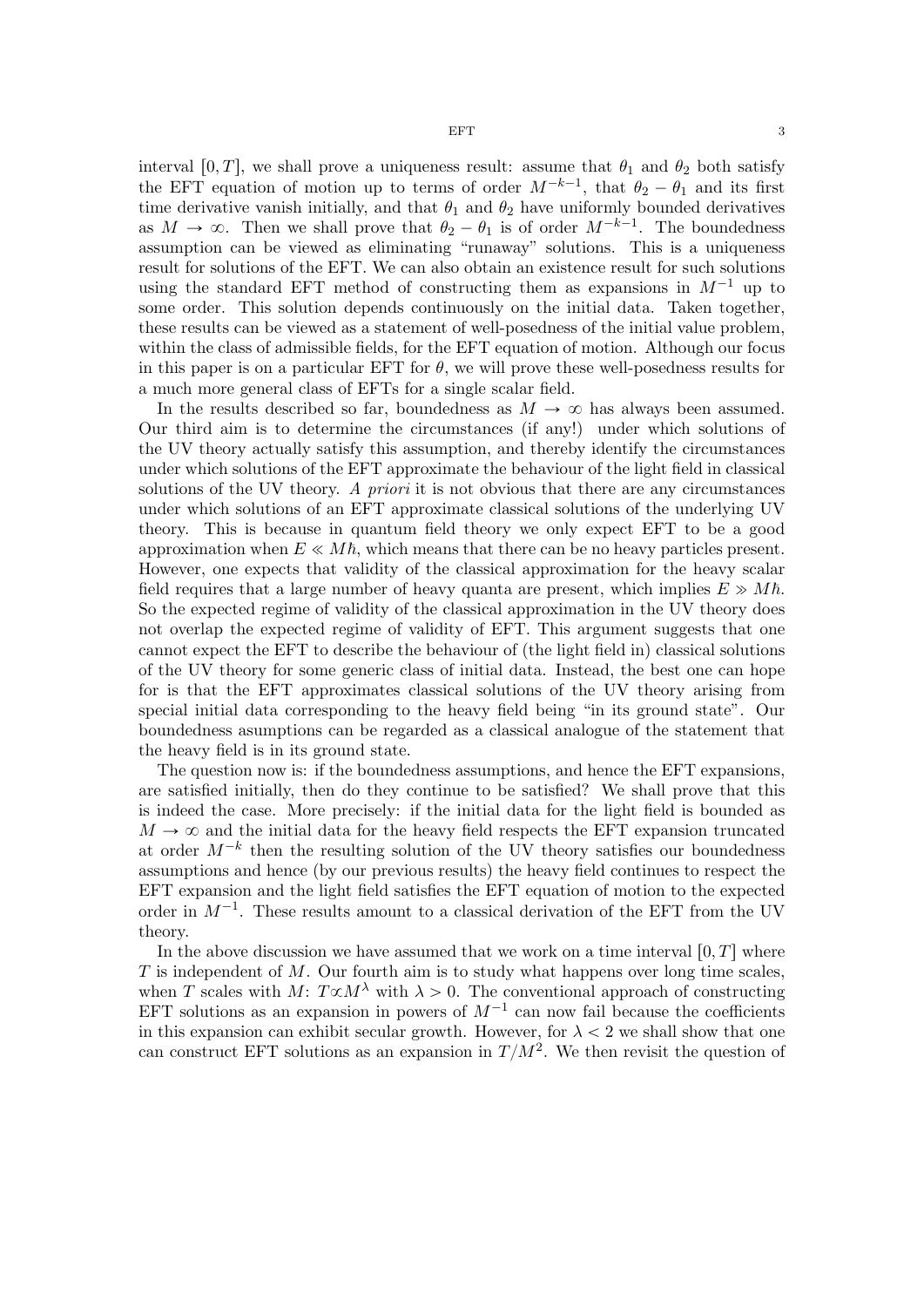whether such a solution approximates a solution of the UV theory. We shall argue that it does (for  $\lambda < 2$ ), assuming that the UV solution respects our boundedness assumptions and that the EFT equation of motion is satisfied to a sufficiently high order in  $M^{-1}$  (the required order diverges as  $\lambda \rightarrow 2$ . However, we emphasise that we have not attempted to prove that solutions of the UV theory do indeed satisfy our boundedness assumptions on long time scales.

Our final aim is to investigate solutions of the UV theory arising from initial data for which the heavy field does not respect the EFT asymptotic expansion. For example: what happens if we simply require that this initial data is chosen such that the total energy is bounded as  $M \to \infty$ ? (We now return to fixed T.) In this case, the heavy field will typically exhibit very rapid oscillations in time, which will be transmitted to the light field by interactions. This suggests that some kind of temporal averaging will be required to pass from the UV theory to an EFT for the light field. Averaging also appears very natural on physical grounds because low energy measurements will not be able to resolve very short time or length scales.

To warm up, we investigate averaging for some linear equations, specifically the Klein-Gordon equation with mass parameter  $M$  coupled to a source, or the massless wave equation with a highly oscillatory source term. In both cases we shall show that, for a very large class of initial data, the field satisfies the EFT expansion in an averaged sense.

In the nonlinear case, averaging is much more difficult. Nevertheless, for the  $(\rho, \theta)$ system we shall prove that, for initial data of bounded energy density, there exists a modified EFT equation of motion, such that if  $\hat{\theta}$  satisfies this modified equation, with suitably modified initial data, then the average of  $\theta - \theta$  over a finite spacetime region is subleading in  $1/M$ . The modifications to the EFT equation of motion and the initial data involve the initial data for the heavy field and vanish for the special initial data discussed above. We shall demonstrate that our result is sharp using numerical simulations. Specifically, we shall show numerically that solutions to the modified EFT equation approximate the UV solution in an averaged sense whereas solutions of the unmodifed EFT equation do not.

This concludes the non-technical introduction to this paper. The next section presents a detailed summary of our main technical achievements, with the proofs deferred to later sections.

Acknowledgements. We are grateful to István Kádár and Áron Kovács for comments on a draft manuscript. HSR is supported by STFC grant no. ST/T000694/1.

### 2. Overview of results

2.1. Notation. We consider a locally flat  $(n + 1)$ -dimensional spacetime with coordinates  $x^{\mu} = (x^0, x^i)$   $(i = 1, ..., n)$  and metric  $g = -dx^0 dx^0 + \delta_{ij} dx^i dx^j$ . Greek indices are raised and lowered with g. The spacetime manifold will be taken to be  $\mathcal{M} = \mathbb{R} \times \mathbb{T}^n$ where  $\mathbb{T}^n := \{(x^1, \ldots, x^n) \in \mathbb{R}^n : x^{\overline{i}} \sim x^i + L\}$  for fixed L. We will often consider a fixed time interval so for  $T > 0$  we let  $\mathcal{M}_T = (0, T) \times \mathbb{T}^n$ . Our results will hold equally on the uncompactified space  $\mathbb{R} \times \mathbb{R}^n$ , provided we restrict attention to bounded regions, since we can make use of the finite speed of propagation property for wave equations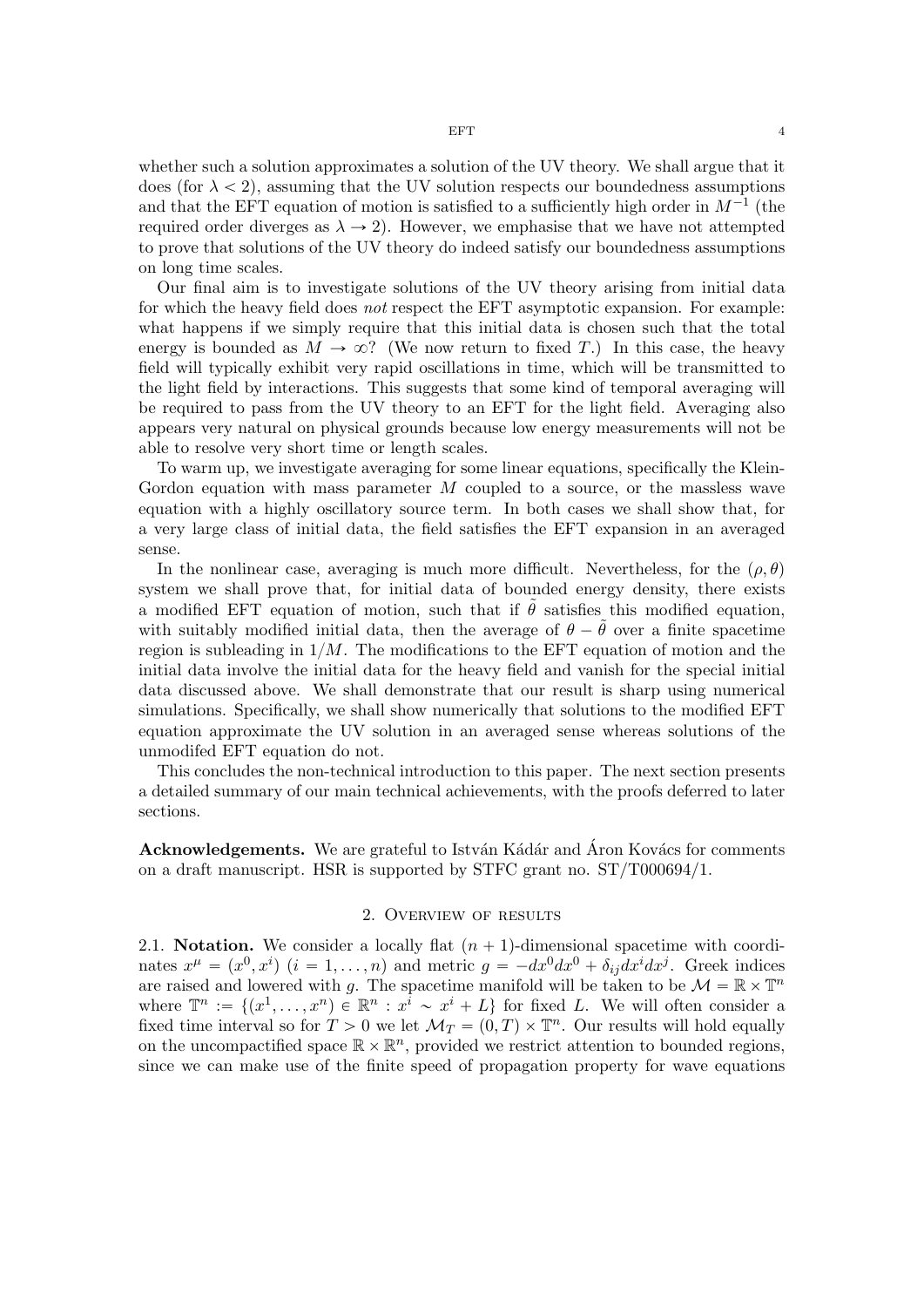to take L sufficiently large that the periodic identification has no effect. We define the d'Alembertian as  $\Box = g^{\mu\nu}\partial_{\mu}\partial_{\nu}$ .

For an open subset R of spacetime we will often consider functions of both  $x^{\mu} \in \mathcal{R}$  and a mass parameter M. For notational convenience we will often not make the dependence on M explicit. When we say  $f = O(M^{-p})$  we mean that  $\sup_{\mathcal{R}} |f| \leq C M^{-p}$  for some constant C independent of M. Similarly for a function of  $x^i \in \mathbb{T}^n$  and M we say  $f = O(M^{-p})$  if  $\sup_{\mathbb{T}^n} |f| \leq C M^{-p}$ .

2.2. The theory. We will take as an example the UV theory discussed in [\[1\]](#page-44-0): a complex scalar field  $\phi$  with action<sup>[3](#page-4-0)</sup> .<br>..  $\overline{a}$ 

$$
S = \int_{\mathcal{M}} \left[ -\frac{1}{2} \partial_{\mu} \phi \partial^{\mu} \bar{\phi} - V(|\phi|^{2}) \right]
$$

where

<span id="page-4-1"></span>
$$
V(|\phi|^2)=\frac{M^2}{8}\left(|\phi|^2-1\right)^2
$$

and M is a positive constant. This is a  $U(1)$ -symmetric "Mexican hat" potential with a local maximum at  $\phi = 0$  and a global minimum at  $|\phi| = 1$ . The Cauchy problem for this theory is:

(1)  
\n
$$
-\Box \phi + \frac{M^2}{2} \phi \left( |\phi|^2 - 1 \right) = 0
$$
\n
$$
\phi|_{x^0 = 0} = \phi_0, \qquad \partial_0 \phi|_{x^0 = 0} = \phi_1
$$

We assume that  $\phi_0, \phi_1$  are given smooth functions of  $x^i$  and M. The resulting solution  $\phi$  is a function of  $x^{\mu}$  and M.

The theory admits a conserved energy:

$$
E[\phi](t) = \int_{\{x^0 = t\}} \left[ \frac{1}{2} \left( |\partial_0 \phi|^2 + \sum_{i=1}^n |\partial_i \phi|^2 \right) + V(|\phi|^2) \right],
$$

which, for smooth solutions, satisfies:

$$
\frac{d}{dt}E[\phi] = 0.
$$

If  $n \leq 3$ , then this energy gives sufficient control to establish that a smooth solution to [\(1\)](#page-4-1) exists for all time, for any choice of  $\phi_0, \phi_1$ . For general n and arbitrary  $\phi_0, \phi_1$ , however, the best we can hope to show is that a smooth solution exists for a short time [\[7\]](#page-45-5). We are interested in understanding the behaviour as  $M \to \infty$  of solutions to [\(1\)](#page-4-1) arising from initial data such that  $E[\phi](0)$  is bounded as  $M \to \infty$ . Since  $E[\phi]$  is conserved, this means that such solutions must satisfy  $|\phi| \to 1$  at least in some integrated sense.

In the mathematical literature, the limit  $M \to \infty$  of this model has been studied when  $\phi$  takes values in  $\mathbb{R}^N$  as a means of constructing solutions to the  $S^{N-1}$  wave map equation, also known as the  $O(N)$  σ-model (see results in [\[8\]](#page-45-6), based on the approach of [\[9\]](#page-45-7)). In the case  $\phi \in \mathbb{C}$ ,  $n = 2$ , the limit  $M \to \infty$  can give rise to singular solutions containing vortices, whose dynamics has been studied in [\[10\]](#page-45-8). In [\[11,](#page-45-9) [12\]](#page-45-10) the system

<span id="page-4-0"></span> $3$ Throughout all integrals are with respect to the appropriate geometric measure induced by  $g$ .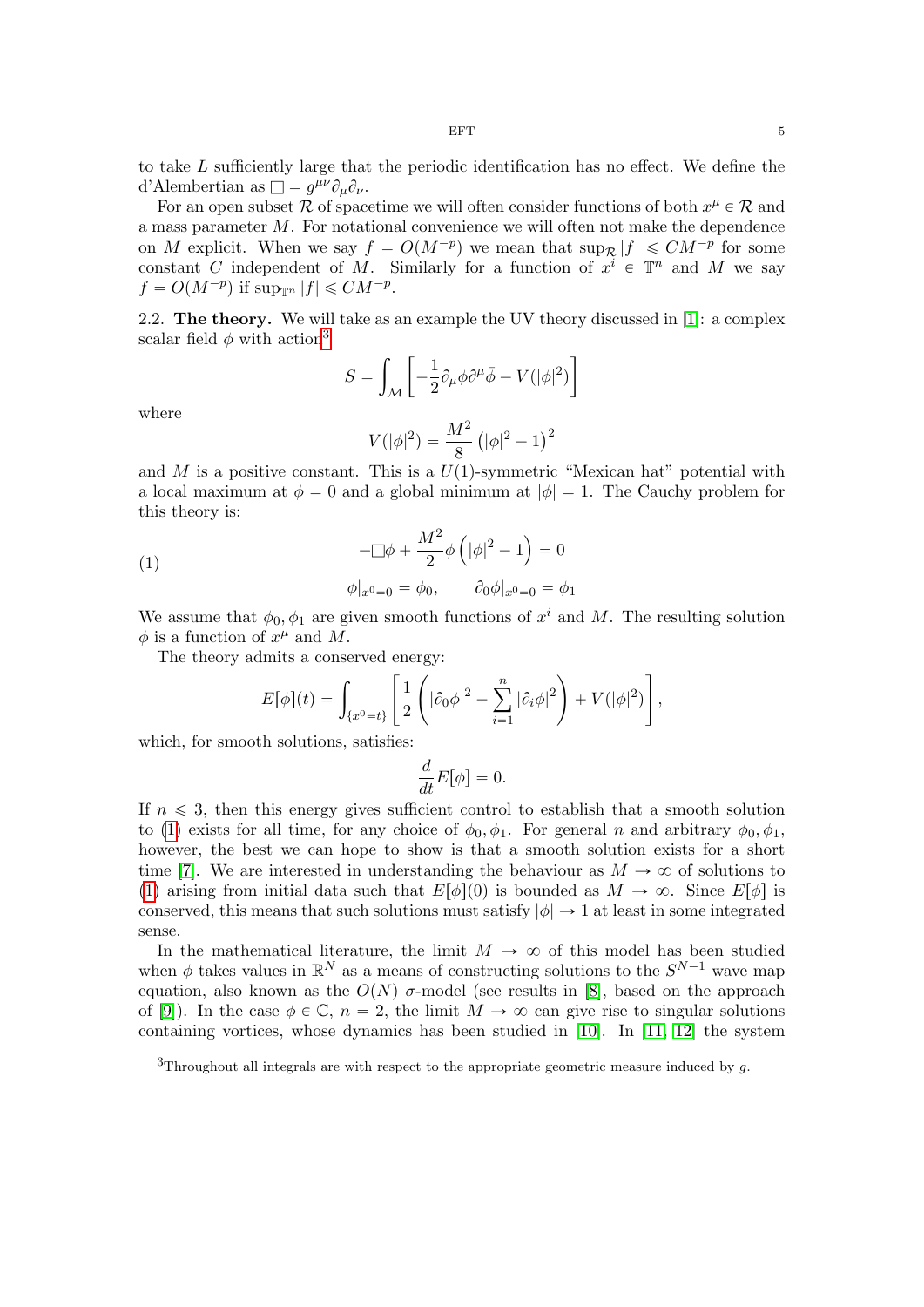above is considered in various limits which have some similarities to our problem, but are nevertheless distinct.

We define real fields  $(\rho, \theta)$  by<sup>[4](#page-5-0)</sup>

$$
\phi = e^{\rho + i\theta}
$$

in terms of which the action becomes ż "

$$
S = \int_{\mathcal{M}} \left[ -\frac{e^{2\rho}}{2} \left( \partial_{\mu}\rho \partial^{\mu}\rho + \partial_{\mu}\theta \partial^{\mu}\theta \right) - \frac{M^2}{8} \left( e^{2\rho} - 1 \right)^2 \right]
$$

and the resulting equations of motion are

<span id="page-5-1"></span>(2) 
$$
-\Box \rho + M^2 \rho = \partial_{\mu} \rho \partial^{\mu} \rho - \partial_{\mu} \theta \partial^{\mu} \theta - M^2 \rho^2 W(\rho), \qquad W(\rho) = \frac{(e^{2\rho} - 1 - 2\rho)}{2\rho^2}
$$

<span id="page-5-2"></span>(3) 
$$
-\Box \theta = 2\partial^{\mu} \rho \partial_{\mu} \theta.
$$

Here we have explicitly separated the Klein–Gordon mass term for the  $\rho$  equation, so that we see the  $\rho$  field has mass parameter M and the terms on the right-hand side of [\(2\)](#page-5-1) are nonlinear. The function  $W(\rho)$  extends smoothly on setting  $W(0) = 1$ . The  $\theta$ field is massless (a Goldstone boson).

Initial data for  $\theta$ ,  $\rho$  is given by

$$
\theta|_{\{x^0=0\}} = \theta_0, \quad \partial_0 \theta|_{\{x^0=0\}} = \theta_1, \quad \rho|_{\{x^0=0\}} = \rho_0, \quad \partial_0 \rho|_{\{x^0=0\}} = \rho_1,
$$

where this data is related to that for  $\phi$  by:

$$
\phi_0 = e^{\rho_0 + i\theta_0}, \quad \phi_1 = (\rho_1 + i\theta_1)e^{\rho_0 + i\theta_0}.
$$

The initial data depends smoothly on  $x^i$  and M. As above, we view a solution  $(\rho, \theta)$  as a function of  $x^{\mu}$  and M.

The conserved energy in terms of  $(\rho, \theta)$  is

$$
E[\rho, \theta](t) = \int_{\{x^0 = t\}} \left\{ \frac{e^{2\rho}}{2} \left[ (\partial_0 \rho)^2 + (\partial_0 \theta)^2 + \sum_{i=1}^n ((\partial_i \rho)^2 + (\partial_i \theta)^2) \right] + \frac{M^2}{8} (e^{2\rho} - 1)^2 \right\}
$$

If we take  $M \to \infty$  for initial data such that E remains bounded then we expect that the solution must satisfy  $\rho \rightarrow 0$  in some appropriate sense.

We observe that the fact that global solutions to [\(1\)](#page-4-1) exist for  $n = 3$  does not imply that [\(2\)](#page-5-1), [\(3\)](#page-5-2) admit global solutions. The map from  $\phi$  to  $(\rho, \theta)$  is only well defined provided  $\phi$  does not vanish. In 3-dimensions the conserved energy for  $\phi$  does not give pointwise control of  $\phi$ , so even in the large M limit a solution  $\phi$  may vanish. At such a point solutions to [\(2,](#page-5-1) [3\)](#page-5-2) will break down.

In this paper we shall be studying the behaviour of solutions as  $M \to \infty$ , with the initial data assumed to be suitably well-behaved in this limit. From a physics perspective, it might seem odd to consider a limit  $M \to \infty$  since M is a parameter of the theory, presumably fixed by physics. However, this limit can be reinterpreted in terms of a

<span id="page-5-0"></span><sup>&</sup>lt;sup>4</sup>Our definition of  $\rho$ , which differs from the conventional one [\[1\]](#page-44-0), is chosen so that the range of  $\rho$ is unrestricted. Strictly,  $\theta$  should be thought of as a multi-valued function since it may be that on traversing a cycle of  $\mathbb{T}^n$ ,  $\theta$  increases by a multiple of  $2\pi$ . Since all of our equations involve either  $\partial_\mu \theta$ , or  $\theta_1 - \theta_2$  for continuous  $\theta_i$  which agree on  $\{x^0 = 0\}$ , we can safely ignore this subtlety.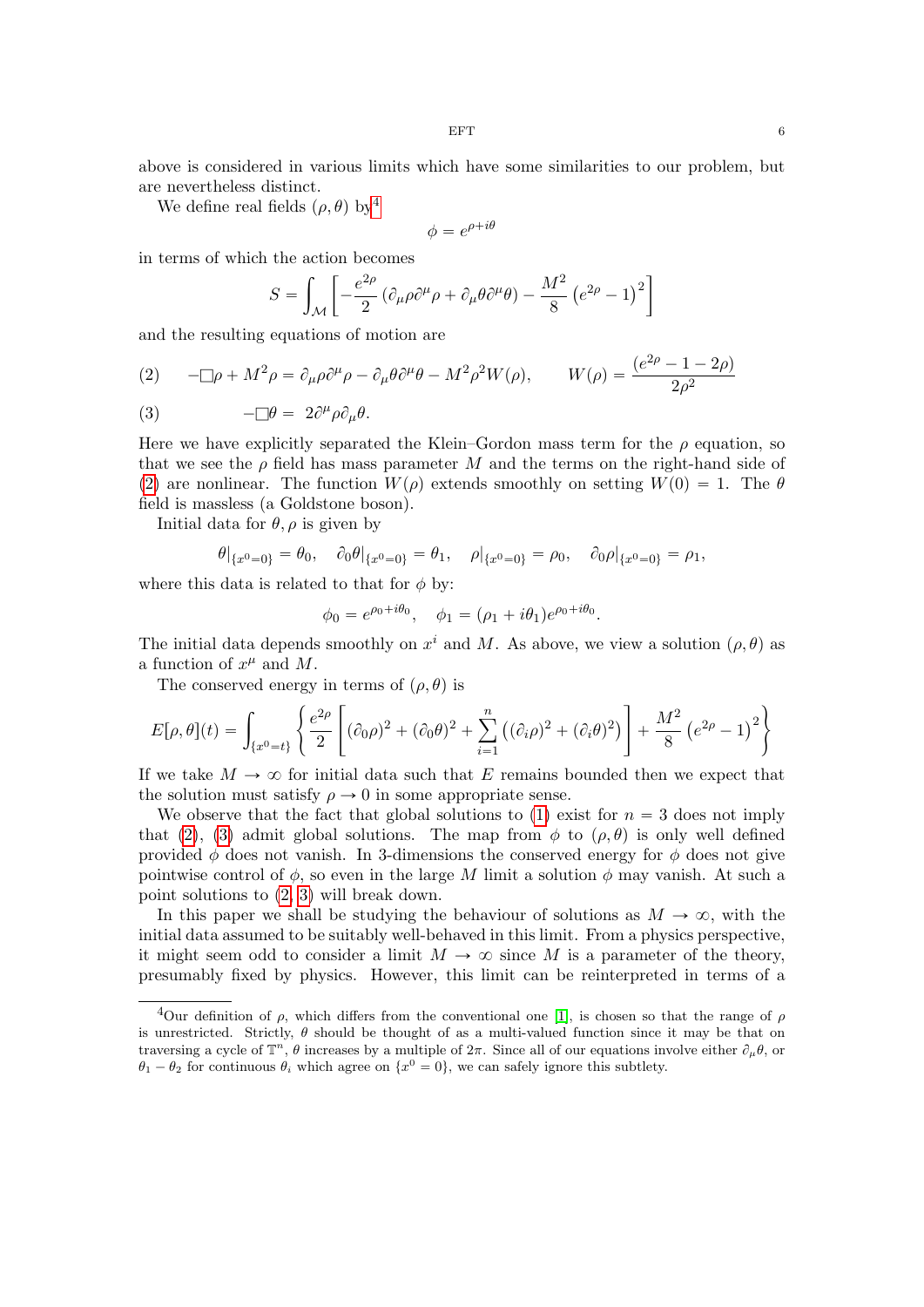scaling of initial data with M held fixed. To see this, let  $(\rho(x), \theta(x))$  be a solution of  $(2),(3)$  $(2),(3)$  $(2),(3)$ . Now fix  $\mu > 0$  and define

(4) 
$$
\bar{\rho}(x) = \rho \left(\frac{\mu x}{M}\right) \qquad \bar{\theta}(x) = \theta \left(\frac{\mu x}{M}\right)
$$

Then  $(\bar{\rho}, \bar{\theta})$  satisfy [\(2\)](#page-5-1),[\(3\)](#page-5-2) with M replaced by  $\mu$ , and the periodicity of the spatial coordinates (if compactified) is now  $x^i \sim x^i + ML/\mu$ . The initial data are

<span id="page-6-2"></span><span id="page-6-0"></span>
$$
\begin{array}{rcl}\n\bar{\theta}(0, x^i) & = & \theta_0 \left(\frac{\mu x^i}{M}\right), \qquad \partial_0 \bar{\theta}(0, x^i) = \frac{\mu}{M} \theta_1 \left(\frac{\mu x^i}{M}\right), \\
\bar{\rho}(0, x^i) & = & \rho_0 \left(\frac{\mu x^i}{M}\right), \qquad \partial_0 \bar{\rho}(0, x^i) = \frac{\mu}{M} \rho_1 \left(\frac{\mu x^i}{M}\right)\n\end{array}
$$

If  $(\rho, \theta)$  are bounded as  $M \to \infty$  then the initial data for  $(\bar{\rho}, \bar{\theta})$ , and the resulting solution, has first space and time derivatives of order  $1/M$ . The time interval on which  $(\bar{\rho}, \bar{\theta})$  are defined is  $\bar{T} = MT/\mu$ . Hence the limit  $M \to \infty$  corresponds to a sequence of data/solutions varying over increasingly long wavelengths, and defined over increasingly long time intervals. The energy scales as  $\overline{E} = (M/\mu)^{n-2}E$ .

2.3. The EFT expansion. In the EFT literature, it is argued heuristically that [\(2\)](#page-5-1) implies that the heavy field  $\rho$  admits an expansion in inverse powers of M, with coefficients that are polynomials in  $\theta$  and its derivatives. This is then substituted into the action (or the equation of motion for  $\theta$ ) to give the EFT for  $\theta$ . Our first result identifies a sufficient condition to make this procedure rigorous. This is uniform *boundedness* of  $\theta$ and  $M \rho$  as  $M \to \infty$  in an appropriate sense. To motivate this, let us first suppose that we can bound  $\theta$  and  $M\rho$  and all their derivatives uniformly for  $M \geq M_0$ .

We consider [\(2\)](#page-5-1) and rearrange to obtain:

(5) 
$$
\rho = -\frac{\partial_{\mu}\theta\partial^{\mu}\theta}{M^2} + \frac{\Box\rho}{M^2} + \frac{\partial_{\mu}\rho\partial^{\mu}\rho}{M^2} - \rho^2 W(\rho)
$$

The uniform boundedness assumption implies that  $\partial_{\mu} \theta = O(1), \ \partial_{\mu} \rho = O(1/M)$  and  $\partial_{\mu}\partial_{\nu}\rho = O(1/M)$ . Hence the first term on the RHS is  $O(M^{-2})$ , the second term is  $O(M^{-3})$ , and the third term is  $O(M^{-4})$ . For  $M \geq M_0$  we know that  $\rho$  is uniformly bounded and hence (since W is smooth on R)  $W(\rho)$  is uniformly bounded, as are its derivatives  $W'(\rho)$ ,  $W''(\rho)$  etc. Therefore the final term is  $O(M^{-2})$ . Hence we have  $\rho = O(M^{-2})$ . Using this, our estimate of the final term can be improved to  $O(M^{-4})$  and we see that the equation of motion implies  $\rho = \mathcal{F}_2 M^{-2} + O(M^{-3})$  with  $\mathcal{F}_2 = -\partial_\mu \theta \partial^\mu \theta$ .

<span id="page-6-1"></span>Next, take the derivative of [\(5\)](#page-6-0) and rearrange to obtain

(6) 
$$
\partial_{\nu}\rho = -\frac{\partial_{\nu}(\partial_{\mu}\theta\partial^{\mu}\theta)}{M^{2}} + \frac{\partial_{\nu}\Box\rho}{M^{2}} + \frac{\partial_{\nu}(\partial_{\mu}\rho\partial^{\mu}\rho)}{M^{2}} - \partial_{\nu}(\rho^{2}W(\rho))
$$

The second term on the RHS is  $O(M^{-3})$  and the third is  $O(M^{-4})$ . The final term is the sum of  $2\rho \partial_\nu \rho W(\rho) = O(M^{-3})$  and  $\rho^2 W'(\rho) \partial_\nu \rho = O(M^{-5})$  (since  $W'(\rho)$  is bounded). Hence  $\partial_{\nu}\rho = M^{-2}\partial_{\nu}\mathcal{F}_2 + O(M^{-3})$ . Differentiating [\(6\)](#page-6-1) again and estimating the terms we have similarly that  $\partial_{\nu}\partial_{\sigma}\rho = M^{-2}\partial_{\nu}\partial_{\sigma}\mathcal{F}_2 + O(M^{-3})$  and so on for higher derivatives.

Returning to [\(5\)](#page-6-0) we observe that by Taylor's theorem and the uniform boundedness of  $M\rho$  we have  $|W(\rho) - 1| \leq C\rho \leq C'M^{-1}$ , so that  $\rho^2 W(\rho) = M^{-4} \mathcal{F}_2^2 + O(M^{-5})$ . Combining this with our estimates for  $\partial_{\mu}\rho$  and  $\partial_{\nu}\partial_{\sigma}\rho$  we can improve our approximation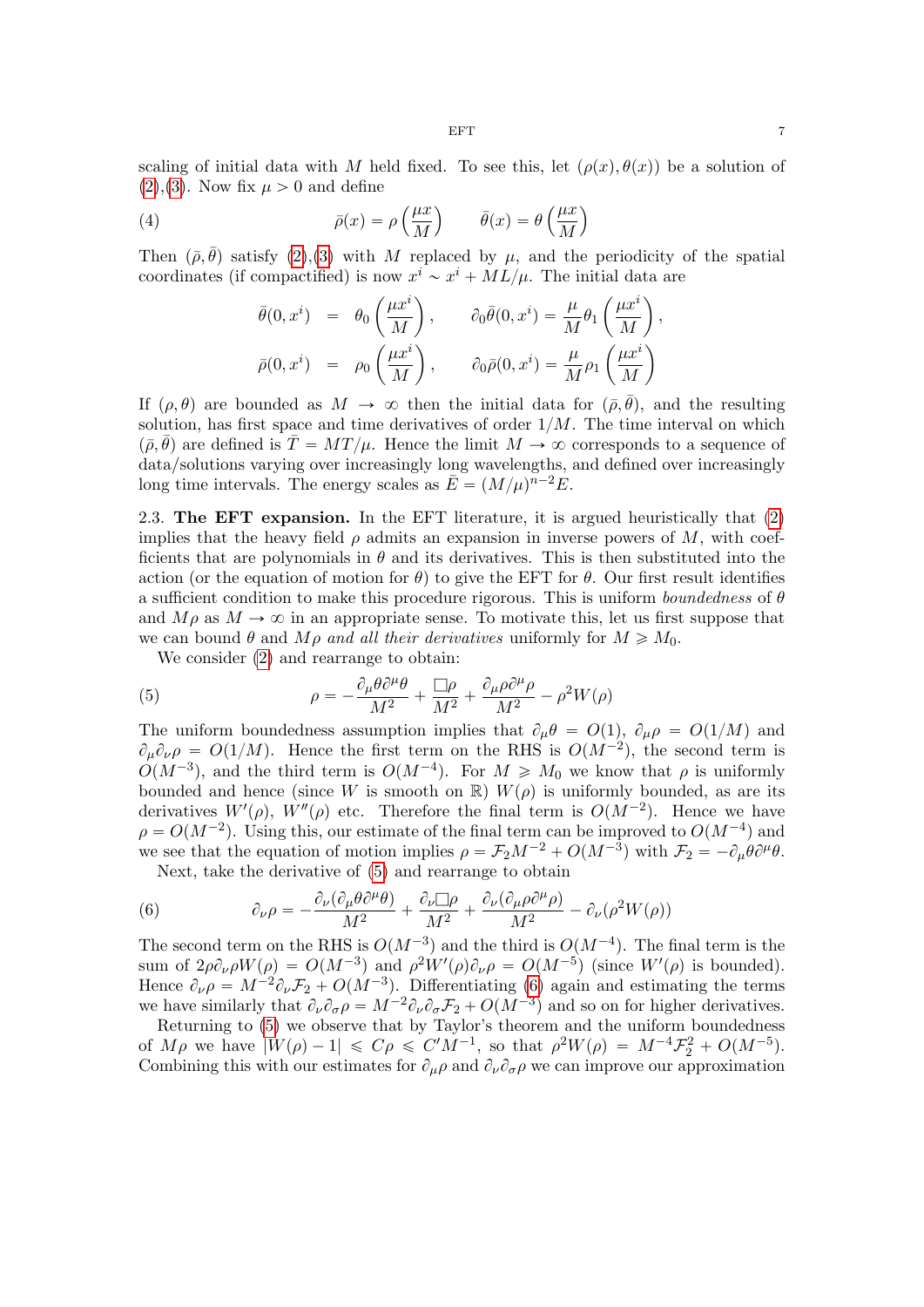for  $\rho$  to give  $\rho = \mathcal{F}_2 M^{-2} + \mathcal{F}_4 M^{-4} + O(M^{-5})$ , with  $\mathcal{F}_4 = \Box \mathcal{F}_2 - \mathcal{F}_2^2$ . We can see that this process can be iterated to find a full asymptotic series for  $\rho$ .

<span id="page-7-2"></span>
$$
\rho \sim \frac{\mathcal{F}_2[\theta]}{M^2} + \frac{\mathcal{F}_4[\theta]}{M^4} + \dots
$$

This series is also valid when differentiated term-by-term, so in view of the boundedness assumption on  $\partial_{\mu}\theta$ , this implies that we have an expression for  $\Box \theta$  as an asymptotic expansion

(7) 
$$
\Box \theta \sim -2\partial_{\mu} \left( \frac{\mathcal{F}_2[\theta]}{M^2} + \frac{\mathcal{F}_4[\theta]}{M^4} + \ldots \right) \partial^{\mu} \theta.
$$

We will refer to this expansion as the "EFT equation of motion". It agrees with expansions derived by heuristic methods in the EFT literature.

In practice, the assumption that  $\theta$  and  $M\rho$  and all derivatives are bounded is a very strong one, and it is not clear that it is possible to exhibit non-trivial solutions of the equations for which this holds. If we are content to accept an expansion only to a given order, then it's sufficient to only require bounds on a finite number of time derivatives. In particular, to obtain an asymptotic expansion with  $O(M^{-(l+1)})$  error, we ask that l time derivatives, and any number of spatial derivatives are bounded. We shall later give a condition on initial data such that these conditions hold, and we shall see that while bounding spatial derivatives is relatively straightforward if we assume the initial data is smooth, bounding time derivatives imposes non-trivial constraints on the initial data.

We will introduce some notation to make it a little simpler to keep track of our estimates. We say that  $f = O_{\infty}(M^{-k})$  on R if for any  $p \geq 0$  and any  $i_1, \ldots, i_p \in$  $\{1, \ldots, n\}$  there exists a constant  $C_p$ , independent of  $M \geq M_0$  such that

$$
\sup_{\mathcal{R}} |\partial_{i_1} \dots \partial_{i_p} f| \leqslant \frac{C_p}{M^k}.
$$

Clearly if  $f = O_{\infty}(M^{-k})$  and  $g = O_{\infty}(M^{-k'})$  then we have  $\partial_i f = O_{\infty}(M^{-k})$ ,  $fg =$  $O_{\infty}(M^{-k-k'})$  and  $f + g = O_{\infty}(M^{-\min\{k,k'\}})$ . This notation generalises in the obvious way to functions defined on subsets of  $\mathbb{T}^n$ .

<span id="page-7-3"></span>**Theorem 1.** Let  $(\rho, \theta)$  be a smooth solution of the equations of motion in a fixed open subset R of spacetime, satisfying

<span id="page-7-1"></span>θ,  $\partial_0$ θ, Μρ,  $\partial_0 \rho = O_{\infty}(1)$ .

Fix a non-negative integer l. Then for all  $0 \le k \le l + 2$  and  $0 \le j \le l$  we have

(8) 
$$
\partial_0^k \theta, \ M \partial_0^j \rho, \ \partial_0^{l+1} \rho = O_{\infty}(1)
$$

if and only if

<span id="page-7-0"></span>(9) 
$$
\partial_0^j \rho = \partial_0^j \left( \frac{\mathcal{F}_2[\theta]}{M^2} + \frac{\mathcal{F}_4[\theta]}{M^4} + \dots + \frac{\mathcal{F}_{2\lfloor \frac{\ell - j}{2} \rfloor}[\theta]}{M^{2\lfloor \frac{\ell - j}{2} \rfloor}} \right) + O_{\infty}(M^{-\ell - 1 + j})
$$

holds for  $j \leq \ell + 1 \leq l + 1$ , where  $\mathcal{F}_{2j}$  are polynomials in  $\theta$  and its derivatives up to order  $2j - 1$  which can be computed iteratively.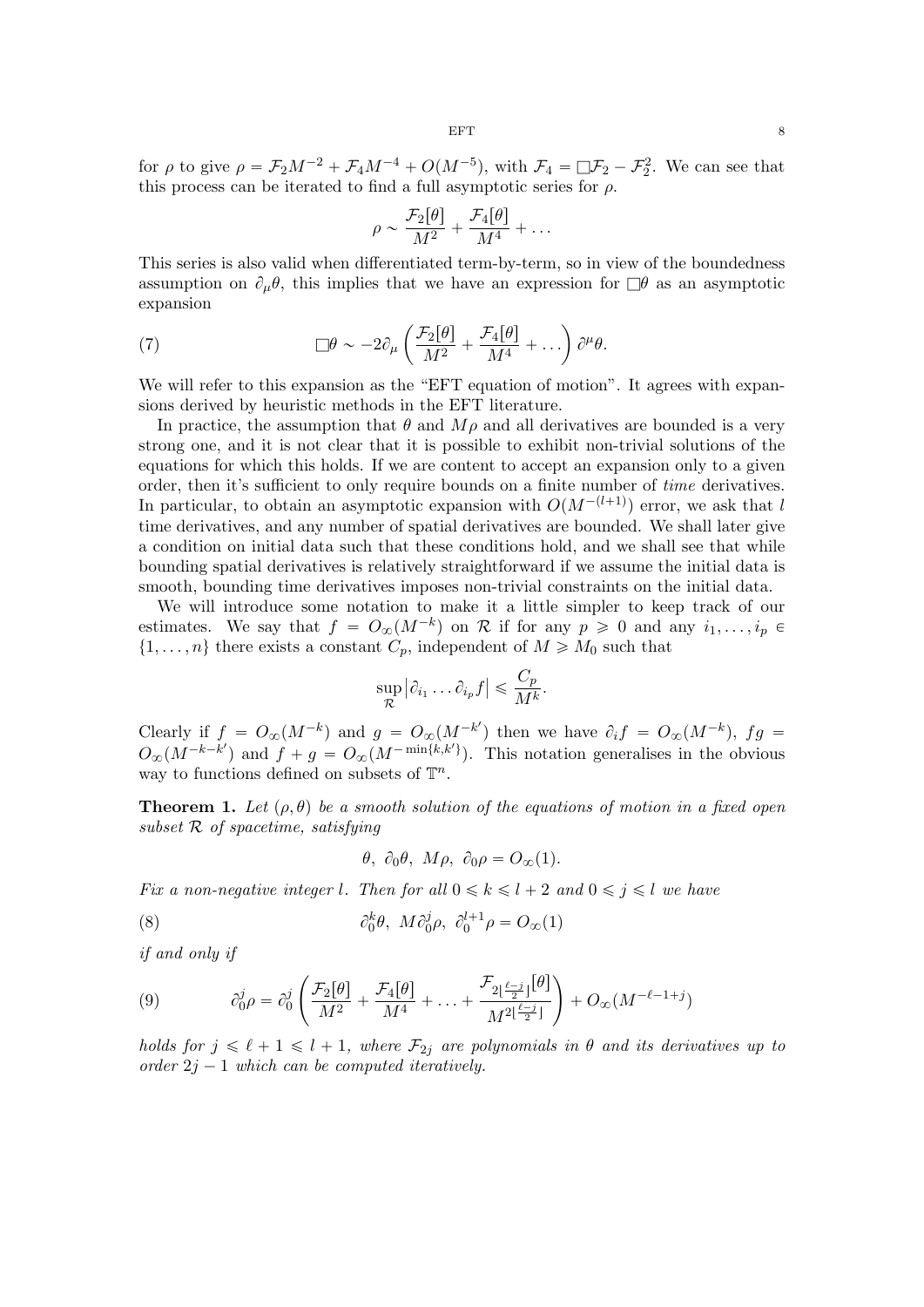We have already established above that

$$
\mathcal{F}_2 = -\partial_\mu \theta \partial^\mu \theta, \qquad \mathcal{F}_4 = \Box \mathcal{F}_2 - \mathcal{F}_2^2.
$$

The expansion [\(9\)](#page-7-0) in particular implies

<span id="page-8-0"></span>
$$
\rho = \frac{\mathcal{F}_2[\theta]}{M^2} + \frac{\mathcal{F}_4[\theta]}{M^4} + \ldots + \frac{\mathcal{F}_{2\lfloor \frac{l}{2} \rfloor}[\theta]}{M^{2\lfloor \frac{l}{2} \rfloor}} + O_{\infty}(M^{-l-1})
$$

and

and  
\n(10) 
$$
\Box \theta + 2 \partial_{\mu} \left( \frac{\mathcal{F}_2[\theta]}{M^2} + \frac{\mathcal{F}_4[\theta]}{M^4} + \ldots + \frac{\mathcal{F}_{2\lfloor \frac{l}{2} \rfloor}[\theta]}{M^{2\lfloor \frac{l}{2} \rfloor}} \right) \partial^{\mu} \theta = O_{\infty}(M^{-l}).
$$

To derive these results we need the assumption [\(8\)](#page-7-1), which excludes a large class of solutions. For example, consider the simpler situation of the *free* Klein Gordon equation  $-\Box \rho + M^2 \rho = 0$ . Then  $\rho = M^{-1} \sin(Mx^0)$  is a solution for which  $M \rho$  is uniformly bounded but  $M\partial_0 \rho$  is not. However,  $\rho = e^{-M/M_0} \sin(Mx^0)$  is a solution for which all derivatives of  $M\rho$  are uniformly bounded. Roughly speaking, uniform boundedness captures the notion that the "heavy" degree of freedom "tends to its ground state at an appropriate rate" as  $M \to \infty$ . We see that the correct heavy degree of freedom does not correspond to  $\rho$  to all orders in M. Our separation of the system into  $\rho$  and  $\theta$  was somewhat arbitrary. The result above suggests that to order  $M^{-2}$ , the corrected variable  $\overline{\rho}_2 := \rho - M^{-2} \mathcal{F}_2[\theta]$  is a better representative of the "true" heavy degree of freedom in the system than  $\rho$ , and so on at higher orders.

2.4. EFT solutions. Next we digress slightly to discuss what it means to solve an equation of the form [\(7\)](#page-7-2). If we truncate this equation, retaining terms up to  $\mathcal{F}_{2n}$  then (for  $n > 1$ ) we obtain an equation that is higher than second order in derivatives of  $\theta$ . This raises well-known problems: a higher order equation requires extra initial data and is unlikely to admit a well-posed initial value problem. In the ODE context, it is well-known that higher order equations can give rise to spurious "runaway" solutions that blow up in time. We will show that the assumption of uniform boundedness as  $M \rightarrow \infty$  provides a natural way to address these issues.

We will consider a generalization of the EFT equation of motion [\(7\)](#page-7-2):

$$
-\Box \theta + m^2 \theta \sim \sum_{k=1}^{\infty} \frac{S_k(\theta, \partial \theta, \ldots)}{M^k}
$$

where m is a fixed (M-independent) constant, possibly zero, and each  $S_k$  is a polynomial in  $\theta$  and finitely many of its derivatives, with coefficients independent of M. For this equation we make the following definition:

<span id="page-8-1"></span>**Definition 2.** Let R be an open region of spacetime. Let  $\theta$  be a smooth function of  $x^{\mu} \in \mathcal{R}$  and M. We say that  $\theta$  is an EFT solution to order  $l \in \{0, 1, 2, ...\}$  on  $\mathcal{R}$  if  $\theta$ and all of its derivatives (w.r.t.  $x^{\mu}$ ) are uniformly bounded as  $M \to \infty$  and  $\theta$  satisfies

<span id="page-8-2"></span>(11) 
$$
-\Box \theta + m^2 \theta = \sum_{k=1}^l \frac{S_k(\theta, \partial \theta, \ldots)}{M^k} + \frac{R_l}{M^{l+1}}
$$

where  $R_l$  and all of its derivatives are uniformly bounded as  $M \to \infty$ .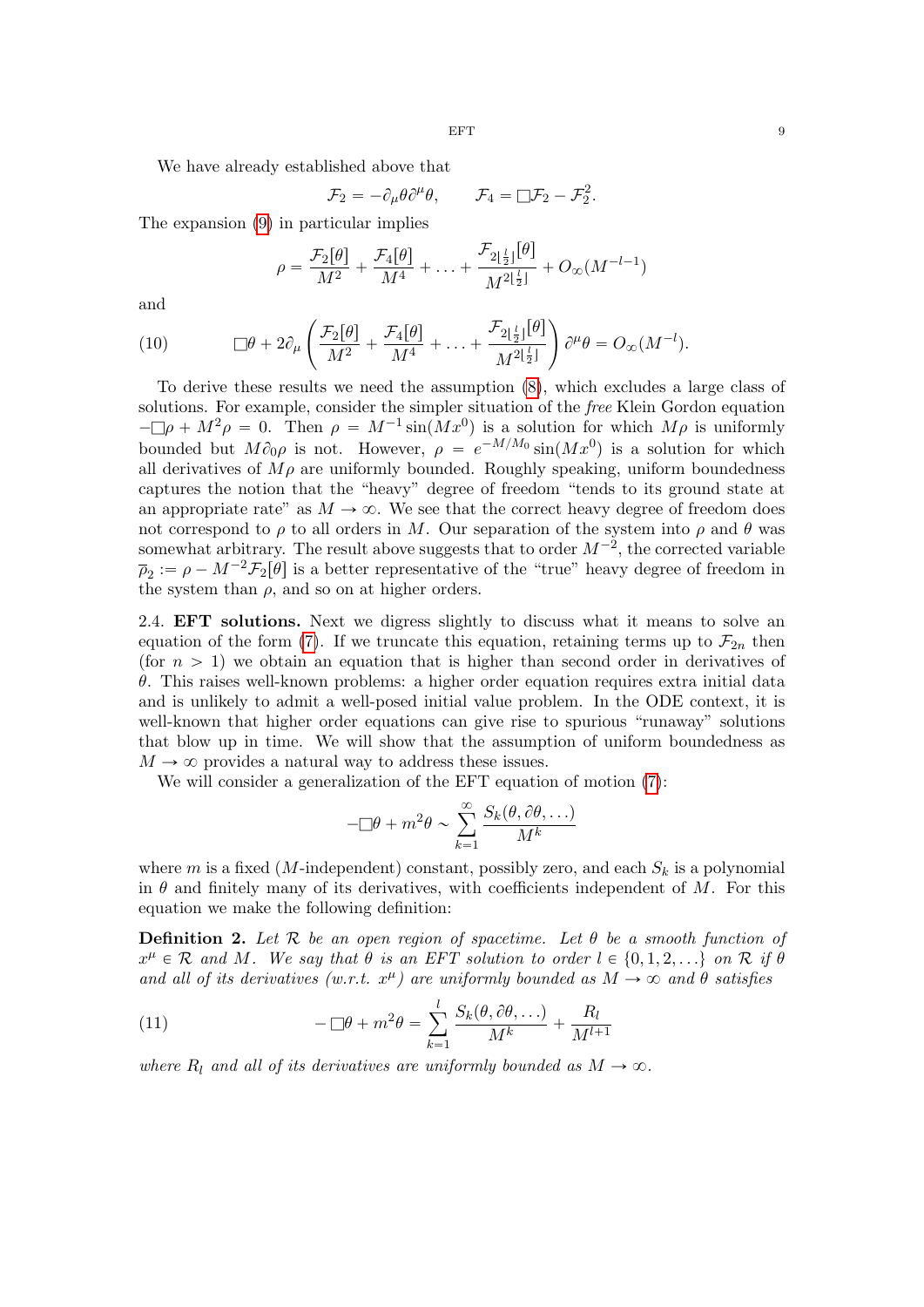Note that we are now requiring boundedness of arbitrarily many time derivatives of  $R_l$  so this definition makes stronger assumptions about  $\theta$  than Theorem [1.](#page-7-3) We will comment further on this below. We will prove:[5](#page-9-0)

<span id="page-9-2"></span>**Theorem 3.** Let  $\theta_0, \theta_1$  be smooth functions of  $x^i \in \mathbb{T}^n$  and M such that  $\theta_0, \theta_1$  and their derivatives (w.r.t.  $x^i$ ) are uniformly bounded as  $M \to \infty$ . Then, for any (Mindependent)  $T > 0$ , and any l, there exists an EFT solution  $\theta$  of order l on  $\mathcal{M}_T$  with  $\theta|_{x^0=0} = \theta_0$  and  $\partial_0 \theta|_{x^0=0} = \theta_1$ . Furthermore if  $\tilde{\theta}$  is any other such solution then  $\tilde{\theta} - \theta$ and all of its derivatives are  $O(M^{-l-1})$ .

The "existence" part of the proof of this theorem uses the standard EFT approach of constructing a solution as an expansion in powers of  $M^{-1}$ . Notice that if  $\theta$  satisfies the conditions of the theorem, then so does  $\theta + M^{-(l+1)}\chi$  for any  $\chi$  which is uniformly bounded together with all its derivatives as  $M \to \infty$ , and which vanishes to first order on  ${x<sup>0</sup> = 0}$ . Thus we cannot expect a stronger statement of uniqueness than we obtain. The proof of uniqueness exploits heavily the uniform boundedness assumption, which can be regarded as eliminating "spurious" solutions. We emphasize that we mean boundedness as  $M \to \infty$ , not boundedness as  $T \to \infty$ .<sup>[6](#page-9-1)</sup> Crucially, this result gives us existence and uniqueness *without* requiring additional initial data, even though the truncated EFT equation may involve more than two time derivatives.

We will also describe below how we can give a topology to the space of EFT solutions and the Cauchy data such that the solution depends continuously on the initial data. Together with Theorem [3,](#page-9-2) this constitutes a proof of well-posedness of the initial value problem, for EFT solutions.

2.5. Approximation of UV solutions by EFT solutions. In Theorem [1,](#page-7-3) when deriving the EFT equation of motion for our particular UV problem above, we worked only to finite order in time derivatives [\(10\)](#page-8-0). However, when introducing the notion of EFT solution in Definition [2,](#page-8-1) we required boundedness of all time derivatives of  $\theta$ and  $R_l$ . We could have chosen to only require boundedness for a finite number of time derivatives of  $\theta$  and  $R_l$ . This would have the advantage that if  $(\rho, \theta)$  is a solution of the UV theory satisfying the conditions of Theorem [1](#page-7-3) then  $\theta$  would define an EFT solution to an appropriate order. However, the disadvantage is that a more complicated definition of an EFT solution would make establishing a uniqueness statement analogous to Theorem [3](#page-9-2) considerably harder, and more dependent on the detailed form of the terms  $S_k$  in [\(11\)](#page-8-2).

We have chosen to use a straightforward definition for an EFT solution, as a consequence of which the light field in a UV solution satisfying Theorem [1](#page-7-3) is not itself an EFT solution. As a result of this, we cannot directly appeal to Theorem [3](#page-9-2) to establish that such a solution of the UV theory must be close to an EFT solution. Instead we will directly prove the following result concerning the approximation of solutions to the UV theory by EFT solutions.

<span id="page-9-0"></span><sup>&</sup>lt;sup>5</sup>The assumption that the initial data are defined on  $\mathbb{T}^n$  can be replaced by the assumption that the data are defined on  $\mathbb{R}^n$  and have compact support.

<span id="page-9-1"></span><sup>6</sup>Although  $M \to \infty$  does imply  $T \to \infty$  for the  $(\bar{\rho}, \bar{\theta})$  system [\(4\)](#page-6-2) with fixed mass parameter  $\mu$ .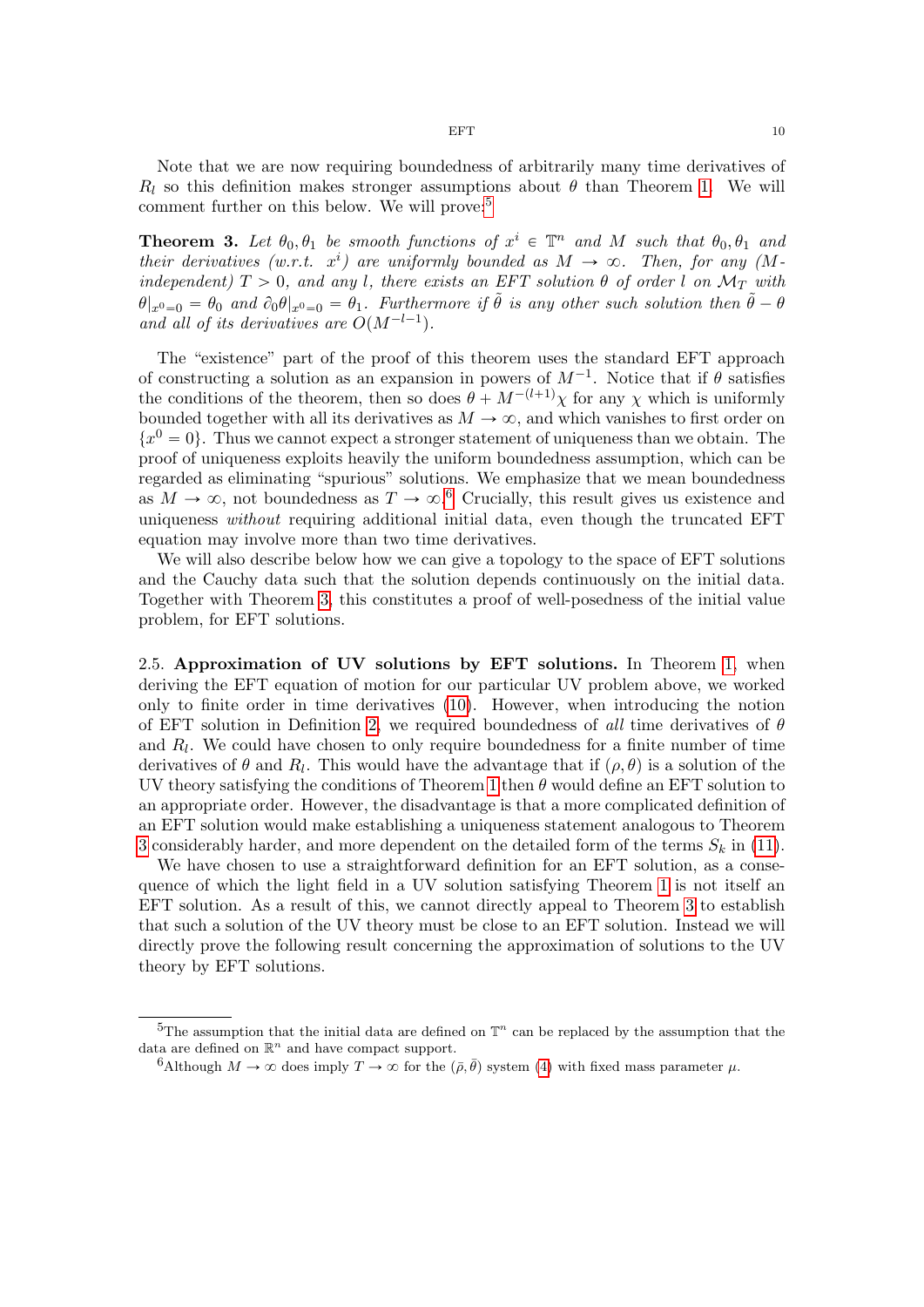<span id="page-10-0"></span>**Theorem 4.** Suppose that  $(\rho, \theta)$  satisfy the conclusions of Theorem [1](#page-7-3) on  $\mathcal{M}_T$  for some l, and suppose that  $\ddot{\theta}$  is an EFT solution of [\(7\)](#page-7-2) to order l such that

$$
\theta|_{x^0=0} = \tilde{\theta}|_{x^0=0}, \qquad \partial_0 \theta|_{x^0=0} = \partial_0 \tilde{\theta}|_{x^0=0}.
$$

Then for any  $j \leq l$  we have

$$
\partial_0^j \theta = \partial_0^j \tilde{\theta} + O_{\infty}(M^{-l-1+j}).
$$

In particular,  $\theta - \tilde{\theta} = O_{\infty}(M^{-l-1}).$ 

We note that although we establish existence of EFT solutions using a perturbation series approach in Theorem [3,](#page-9-2) Theorem [4](#page-10-0) is agnostic about how the EFT solution is constructed. Whether we solve the truncated EFT equation while choosing the additional initial data to impose the boundedness condition, or we use a reduction of order technique and solve a modified EFT equation which is second order in time, or take some other approach is immaterial. Any valid approach to construct an EFT solution satisfying Definition [2](#page-8-1) will result in an approximation to the UV solution to the appropriate order.

2.6. The nonlinear truncation. We now return to the specific EFT of equation [\(7\)](#page-7-2). If we truncate this equation, retaining only the leading order EFT corrections then the resulting equation can be written

<span id="page-10-1"></span>(12) 
$$
G^{\mu\nu}\partial_{\mu}\partial_{\nu}\theta = 0 \qquad G^{\mu\nu} \equiv g^{\mu\nu} - \frac{4}{M^2}\partial^{\mu}\theta \partial^{\nu}\theta
$$

note that this does not involve higher than second derivatives of  $\theta$ : it is a non-linear wave equation, which is hyperbolic for sufficiently large M, assuming that  $\partial_{\mu}\theta$  is bounded as  $M \to \infty$ . Thus, for initial data as considered above, this equation admits an initial value problem that is locally well-posed in the conventional sense. Any smooth solution of [\(12\)](#page-10-1) whose derivatives are all uniformly bounded as  $M \to \infty$  is an EFT solution of order 3 (because  $S_3$  vanishes for this particular EFT). It is natural to ask what we can learn from the fact that we can obtain an EFT solution from a nonlinear wave equation. In particular, for [\(12\)](#page-10-1), we can define an "effective metric"  $(G^{-1})_{\mu\nu}$ , the inverse of  $G^{\mu\nu}$ . This effective metric determines causal properties of [\(12\)](#page-10-1). The null cone of this effective metric lies everywhere inside, or on, the null cone of the Minkowski metric  $q_{\mu\nu}$  (see e.g. [\[13\]](#page-45-11)) so [\(12\)](#page-10-1) describes disturbances propagating below, or at, the speed of light. One might wonder whether we can exploit Theorem [3](#page-9-2) to deduce that  $(G^{-1})_{\mu\nu}$  provides a better description of causality than  $g_{\mu\nu}$  for a general EFT solution. However, we shall argue below that, over a fixed (M-independent) time interval, a general EFT solution cannot distinguish between the domains of dependence defined by these two different metrics.

2.7. Long timescales. In the discussion so far, we assume that the time interval  $[0, T)$ on which we work is fixed independently of  $M$ . In some circumstances one may be interested in timescales which grow with M, say  $T \propto M^{\lambda}$  for some  $\lambda > 0$ . In general, we have no reason to expect that a particular choice of initial data will give rise to a UV solution with this lifetime, and even if such a solution does exist, we have no reason to expect that it will continue to satisfy the boundedness conditions of Theorem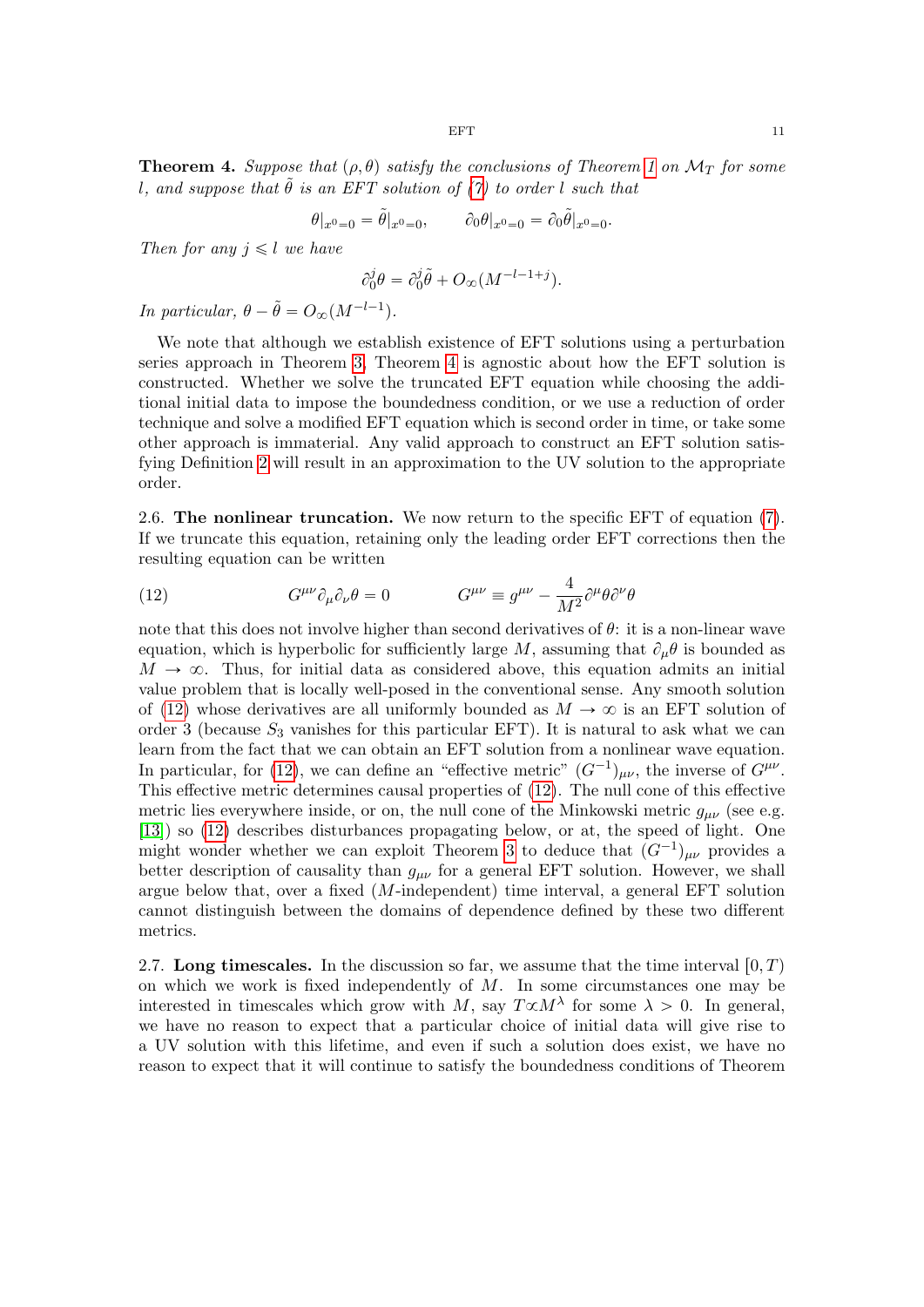[1.](#page-7-3) However, it may be that in some circumstances<sup>[7](#page-11-0)</sup> there does exist a long-lived solution satisfying the conditions of Theorem [1.](#page-7-3) Our approach above can be adapted to this situation, however it now becomes necessary to keep track of  $T$  in the various estimates.

For simplicity we consider only the first correction in the EFT expansion. In the context of the particular UV theory described by  $(2)$ ,  $(3)$ , we will show that an EFT solution to order 3 does exist for  $\lambda < 2$ . However, in order to construct such a solution through iterated solution of linear equations the effective expansion parameter becomes  $T/M^2$  which means that we have to perform more iterations than in the case for which T is independent of M. In particular, if  $\lambda$  is close to 2 then many iterations are required. By contrast, if we work with [\(12\)](#page-10-1), then it suffices to solve this single nonlinear equation to obtain an EFT solution to order 3, assuming that the solution satisfies our boundedness conditions (which we have not attempted to prove). So [\(12\)](#page-10-1) seems better suited to constructing EFT solutions over such long time intervals than the iterative approach.

For  $\lambda < 4/3$  we shall establish the following result showing that EFT solutions do approximate the UV solution, but that the accuracy of the EFT approximation is lessened over long timescales.

<span id="page-11-1"></span>**Lemma 5.** Let  $0 < T \leq C M^{\lambda}$  for some  $0 \leq \lambda < \frac{4}{3}$  $\frac{4}{3}$ . Suppose  $(\rho, \theta)$  solve the UV equations of motion on the interval  $[0, T)$ , and satisfy the conditions of Theorem [1](#page-7-3) to order  $l = 3$ . Let  $\tilde{\theta}$  be an EFT solution of [\(7\)](#page-7-2) to order 3 such that

$$
\theta|_{x^0=0} = \tilde{\theta}|_{x^0=0}, \qquad \partial_0 \theta|_{x^0=0} = \partial_0 \tilde{\theta}|_{x^0=0}.
$$

Then we have

$$
\theta = \tilde{\theta} + O_{\infty} \left( \frac{T^3}{M^4} \right).
$$

We also claim (without proof) that this result can be improved as follows. If the UV solution satisfies the conditions of Theorem [1](#page-7-3) to order l and  $\tilde{\theta}$  an EFT solution to order l then  $\tilde{\theta} - \theta$  is  $O_{\infty}(T^{\lfloor \frac{l}{2} \rfloor + 2}/M^{l+1})$ . This implies that, for any  $\lambda < 2$ , if l is large enough then the EFT solution approximates the UV solution.

2.8. Behaviour of solutions of the UV theory. In order to obtain the EFT equation of motion we needed to make some strong assumptions in Theorem [1.](#page-7-3) We now discuss the question of whether there exists a suitably large class of solutions of the UV theory that satisfies these assumptions. So we need to understand the behaviour of solutions of equations [\(2\)](#page-5-1), [\(3\)](#page-5-2) as  $M \to \infty$ .

The equations [\(2\)](#page-5-1), [\(3\)](#page-5-2) are nonlinear, and so for general dimension and arbitrary initial data we do not expect a solution to exist for all time. Standard local well-posedness results ensure that for any fixed M there exists a time  $T > 0$  for which a smooth solution exists in the time interval  $(0, T)$ . However we need to exclude the possibility that  $T \to 0$ as  $M \to \infty$ . We need a lower bound on the time of existence that is independent of M, at least for M sufficiently large.

<span id="page-11-0"></span><sup>&</sup>lt;sup>7</sup>For example, one might hope that with a decompactified domain ( $\mathbb{R}^n$  replacing  $\mathbb{T}^n$ ), one could make use of the decay mechanism provided by dispersion to establish long time existence and boundedness, at least for data which is small in some appropriate sense.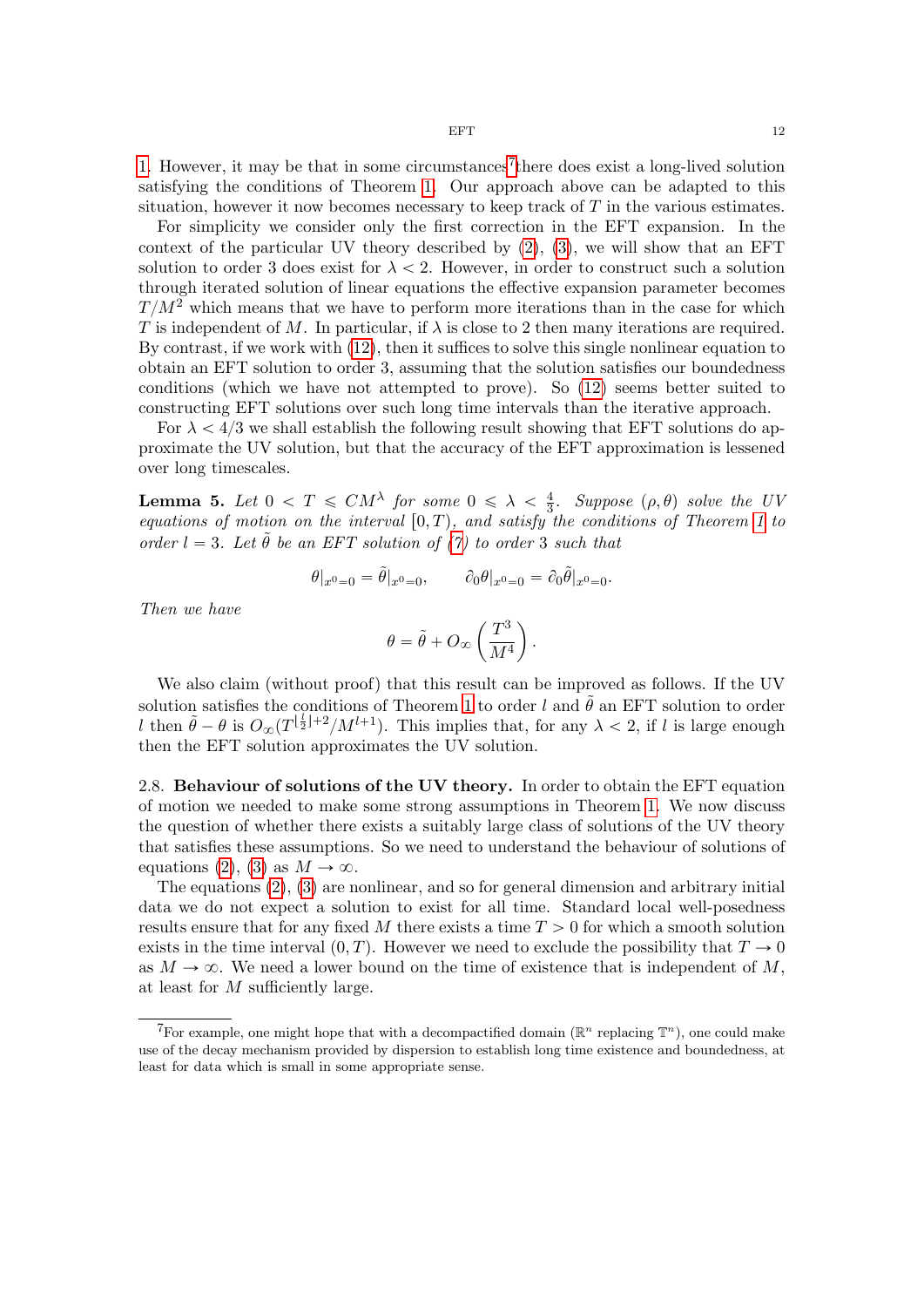<span id="page-12-0"></span>**Proposition 6.** Suppose that for each  $M \ge M_0$  the initial data functions  $M \rho_0, \rho_1, \theta_0, \theta_1$ are smooth and  $O_{\infty}(1)$ . Then for  $M_0$  sufficiently large, a smooth solution to [\(2\)](#page-5-1), [\(3\)](#page-5-2) exists on some time interval  $[0, T)$ , where  $T > 0$  may be taken independent of M. Furthermore, we have:

<span id="page-12-1"></span>
$$
\theta, \ \partial_0 \theta, \ \partial_0^2 \theta, \ M\rho, \ \partial_0 \rho = O_{\infty}(1)
$$

in  $\mathcal{M}_T$ , where the implicit constants depend on the initial data.

We note that the assumption that initial data are smooth is stronger than necessary – in practice we can work at a finite order of differentiability for the data and the solution, but for clarity it is simpler to assume spatial smoothness.

At this stage we can compare the bounds above with those required by Theorem [1.](#page-7-3) Proposition [6](#page-12-0) gives boundedness of  $M\rho$  and  $\theta$ , provided we take only *spatial* derivatives. It does not imply that  $M\partial_0\rho$  is bounded, merely that  $\partial_0\rho$  is, and it makes no claim regarding  $\partial_0^2 \rho$ . In fact, [\(2\)](#page-5-1) gives (assuming the bounds of Proposition [6\)](#page-12-0):

(13) 
$$
\partial_0^2 \rho + M^2 \rho = O_{\infty}(1).
$$

In general, we should expect both terms on the left-hand side to be  $O_{\infty}(M)$ , so the assumption of uniform boundedness of  $M\partial_0^2 \rho$  cannot be valid in general. Equation [\(13\)](#page-12-1) suggests that at top order, at each spatial point  $x^i$ ,  $\rho$  satisfies a simple harmonic oscillator equation with frequency  $M$ . We can expect roughly that solutions arising from initial data as in Proposition [6](#page-12-0) will behave as  $\rho \sim M^{-1} \kappa(x^i) \sin(Mx^0 + \varphi(x^i))$ , with  $\kappa, \varphi$  determined from the initial data. Therefore we expect that such solutions will have  $\partial_0^k \rho \sim M^{k-1}$ .

We should not be surprised that solutions arising from generic data as in Proposition [6](#page-12-0) do not have uniformly bounded time derivatives. Since  $\{x^0 = 0\}$  is a non-characteristic surface, for  $l \geq 2$  we can find expressions for  $\rho_l := \partial_0^l \rho|_{\{x^0 = 0\}}$  and  $\theta_l := \partial_0^l \theta|_{\{x^0 = 0\}}$  in terms of  $\rho_0$ ,  $\rho_1$ ,  $\theta_0$ ,  $\theta_1$  and their derivatives by using equations [\(2\)](#page-5-1), [\(3\)](#page-5-2) to replace  $\partial_0^2$  derivatives. It is clear that if  $M\partial_0^l \rho$ ,  $\partial_0^l \theta$  in  $\mathcal{M}_T$  are uniformly bounded in M, then  $M\rho_l$  and  $\theta_l$  must be bounded on  $\mathbb{T}^n$ , so we expect some constraints on initial data. In fact, we can find a necessary and sufficient condition for uniform boundedness of  $M \partial_0^l \rho$ ,  $\partial_0^l \theta$  in  $\mathcal{M}_T$  in terms of initial data.

<span id="page-12-2"></span>**Proposition 7.** Suppose that for each  $M > M_0$  we choose initial data such that  $\theta_0, \theta_1$ and  $M \rho_j, \rho_{j+1}$  for  $0 \leq j \leq l$  are smooth and  $O_{\infty}(1)$ . Then if T is as in Proposition [6,](#page-12-0) for  $0 \leq k \leq l + 2$  and  $0 \leq j \leq l$  we have

(14) 
$$
\partial_0^k \theta, \ M \partial_0^j \rho, \ \partial_0^{l+1} \rho = O_{\infty}(1)
$$

on  $\mathcal{M}_T$ , with the implicit constants depending on the initial data.

Systems of symmetric hyperbolic PDE with singular limits similar to that appearing in [\(2,](#page-5-1) [3\)](#page-5-2) have been considered in the mathematical literature, in particular with reference to incompressible limits of compressible fluids [\[14,](#page-46-0) [15,](#page-46-1) [16,](#page-46-2) [17\]](#page-46-3). Versions of some of our results above could be derived from those present in these papers, although a naive translation of our equations to symmetric hyperbolic form would result in working at higher order in derivatives. More concretely, our Proposition [7](#page-12-2) could be obtained by casting [\(2,](#page-5-1) [3\)](#page-5-2) as a symmetric hyperbolic system and appealing to the results of [\[14,](#page-46-0) [15,](#page-46-1) [16\]](#page-46-2). In particular, this result is an example of the "bounded derivative principle" elucidated by Kreiss [\[14\]](#page-46-0).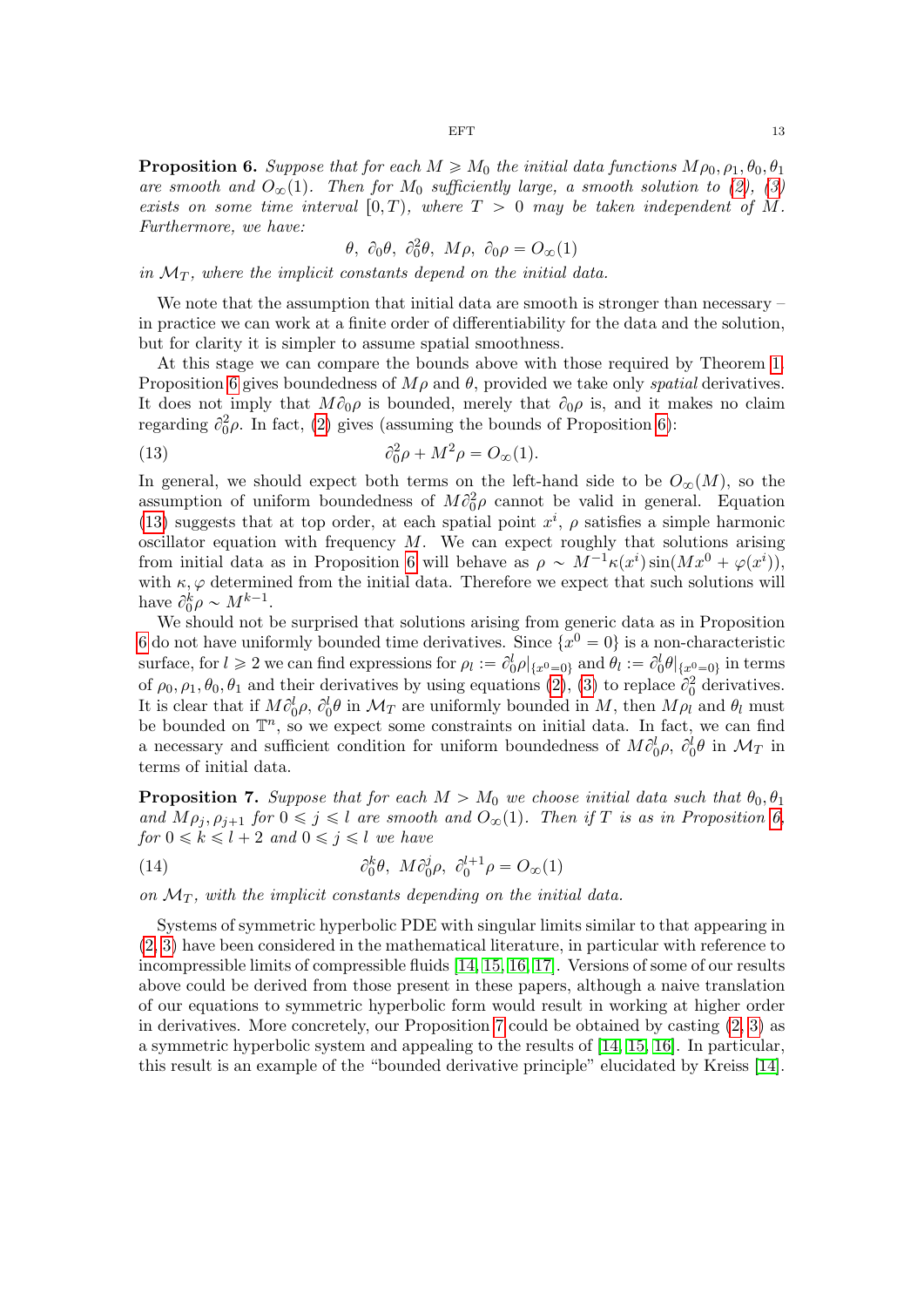The hypotheses of this proposition can be re-expressed as a condition on  $\rho_0$ ,  $\rho_1$ , which essentially requires that the EFT expansion for  $\rho$  is satisfied to a certain order at the level of the initial data.

<span id="page-13-0"></span>**Lemma 8.** Suppose that  $\theta_0$ ,  $\theta_1$  are given smooth functions, which are  $O_{\infty}(1)$ . Then for  $0 \leq j \leq l$  the functions  $M \rho_j, \rho_{j+1}$  are smooth and have derivatives which are uniformly bounded in M if and only if

$$
\rho_0 = \frac{P_2[\theta_0, \theta_1]}{M^2} + \dots + \frac{P_{2\lfloor \frac{l}{2} \rfloor}[\theta_0, \theta_1]}{M^{2\lfloor \frac{l}{2} \rfloor}} + O_{\infty}(M^{-l-1})
$$

$$
\rho_1 = \frac{\tilde{P}_2[\theta_0, \theta_1]}{M^2} + \dots + \frac{\tilde{P}_{2\lfloor \frac{l-1}{2} \rfloor}[\theta_0, \theta_1]}{M^{2\lfloor \frac{l-1}{2} \rfloor}} + O_{\infty}(M^{-l})
$$

Here  $P_j[\theta_0, \theta_1], \tilde{P}_j[\theta_0, \theta_1]$  are explicit polynomials of  $\theta_0, \theta_1$  and their derivatives which can be determined iteratively. The first terms in the expansion are:

$$
P_2[\theta_0, \theta_1] = \theta_1^2 - \partial_i \theta_0 \partial_i \theta_0, \qquad \tilde{P}_2[\theta_0, \theta_1] = 2\theta_1 \partial_i \partial_i \theta_0 - 2\partial_i \theta_0 \partial_i \theta_1.
$$

The above expressions for  $\rho_0$  and  $\rho_1$  are the same as those obtained from the EFT expansion [\(9\)](#page-7-0) and using a formal "reduction of order" approach in which the equations of motion are used to eliminate any second and higher time-derivatives of  $\theta$ .

Combining these two results, we see that for any smooth and bounded  $\theta_0, \theta_1$  we can find a solution of the UV equations for which the conditions of Theorem [1](#page-7-3) are satisfied. In particular, this means that *every* EFT solution arises as an approximation to a full solution to the UV equations.

The converse statement – that every solution to the UV equations is well described by an EFT solution – is clearly *not* true. If we do not insist that  $\rho_0$ ,  $\rho_1$  are given by the expressions in Lemma [8](#page-13-0) then we do not expect that  $\theta$  will be well approximated by an EFT solution. The issue, as described below Proposition [6,](#page-12-0) is that we expect  $\rho$  to be highly oscillatory, with frequency  $M$  and nonlinearity will transmit these oscillations to  $\theta$ . In the language of [\[17\]](#page-46-3), this is a 'fast' limit, rather than the 'slow' limits that result when the initial data is prepared according to Proposition [7.](#page-12-2) For most practical purposes, these rapid oscillations will be very difficult to observe, which suggests that  $\theta$  might still be approximated by an EFT solution, but only in an *averaged* sense. We shall show that this is indeed the case, at least to leading non-trivial order, provided we modify the EFT equation of motion and the initial data in a suitable way. `

Assume that the initial data is as in Proposition [6.](#page-12-0) Let  $\varepsilon = \frac{1}{2}$  $\frac{1}{2}(\rho_1^2 + M^2 \rho_0^2)$  be the initial energy density of the  $\rho$  field. We now define a modified EFT solution by solving iteratively the following linear wave equations:

<span id="page-13-1"></span>(15) 
$$
-\Box \tilde{\theta}^{0} = 0, \qquad -\Box \tilde{\theta}^{1} = 0,
$$

$$
\tilde{\theta}^{0}|_{x^{0}=0} = \theta_{0}, \qquad \tilde{\theta}^{1}|_{x^{0}=0} = 0,
$$

$$
\partial_{0} \tilde{\theta}^{0}|_{x^{0}=0} = \theta_{1} \qquad \partial_{0} \tilde{\theta}^{1}|_{x^{0}=0} = 2M\rho_{0}\theta_{1}.
$$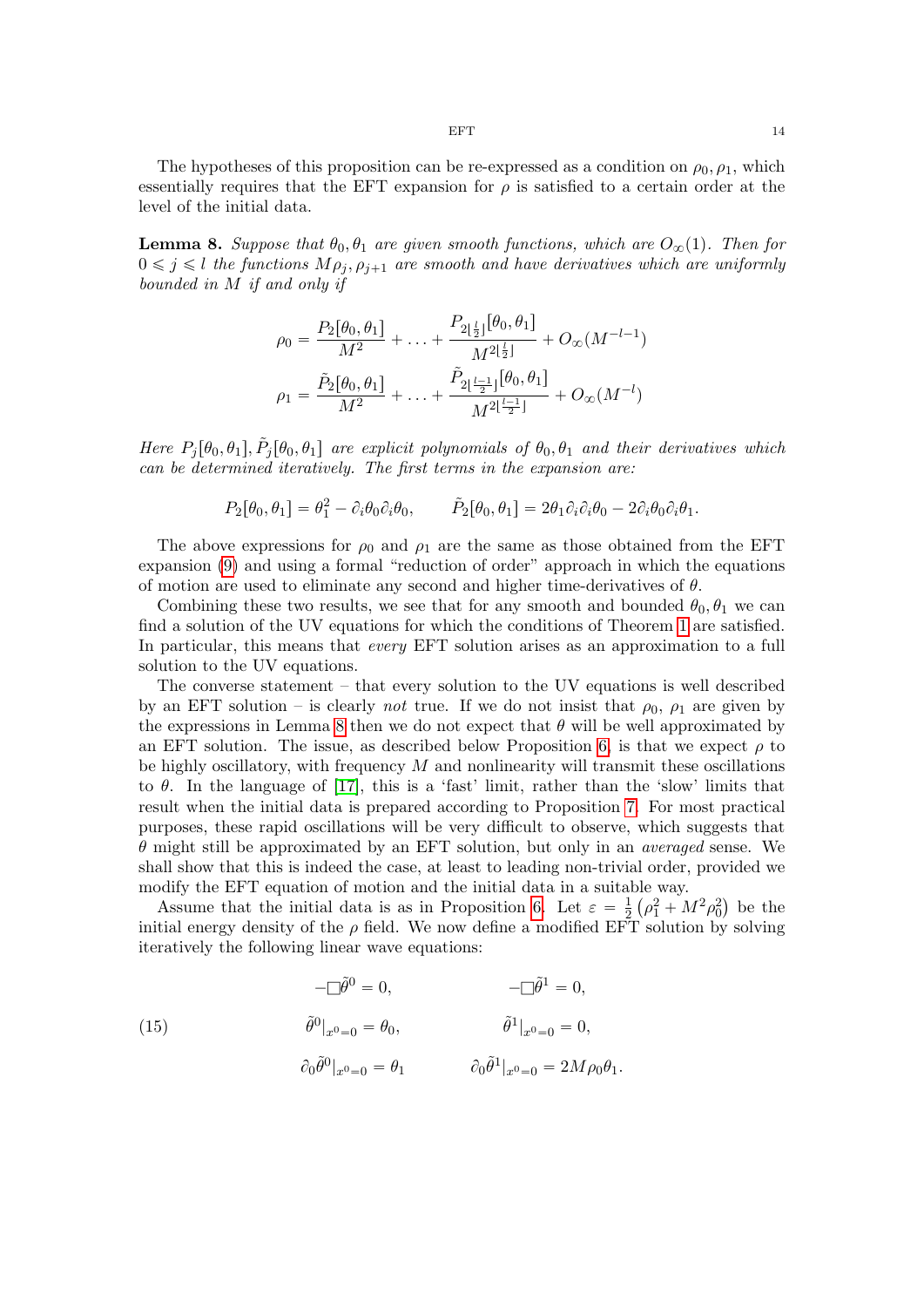and

(16)

<span id="page-14-1"></span>
$$
-\Box \tilde{\theta}^2 = -6\partial_\mu \left( \varepsilon \partial^\mu \tilde{\theta}^0 \right) - 2\partial^\mu \left( \partial_\nu \tilde{\theta}^0 \partial^\nu \tilde{\theta}^0 \partial_\mu \tilde{\theta}^0 \right),
$$

$$
\tilde{\theta}^2|_{x^0=0} = -2\rho_1 \theta_1,
$$

$$
\partial_0 \tilde{\theta}^2|_{x^0=0} = 2M^2 \rho_0^2 \theta_1 + 2(\partial_i \theta_0 \partial^i \theta_0 - \theta_1^2)\theta_1 + 2\partial_i(\rho_1 \partial_i \theta_0) + 6\varepsilon\theta_1.
$$

We shall show that  $\tilde{\theta}^0 + \tilde{\theta}^1/M + \tilde{\theta}^2/M^2$  approximates  $\theta$  to order  $M^{-2}$  when averaged against an arbitrary compactly supported weight function  $\eta$ :

<span id="page-14-0"></span>**Theorem 9.** Let the initial data and  $T > 0$  be as in Proposition [6.](#page-12-0) Then for any weight function  $\eta \in C_c^{\infty}(\mathcal{M}_T)$ , we have that:

$$
\int_{\mathcal{M}_T} \left( \theta - \tilde{\theta}^0 - \frac{1}{M} \tilde{\theta}^1 - \frac{1}{M^2} \tilde{\theta}^2 \right) \eta = O(M^{-3}).
$$

Rather than constructing our approximation by iterated linear equations we can, if we prefer, solve a single nonlinear equation. Note that if  $M$  is sufficiently large, there will exist a solution  $\hat{\theta}^2 : \mathcal{M}_T \to \mathbb{R}$  to the nonlinear wave equation:

(17) 
$$
-\Box \hat{\theta}^2 = -\frac{6}{M^2} \partial_\mu \left( \varepsilon \partial^\mu \hat{\theta}^2 \right) - \frac{2}{M^2} \partial^\mu \left( \partial_\nu \hat{\theta}^2 \partial^\nu \hat{\theta}^2 \partial_\mu \hat{\theta}^2 \right),
$$

$$
\hat{\theta}^2 \vert_{x^0 = 0} = \theta_0 - \frac{2}{M^2} \rho_1 \theta_1,
$$

<span id="page-14-2"></span>
$$
\partial_0 \hat{\theta}^2|_{x^0=0} = \theta_1 \left(1 + 2\rho_0 + 2\rho_0^2 + \frac{2}{M^2} \left(\partial_i \theta_0 \partial^i \theta_0 - \theta_1^2\right) + \frac{6}{M^2} \varepsilon\right) + \frac{2}{M^2} \partial_i (\rho_1 \partial_i \theta_0).
$$

Then one can show that

nat  

$$
\int_{\mathcal{M}_T} \left( \hat{\theta}^2 - \tilde{\theta}^0 - \frac{1}{M} \tilde{\theta}^1 - \frac{1}{M^2} \tilde{\theta}^2 \right) \eta = O(M^{-3}),
$$

so that  $\hat{\theta}^2$  also approximates  $\theta$  to  $O(M^{-3})$  in the sense of averages.

Comparing the above equation with the defining equation of an EFT solution of order 2, we see that they differ via the term involving  $\varepsilon$ . The initial data is also modified via the terms involving  $\rho_0$  and  $\rho_1$ . However, these differences become subleading when  $\rho_1$  $O_{\infty}(M^{-2})$  and  $\rho_0 = \frac{1}{M^2}$  $\mathfrak{g}$  $\theta_1^2 - \partial_i \theta_0 \partial^i \theta_0$ ˘  $+ O_{\infty}(M^{-3})$ , in particular they are subleading under the conditions of Lemma [8](#page-13-0) (with  $l = 2$ ) when the standard EFT approach without averaging should be valid. Thus Theorem [9](#page-14-0) is consistent with the EFT results above.

While in this setting we have only constructed an approximation to  $\theta$  to  $O(M^{-2})$ , we see in principle no obstacle to continuing to higher orders in the asymptotic expansion, however even to find the terms of  $O(M^{-2})$  involves some complicated manipulations, and this is compounded as we move to higher order.

Layout of the paper. In  $\S$  we establish the results above which connect the assumptions of uniform boundedness to the validity of the EFT expansion, and to the existence and uniqueness of an EFT solution. In §[4](#page-19-0) we establish the existence of a large class of solutions which satisfy the necessary boundedness assumptions for the EFT expansion to be valid, and we show that under these conditions the EFT solution approximates the UV solution to the expected degree of accuracy. In §[5](#page-31-0) we consider the existence and accuracy of EFTs over longer timescales. In §[6](#page-34-0) we discuss the process of establishing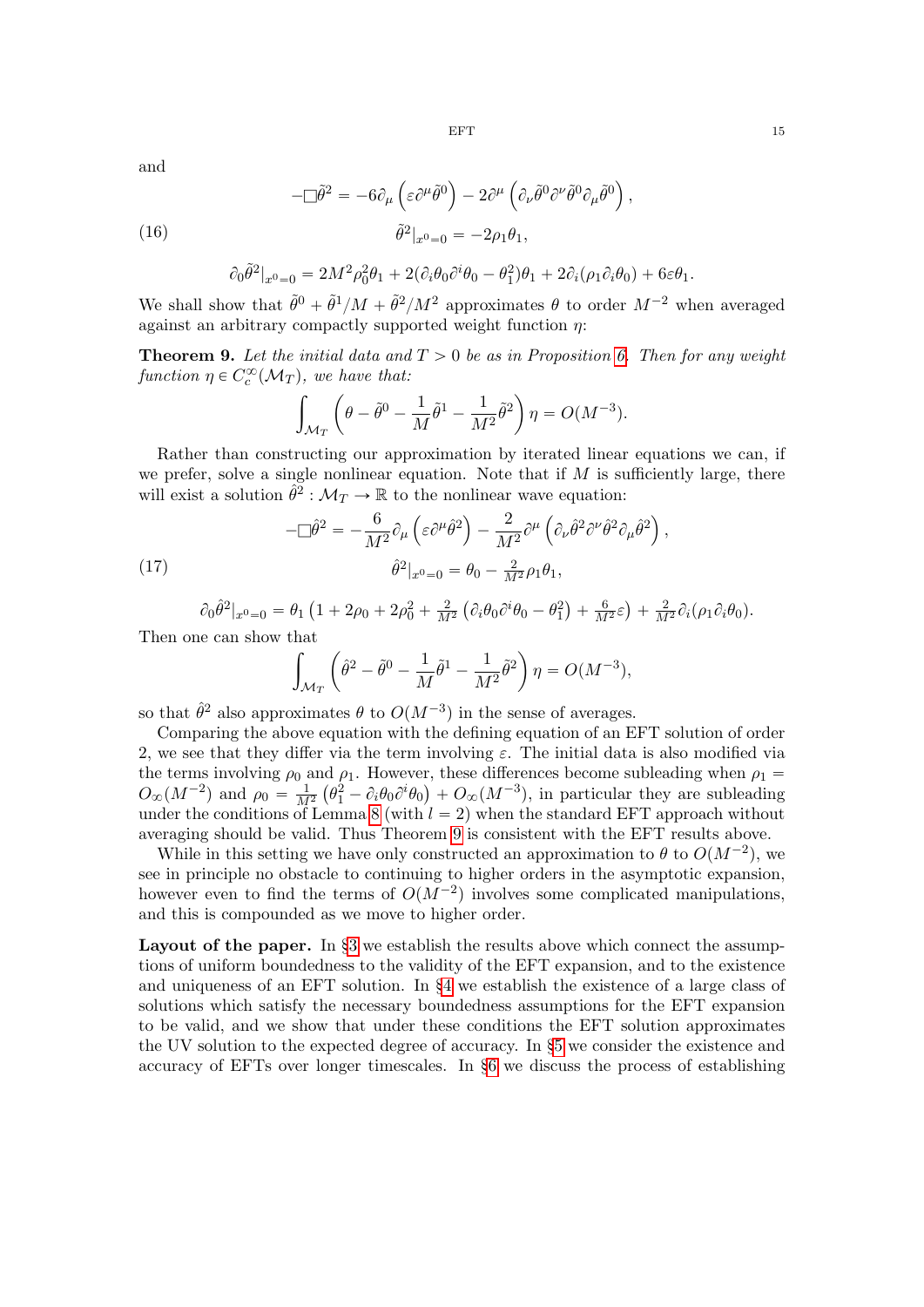estimates for the averaged solution and show that in general a modified EFT equation is necessary to describe the UV solution, if we do not assume our initial data for  $\rho$  is carefully prepared. Finally in §[7](#page-41-0) we present some numerics that confirm our previous analytical results.

## 3. Boundedness and the EFT expansion

#### <span id="page-15-0"></span>3.1. Proof of Theorem [1.](#page-7-3) We recall

**Theorem [1.](#page-7-3)** Let  $(\rho, \theta)$  be a smooth solution of the equations of motion in a fixed open subset R of spacetime, satisfying

<span id="page-15-1"></span>
$$
\theta, \ \partial_0 \theta, \ M\rho, \ \partial_0 \rho = O_{\infty}(1).
$$

Fix a non-negative integer l. Then for all  $0 \le k \le l + 2$  and  $0 \le j \le l$  we have

(18) 
$$
\partial_0^k \theta, \ M \partial_0^j \rho, \ \partial_0^{l+1} \rho = O_{\infty}(1)
$$

if and only if

<span id="page-15-2"></span>(19) 
$$
\partial_0^j \rho = \partial_0^j \left( \frac{\mathcal{F}_2[\theta]}{M^2} + \frac{\mathcal{F}_4[\theta]}{M^4} + \dots + \frac{\mathcal{F}_{2\lfloor \frac{\ell - j}{2} \rfloor}[\theta]}{M^{2\lfloor \frac{\ell - j}{2} \rfloor}} \right) + O_{\infty}(M^{-\ell - 1 + j})
$$

holds for  $j \leq \ell + 1 \leq l + 1$ , where  $\mathcal{F}_{2j}$  are polynomials in  $\theta$  and its derivatives up to order  $2j - 1$  which can be computed iteratively.

Proof. We first show that [\(18\)](#page-15-1) implies [\(19\)](#page-15-2). The proof is a double induction, first on  $l \in \mathbb{N}_0$  and then on  $j \leq l$ . To start the induction on l we note that the case  $l = 0$  is trivially true. Now suppose the result holds for  $l = L \geq 0$ , and that  $\rho, \theta$  satisfy [\(18\)](#page-15-1) for  $l = L + 1$ . We need to establish that [\(19\)](#page-15-2) holds for  $\ell = L + 1$ , since the case  $\ell \leq L$ follows from the induction assumption.

The assumption that [\(18\)](#page-15-1) holds for  $l = L + 1$  immediately implies that [\(19\)](#page-15-2) holds for  $\ell = L + 1$  and  $j = L + 1, L + 2$ . We now differentiate [\(5\)](#page-6-0) J times with respect to  $x^0$  to obtain:

<span id="page-15-3"></span>(20) 
$$
\partial_0^J \rho = -\frac{\partial_0^J (\partial_\mu \theta \partial^\mu \theta)}{M^2} + \frac{\Box \partial_0^J \rho}{M^2} + \frac{\partial_0^J (\partial_\mu \rho \partial^\mu \rho)}{M^2} - \partial_0^J (\rho^2 W(\rho))
$$

For  $J = L$ , we see that the first, second and third terms are  $O_{\infty}(M^{-2})$  from the bounds we have assumed on  $\theta$  and  $\rho$  ( $\theta$  is differentiated at most  $L + 1$  times and  $\rho$  at most  $L + 2$  times with respect to  $x^0$ ). Expanding out the final product by Leibniz rule, and using the fact that  $\partial_0^j$  $0^j_{0}\rho = O_{\infty}(M^{-1})$  for  $j \leq L+1$  we see that  $\partial_{0}^{L}\rho = O_{\infty}(M^{-2})$ , which establishes [\(19\)](#page-15-2) for  $\ell = L + 1$  and  $j = L$ .

Now, let  $J < L$  and suppose that we have established [\(19\)](#page-15-2) for  $\ell = L + 1$  and  $J + 1 \le \ell$  $j \leq L + 1$ . We now wish to use [\(19\)](#page-15-2) to replace  $\rho$  on the right-hand side of [\(20\)](#page-15-3). In the second term on the right hand side, we have terms involving spatial derivatives of  $\partial_0^J \rho$ , which we can replace with an expansion in  $\theta$  by using [\(19\)](#page-15-2) with  $\ell = L$  and  $j = J$ , with an error which is  $O_{\infty}(M^{-L-3+J})$ . We also have a term involving  $\partial_0^{J+2}\rho$ , which we can replace with an expansion in  $\theta$  by using [\(19\)](#page-15-2) with  $\ell = L + 1$  and  $j = J + 2$  to give an error which is  $O_{\infty}(M^{-L-2+J}).$ 

Expanding the third term in [\(20\)](#page-15-3), we will have a term of the form  $M^{-2}\partial_0^{J+1}\rho\partial_0\rho$ , which we can replace with an expansion in  $\theta$  by using [\(19\)](#page-15-2) with  $\ell = L + 1$  and  $j = J + 1$  to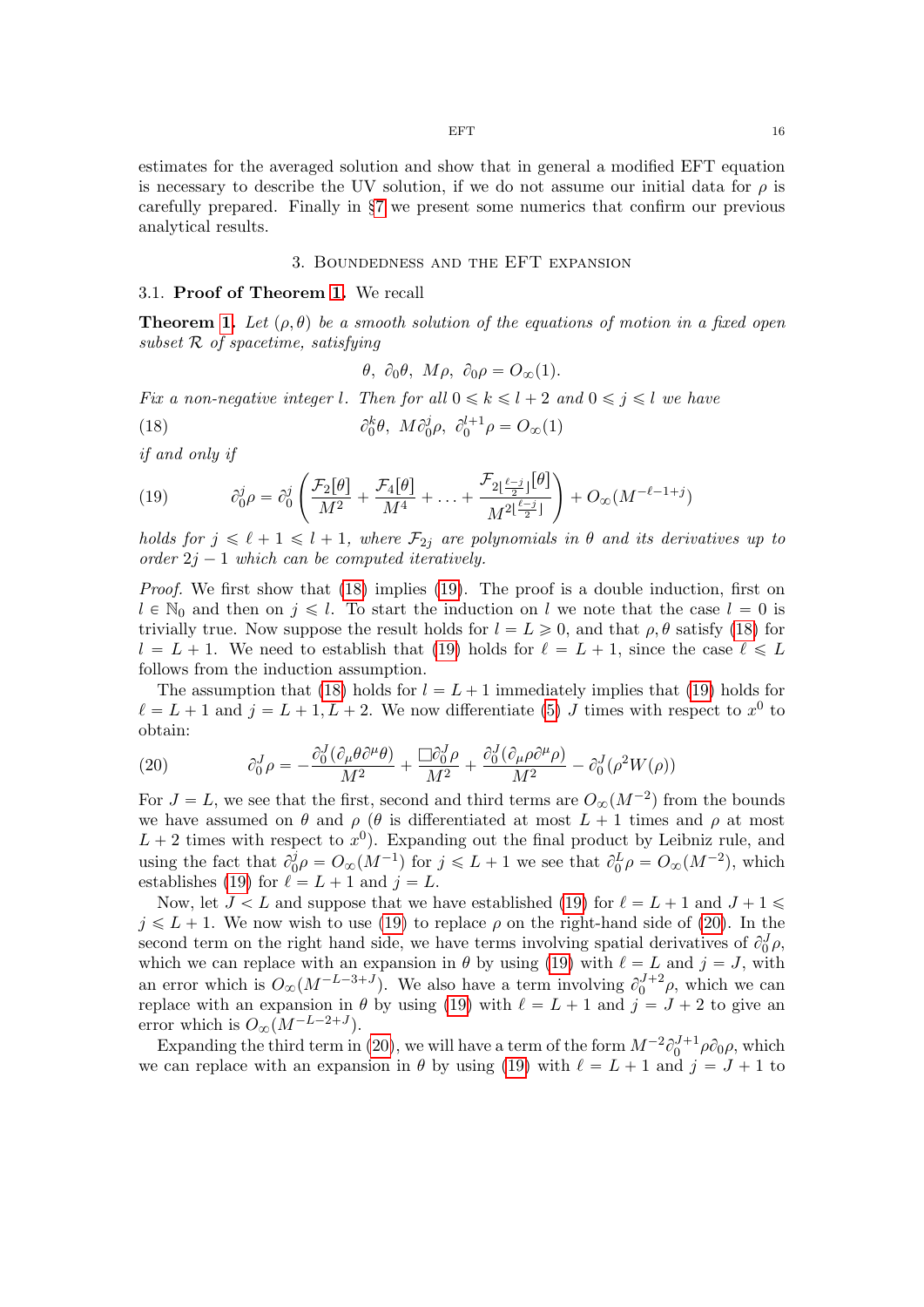give an error which is  $O_{\infty}(M^{-L-3+J})$ . We also have terms of the form  $M^{-2}\partial_0^K \rho \partial_0^M \rho$  for  $K \leq M \leq J$ , which we can replace using [\(19\)](#page-15-2) with  $\ell = L$  and  $j = K, M$  to give an error which is  $O_{\infty}(M^{-L-3+M}) = O_{\infty}(M^{-L-3+J})$ . Similarly expanding the derivatives in the final term of [\(19\)](#page-15-2), we can use (19) with  $\ell = L$  to replace all of the terms that appear with an expansion in  $\theta$  with error  $O_{\infty}(M^{-L-3+J})$ . Thus, we have established an expansion of the form we require exists for  $\ell = L + 1$ ,  $j = J$ . By examining the substitutions that we make, we see that each term in the expansion for  $\ell = L + 1, j = J$  must be the  $x^0$ derivative of the corresponding term in the expansion for  $\ell = L, j = J - 1$ , so our result holds for  $\ell = L+1, j = J$ . We can thus work backwards to  $j = 1$  by induction. At  $j = 0$ we again find an expansion, but a new term may be generated. This new term must be a polynomial in the lower order terms, and their derivatives up to order 2, which recovers the induction assumption that  $\mathcal{F}_{2k}$  is a polynomial in  $\theta$  and its derivatives up to order  $2k - 1$ . This closes the induction on l.

Now assume that [\(19\)](#page-15-2) holds. This immediately implies that the bounds on  $\rho$  in [\(18\)](#page-15-1) must hold by taking  $\ell = j$  for  $j = 0, \ldots, l$  and also  $j = l+1, \ell = l$ . To obtain the bounds on  $\theta$ , we recall that

$$
\partial_0^2 \theta = -\partial_i \partial_i \theta + 2\partial^\mu \rho \partial_\mu \theta.
$$

Since we assume  $\theta$ ,  $\partial_0 \theta$  are  $O_\infty(1)$ , we deduce  $\partial_0^2 \theta$  is  $O_\infty(1)$ . Differentiating the equation with respect to  $\partial_0$ , we can inductively recover the bounds on  $\partial_0^j$  $\overline{0}$  $\theta$ .

We note that the condition on  $\theta$  in [\(18\)](#page-15-1) actually follows from the conditions on  $\rho$ , together with the assumptions on  $\theta$ ,  $\partial_{0}\theta$  but for simplicity we include it in the hypotheses.

<span id="page-16-3"></span>3.2. Proof of Theorem [3.](#page-9-2) To prove Theorem [3,](#page-9-2) we require:

<span id="page-16-1"></span>**Lemma 10.** Let  $\psi, g$  be smooth functions of  $x^{\mu} \in \mathcal{M}_T$  and  $M$  satisfying  $-\Box \psi + m^2 \psi = g$ (with m, T independent of M) with  $\psi|x_0 = \psi_0$  and  $\partial_0 \psi|x_0 = \psi_1$ . Assume that, as  $M \to \infty$ ,  $\partial_0^j$  $\psi^j_{0}g = O_{\infty}(M^{-l})$  for all  $0 \leqslant j \leqslant p$  and that  $\psi_0, \psi_1$  and all of their derivatives, are also  $O_{\infty}(M^{-l})$ . Then  $\partial_0^j \psi = O_{\infty}(M^{-l})$  for all  $0 \leq j \leq p+1$ . In particular if  $\partial_0^j$  $\partial_0^j g = O_{\infty}(M^{-l})$  for all  $j \geqslant 0$ , then all derivatives of  $\psi$  are  $O(M^{-l})$ .

*Proof.* The case  $j = 0$  follows from Lemma [11,](#page-20-0) together with Morrey's inequality [\(25\)](#page-20-1) below. Now suppose the result holds for  $p = P$ . Differentiating the equation, we have:

<span id="page-16-2"></span>
$$
-\Box \psi' + m^2 \psi' = \partial_0 g,
$$

where  $\psi' = \partial_0 \psi$ . Clearly  $\psi'|_{x^0} = \partial_0 \psi|_{x^0} = \psi_1 = O_{\infty}(M^{-l})$ . We can rearrange the equation to give  $\partial_0 \partial_0 \psi = \partial_i \partial_i \psi - m^2 \psi - g$ , so that  $\partial_0 \psi' |_{x^0} = \partial_0 \partial_0 \psi |_{x^0} = \partial_i \partial_i \psi_0 - m^2 \psi_0 - g$  $g|_{\{x^0=0\}} = O_{\infty}(M^{-l})$ . Thus we can apply the result for  $p = P$  to  $\psi' = \partial_0 \psi$ , which shows that the result must hold for  $p = P + 1$ .

To prove the "existence" part of Theorem [3](#page-9-2) we define functions  $\theta^{(k)}$ ,  $0 \le k \le l$ , on  $\mathcal{M}_T$  as follows. Substitute

(21) 
$$
\theta = \sum_{k=0}^{l} \frac{\theta^{(k)}}{M^k}
$$

<span id="page-16-0"></span>into [\(11\)](#page-8-2) and formally equate coefficients of  $M^{-1}$  up to  $M^{-l}$ . At leading order we obtain (22)  $-\Box \theta^{(0)} + m^2 \theta^{(0)} = 0$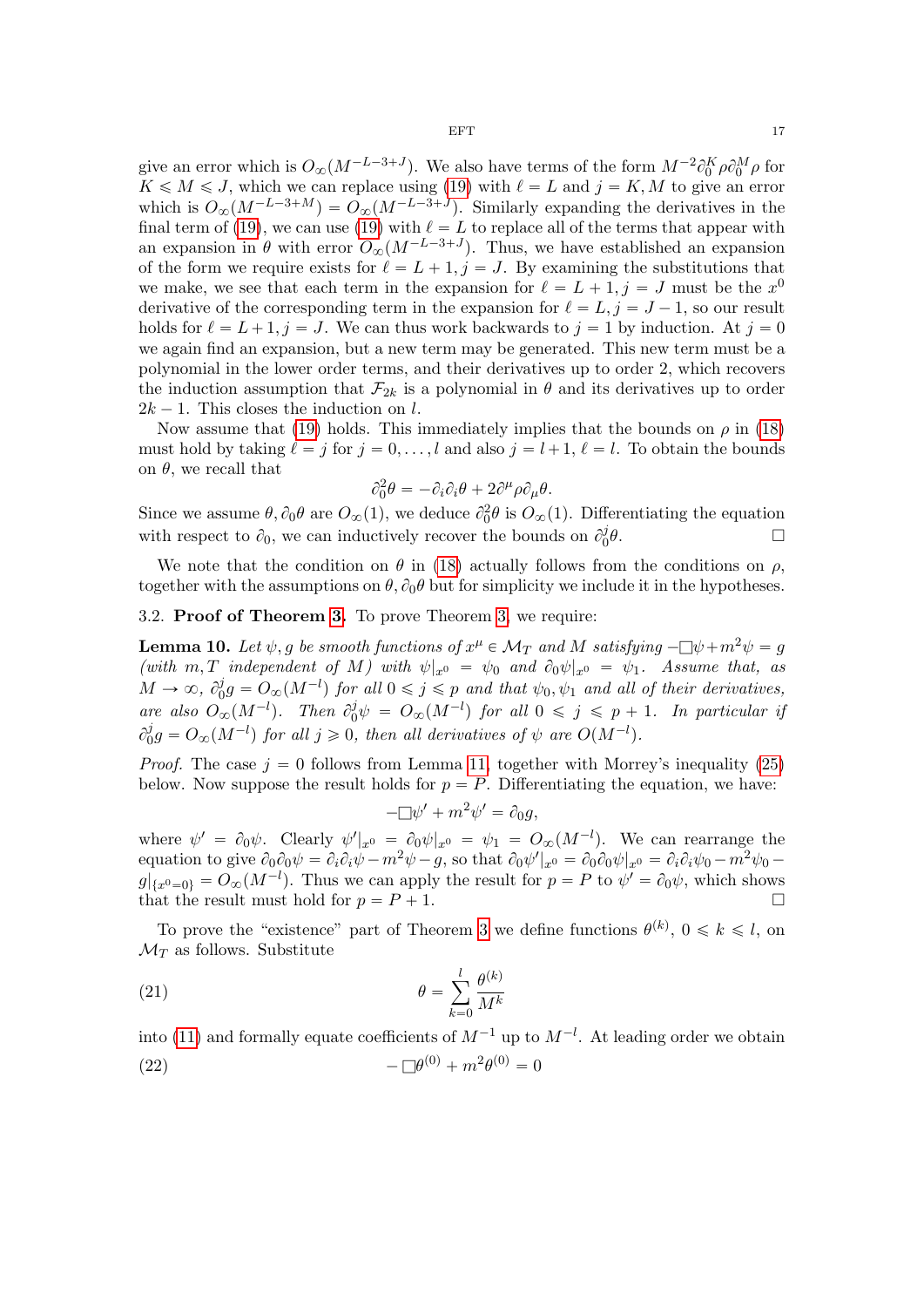and at order  $M^{-k}$   $(k \leq l)$  we obtain

$$
(23) \qquad \qquad -\Box \theta^{(k)} + m^2 \theta^{(k)} = P_k
$$

where  $P_k$  is a polynomial in  $\theta^{(0)}, \ldots, \theta^{(k-1)}$  and their derivatives, with coefficients independent of M. We now define  $\theta^{(0)}$  as the solution of the Klein-Gordon (or wave) equation [\(22\)](#page-16-0) on  $\mathcal{M}_T$  with initial data

<span id="page-17-0"></span>
$$
\theta^{(0)}|_{x^0=0} = \theta_0 \qquad \qquad \partial_0 \theta^{(0)}|_{x^0=0} = \theta_1
$$

Since all derivatives of  $\theta_0$  and  $\theta_1$  are uniformly bounded as  $M \to \infty$ , Lemma [10](#page-16-1) with  $l = 0$  shows that all derivatives of  $\theta^{(0)}$  are uniformly bounded on  $\mathcal{M}_T$  as  $M \to \infty$  (with fixed  $T$ ).

Now define  $\theta^{(k)}$  for  $1 \leq k \leq l$  as the solution of the inhomogeneous Klein-Gordon (or wave) equation [\(23\)](#page-17-0) on  $\mathcal{M}_T$  with trivial initial data

$$
\theta^{(k)}|_{x^0=0} = \partial_0 \theta^{(k)}|_{x^0=0} = 0
$$

Since  $P_1$  is a polynomial in  $\theta^{(0)}$  and its derivatives, it is uniformly bounded as  $M \to \infty$ . So we can again use standard energy estimates to deduce that  $\theta^{(1)}$  and its derivatives are uniformly bounded as  $M \to \infty$ . Proceeding inductively we deduce that  $\theta^{(k)}$  and its derivatives are uniformly bounded as  $M \to \infty$ .

We now define  $\theta$  by [\(21\)](#page-16-2). Clearly  $\theta$  and its derivatives are uniformly bounded on  $\mathcal{M}_T$ as  $M \to \infty$ , and  $\theta$  satisfies the desired initial conditions.

Finally we use equation [\(11\)](#page-8-2) to define  $R_l$ . Using the Klein-Gordon equations for  $\theta^{(k)}$ this gives

$$
\frac{R_l}{M^{l+1}} = \sum_{k=1}^{l} \frac{(P_k - S_k(\theta, \partial \theta, \ldots))}{M^k}
$$

The RHS is a polynomial in  $M^{-1}$  with coefficients that are polynomials in the  $\theta^{(k)}$  and their derivatives. From the definition of the  $P_k$ , the coefficients of  $M^{-1}, M^{-2}, \ldots, M^{-l}$ in this polynomial must vanish, so the first term with non-vanishing coefficient is  $M^{-l-1}$ . Hence  $R_l$  is a polynomial in  $M^{-1}$  with coefficients that are polynomials in the  $\theta^{(k)}$  and their derivatives. This implies that  $R_l$  and all of its derivatives are uniformly bounded as  $M \to \infty$ . Hence  $\theta$  is an EFT solution to order l.

Now we prove the "uniqueness" part of the theorem. Let  $\theta$  and  $\tilde{\theta}$  be two EFT solutions to order *l*, with corresponding functions  $R_l$  and  $\tilde{R}_l$ . Define  $\delta\theta = \tilde{\theta} - \theta$ . We then have

(24) 
$$
-\Box \delta \theta + m^2 \delta \theta = \sum_{k=1}^l \frac{[S_k]}{M^k} + \frac{[R_l]}{M^{l+1}}
$$

where

<span id="page-17-1"></span>
$$
[S_k] = S_k(\tilde{\theta}, \partial \tilde{\theta}, \ldots) - S_k(\theta, \partial \theta, \ldots) \qquad [R_l] = \tilde{R}_l - R_l
$$

Since  $\theta$  and  $\tilde{\theta}$  satisfy the same initial conditions we have

$$
\delta\theta|_{x^0=0} = \partial_0 \delta\theta|_{x^0=0} = 0
$$

[ $S_k$ ] is a polynomial in  $\theta$ ,  $\tilde{\theta}$  and their derivatives, with coefficients independent of M. Uniform boundedness of  $\theta$ ,  $\tilde{\theta}$  and their derivatives implies that  $\partial_0^j$  $\partial_0^j[S_k] = O_{\infty}(1)$  for all  $j \geq 0$ . Hence the RHS of [\(24\)](#page-17-1), and all of its derivatives, are  $O(M^{-1})$ . Furthermore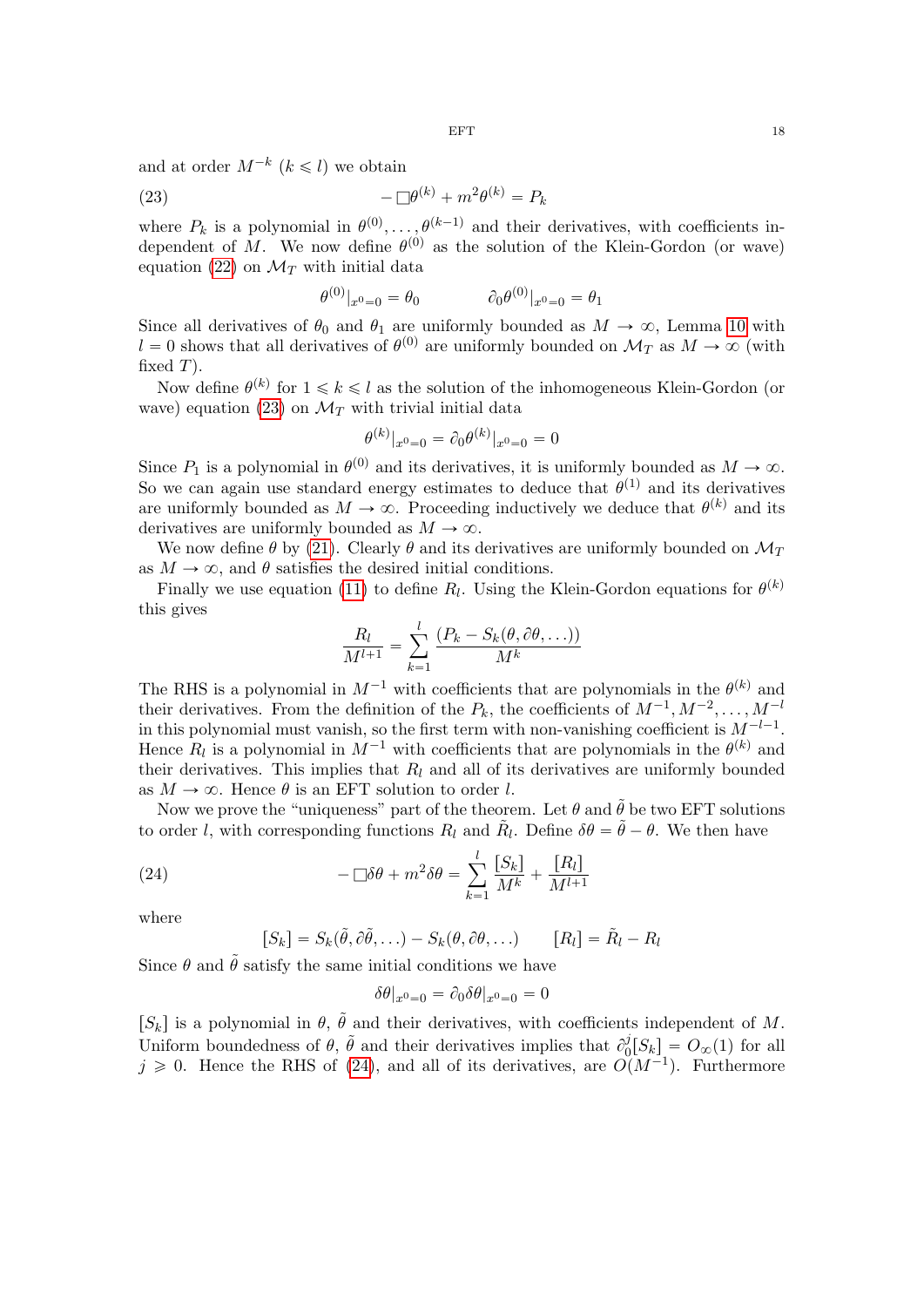If  $l = 0$  then we are done. For  $l \geq 1$  we now consider  $\partial_0^q$  $\theta_0^q[S_k]$ . Writing  $\tilde{\theta} = \theta + \delta\theta$ , this is a polynomial in  $\theta$ ,  $\delta\theta$  and their derivatives, with coefficients independent of M. Furthermore, each term in the polynomial contains at least one factor of  $\delta\theta$  or a derivative of  $\delta\theta$ . Each such term is  $O_{\infty}(M^{-1})$  using the result just established, together with the boundedness of  $\theta$  and its derivatives. Hence  $\partial_0^q$  $\int_0^q [S_k] = O_\infty(M^{-1})$ . This implies that the RHS of [\(24\)](#page-17-1), and all of its derivatives, are actually  $O(M^{-2})$ . So our Lemma lets us improve our estimate to deduce that  $\delta\theta$  and all of its derivatives are  $O(M^{-2})$ .

If  $l = 1$  then we are done. If  $l > 1$  then we can continue: using  $\partial_0^r \delta \theta = O_{\infty}(M^{-2})$ and our boundedness assumptions gives  $\partial_0^q$  $P_0^q[S_k] = O_\infty(M^{-2})$ . Hence the RHS of [\(24\)](#page-17-1) is  $O(M^{-3})$  so our Lemma implies that  $\delta\theta$  and all of its derivatives are  $O(M^{-3})$ . We can then repeat this process, at each stage improving our estimate of the RHS of [\(24\)](#page-17-1) (and its derivatives), until we reach  $O(M^{-l-1})$  at which point we cannot do any better because of the final term in [\(24\)](#page-17-1). Hence  $\delta\theta$  and all of its derivatives are  $O(M^{-l-1})$ .

Our existence and uniqueness results above constitute two of the usual three requirements of well-posedness for the Cauchy problem for [\(11\)](#page-8-2), suitably modified to account for the fact that our equation only holds to a certain order in  $1/M$ . Typically one would also ask that the solution depends continuously on initial data. To establish such a result in our problem, we need to specify a topology on the space of EFT solutions. We specialise to the case where  $\theta_0$ ,  $\theta_1$  are independent of M (hitherto we have only required boundedness in  $M$ ). Under this assumption, we observe that our uniqueness result above, together with the proof of the existence result, implies that any EFT solution to [\(11\)](#page-8-2) must take the form

$$
\theta = \sum_{k=0}^l \frac{\theta^{(k)}}{M^k} + \frac{R_l}{M^{l+1}},
$$

with  $R_l$  and all its derivatives uniformly bounded, and  $\theta^{(k)}$  independent of M and uniquely determined by solving [\(23\)](#page-17-0). We can define a topology on the EFT solutions by identifying  $\theta$  with the vector  $(\theta^{(k)})_{k=0}^l$ , thought of as an element of  $C^{\infty}(\mathcal{M}_T)$  with its usual topology. Assuming we consider our initial data  $\theta_0, \theta_1$  to belong to  $C^{\infty}(\mathbb{T}^n)$  with its usual topology, then it is straightforward to see that  $\theta$  depends continuously on the initial data.

3.3. Causality. Now we discuss briefly the topic of causality in EFT solutions. Specifically, for our EFT for  $\theta$ , does the effective metric  $(G^{-1})_{\mu\nu}$  of [\(12\)](#page-10-1) provide a better description of causality than the Minkowski metric  $g_{\mu\nu}$ ?

Consider a solution  $\theta$  of [\(12\)](#page-10-1) and deform its initial data  $\theta_0$ ,  $\theta_1$  in some compact subset  $\Omega$  of  $\{x^0 = 0\}$  to obtain new initial data  $\theta'_0$ ,  $\theta'_1$  that agree with the original data outside  $Ω$ . Let  $θ'$  be the corresponding solution of [\(12\)](#page-10-1). Then a standard domain of dependence argument implies that  $\theta' - \theta$  vanishes outside the hypersurface  $\mathcal{N}_G$  that is null w.r.t.  $(G^{-1})_{\mu\nu}$  and emanates outwards orthogonally  $(\text{w.r.t.} (G^{-1})_{\mu\nu})$  from  $\partial\Omega$ .<sup>[8](#page-18-0)</sup>

Now let  $\tilde{\theta}$  be any other EFT solution of order 3, with initial data  $\theta_0, \theta_1$  and  $\tilde{\theta}'$  any other EFT solution of order 3 with the deformed initial data  $\theta'_0$ ,  $\theta'_1$ . From Theorem [\(3\)](#page-9-2)

<span id="page-18-0"></span><sup>&</sup>lt;sup>8</sup>More precisely,  $\mathcal{N}_G$  is the Cauchy horizon, defined w.r.t.  $(G^{-1})_{\mu\nu}$ , of the complement of  $\Omega$ .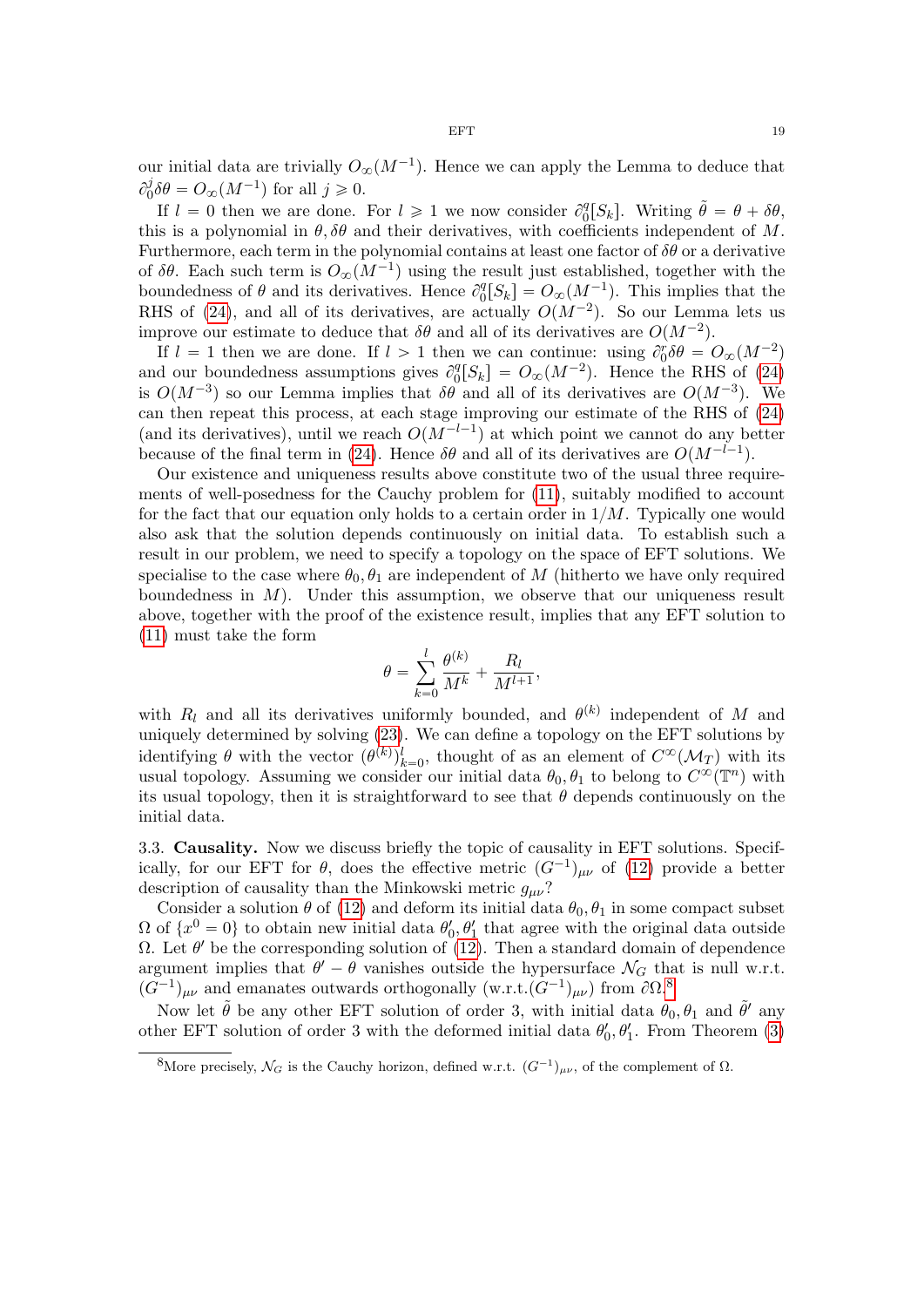we know that  $\tilde{\theta} - \theta$  and  $\tilde{\theta}' - \theta'$ , and their derivatives, are  $O(M^{-4})$  everywhere. But we can write  $\tilde{\theta}' - \tilde{\theta} = (\tilde{\theta}' - \theta') + (\theta' - \theta) + (\theta - \tilde{\theta}) = \theta' - \theta + O(M^{-4})$  and hence  $\tilde{\theta}' - \tilde{\theta}$  is  $O(M^{-4})$  outside  $\mathcal{N}_G$  (and so are its derivatives).

Causal properties of equation [\(12\)](#page-10-1) have let us understand causal properties of any EFT solution. But we can deduce exactly the same result without using [\(12\)](#page-10-1). For the above initial data, let  $\theta$ ,  $\theta'$  be the EFT solutions of order l constructed using the perturbative method used in the proof of Theorem [3](#page-9-2) (i.e. expanding in powers of  $M^{-2}$ ). In this case, at each step of the iteration one solves a standard wave equation with principal symbol  $g^{\mu\nu}$  and so  $\theta$ ,  $\theta'$  agree outside  $\mathcal{N}_g$ , the hypersurface that is null w.r.t.  $g_{\mu\nu}$  emanating outwards orthogonally from  $\partial\Omega$ . This lies outside  $\mathcal{N}_G$ . However, in the region between  $\mathcal{N}_G$  and  $\mathcal{N}_g$ ,  $\theta' - \theta$  is negligibly small. To see this, fix  $C, \alpha > 0$  and define  $\mathcal{V}(M) = \{(x^0, x^i) : \exists (x^0, y^i) \in \mathcal{N}_g \text{ s.t. }, ||x^i - y^i|| < CM^{-\alpha}\}\text{, i.e., a region within }\}$ distance  $CM^{-\alpha}$  of  $\mathcal{N}_g$ . Since the speed of light w.r.t.  $(G^{-1})_{\mu\nu}$  differs from 1 by  $O(M^{-2})$ we expect  $\mathcal{N}_G$  to lie in the region  $\mathcal{V}(M)$  for some C if  $\alpha < 2$ . Now, given a point  $(x^0, x^i) \in \mathcal{V}(M)$  we can Taylor expand  $\theta' - \theta$  to order k around a point  $(x^0, y^i)$  of  $\mathcal{N}_g$ . On  $\mathcal{N}_g$ , all derivatives of  $\theta' - \theta$  vanish and so only the "error" term contributes to the Taylor expansion. Boundedness of the derivatives of our EFT solution implies that this error term is  $O(M^{-(k+1)\alpha})$ . Since k is arbitrary, this implies that  $\theta' - \theta$  vanishes faster than any power of  $M^{-1}$  in  $\mathcal{V}(M)$ . Theorem [3](#page-9-2) now implies that any other EFT solution of order l is  $O(M^{-l-1})$  in  $\mathcal{V}(M)$  (and outside  $\mathcal{N}_g$ ). In particular any EFT solution of order 3 is  $O(M^{-4})$  outside  $\mathcal{N}_G$ , as deduced from [\(12\)](#page-10-1).

We could consider a different EFT in which we reverse the sign of  $\mathcal{F}_2$ , with a corresponding reversal of sign in the second term of  $G^{\mu\nu}$  in [\(12\)](#page-10-1). In this case, the null cone of  $(G^{-1})_{\mu\nu}$  lies *outside*, or on, the null cone of  $g_{\mu\nu}$  so in this case [\(12\)](#page-10-1) permits superluminal propagation [\[13\]](#page-45-11), i.e.,  $\mathcal{N}_G$  lies outside  $\mathcal{N}_g$ . But arguing as above with the roles of  $g_{\mu\nu}$ and  $(G^{-1})_{\mu\nu}$  interchanged one can see that [\(12\)](#page-10-1) implies that  $\theta' - \theta$  is negligibly small in the region between  $\mathcal{N}_q$  and  $\mathcal{N}_q$ . Thus the superluminality is not observable within the framework of EFT solutions as we have defined them.

The above discussion refers to the solution defined on a time interval  $T$  that does not depend on M. If we consider a long time interval  $T \propto M^2$  then the difference between  $\mathcal{N}_g$  and  $\mathcal{N}_G$  would be  $O(1)$  as  $M \to \infty$  and one might expect [\(12\)](#page-10-1) to provide the better description of causality. However, we will see in section [5](#page-31-0) that we have no reason to expect a solution of [\(12\)](#page-10-1) to approximate the UV solution over such a long time interval. (We will also see that there is no reason to expect convergence of the perturbative approach when  $T \propto M^2$ .)

#### 4. The initial value problem

<span id="page-19-0"></span>4.1. Preliminaries. We first introduce some notation. We say that a multi-index  $A =$  $(A_1, \ldots, A_n) \in \mathbb{N}_0^n$  is an *n*-tuple of non-negative integers and we let  $|A| = A_1 + \cdots + A_n$ . We can compactly write higher-order spatial derivatives as:

$$
D^A := (\partial_1)^{A_1} \cdots (\partial_n)^{A_n}.
$$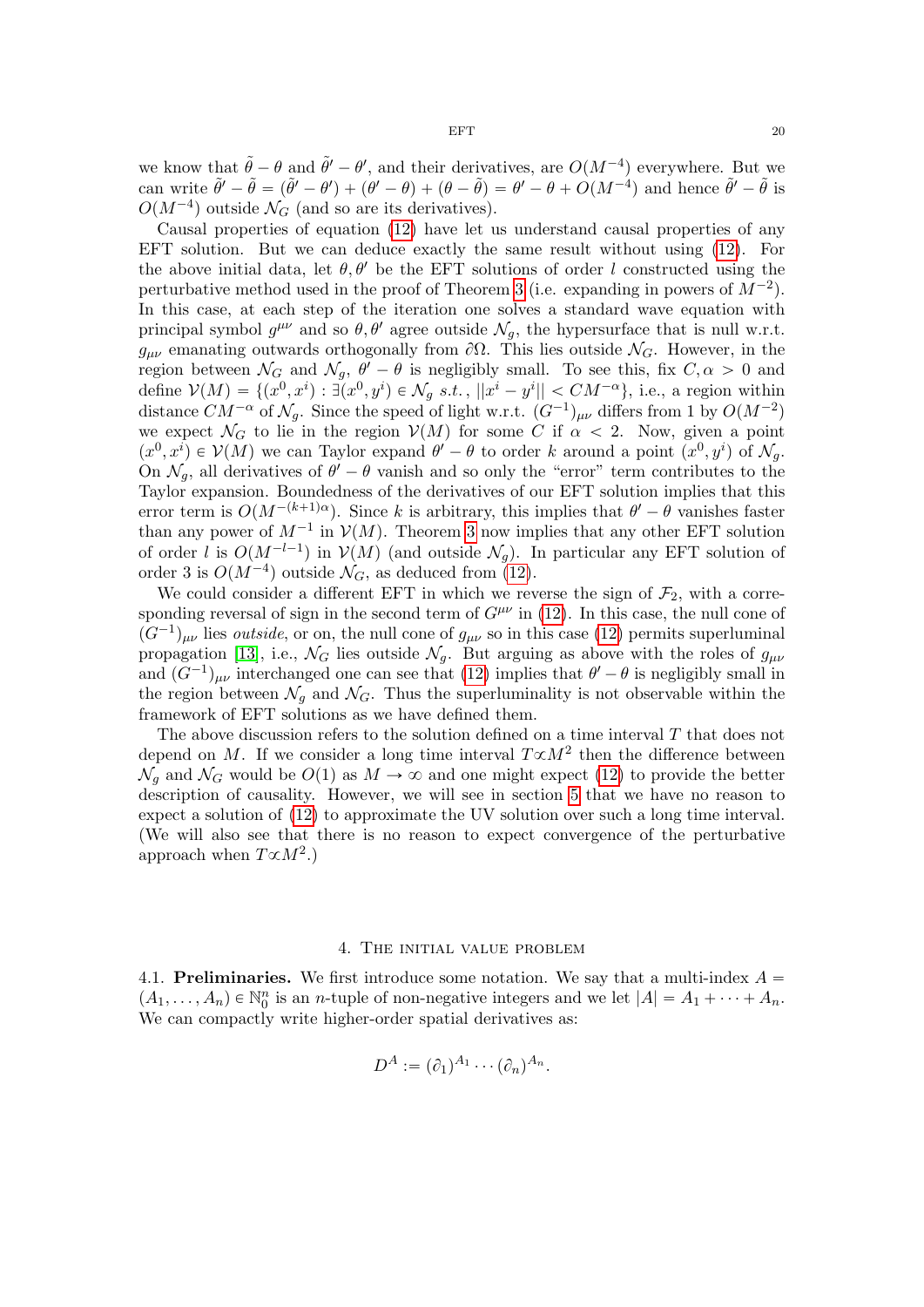For a function  $f \in C^{\infty}(\mathbb{T}^n)$  and  $k \in \mathbb{N}_0$ , we denote:

$$
\|f\|_{C^k} = \sup_{\substack{|A| \leq k \\ x \in \mathbb{T}^n}} |D^A f(x)|, \qquad \|f\|_{\dot{C}^k} = \sup_{\substack{|A| = k \\ x \in \mathbb{T}^n}} |D^A f(x)|.
$$

and introduce the Sobolev norms:

$$
||f||_{H^k} = \left(\sum_{|A| \le k} ||D^A f||_{L^2}^2\right)^{\frac{1}{2}}, \qquad ||f||_{\dot{H}^k} = \left(\sum_{|A|=k} ||D^A f||_{L^2}^2\right)^{\frac{1}{2}}.
$$

We note Morrey's inequality, which states that if  $k, l \in \mathbb{N}_0$  and  $k > \frac{n}{2} + l$ , then

(25) 
$$
||f||_{C^l} \leq c ||f||_{H^k},
$$

for some constant c depending on  $k, l, n, L$  only<sup>[9](#page-20-2)</sup>.

For  $u \in C^{\infty}(\mathcal{M}_T)$ ,  $l \in \mathbb{N}_0$  and  $X^k$  standing for one of  $C^k$ ,  $\dot{C}^k$   $H^k$  or  $\dot{H}^k$ , we introduce the norms:

$$
\|u\|_{\dot{C}_t^l X^k_x} := \sup_{t \in (0,T)} \left\| \partial_0^l u(t,\cdot) \right\|_{X^k}, \qquad \|u\|_{C_t^l X^k_x} = \max_{j \leq l} \|u\|_{\dot{C}_t^j X^k_x}.
$$

Finally for  $1 \leqslant p < \infty$  we define:

<span id="page-20-1"></span>
$$
\|u\|_{L^p_tX^k_x}:=\left(\int_0^T\|u(t,\cdot)\|_{X^k}^p\,dt\right)^{\frac{1}{p}}.
$$

We recall the following standard result:

<span id="page-20-0"></span>**Lemma 11.** Suppose  $\mu \geq 0$ ,  $u_0, u_1 \in C^{\infty}(\mathbb{T}^n)$  and  $f \in C^{\infty}(\overline{\mathcal{M}_T})$ . Then there exists a unique  $u \in C^{\infty}(\overline{\mathcal{M}_T})$  solving:

$$
-\Box u + \mu^2 u = f
$$

$$
u|_{x^0=0} = u_0, \qquad \partial_0 u|_{x^0=0} = u_1.
$$

Furthermore, for any  $k$ , we have the estimate:

$$
\begin{aligned}\n\left(\|u\|_{\dot{C}^1_t\dot{H}^k_x}^2+\|u\|_{C^0_t\dot{H}^{k+1}_x}^2+\mu^2\left\|u\right\|_{C^0_t\dot{H}^k_x}^2\right)^{\frac{1}{2}} &\leqslant \|f\|_{L^1_t\dot{H}^k_x} \\
&+\left(\|u_0\|_{\dot{H}^{k+1}}^2+\|u_1\|_{\dot{H}^k}^2+\mu^2\left\|u_0\right\|_{\dot{H}^k}^2\right)^{\frac{1}{2}}.\n\end{aligned}
$$

4.2. Bounding existence time. Recall that we are interested in solutions to

<span id="page-20-3"></span>(26) 
$$
-\Box \rho + M^2 \rho = \partial_\mu \rho \partial^\mu \rho - \partial_\mu \theta \partial^\mu \theta - M^2 \rho^2 W(\rho),
$$

<span id="page-20-4"></span>(27) 
$$
-\Box \theta = 2\partial^{\mu} \rho \partial_{\mu} \theta,
$$

subject to:

<span id="page-20-5"></span>(28) 
$$
\rho|_{\{x^0=0\}} = \rho_0, \quad \partial_0 \rho|_{\{x^0=0\}} = \rho_1, \quad \theta|_{\{x^0=0\}} = \theta_0, \quad \partial_0 \theta|_{\{x^0=0\}} = \theta_1.
$$

We assume that  $\rho_0, \rho_1, \theta_0, \theta_1$  are given, smooth, functions on  $\mathbb{T}^n$ , which may depend on  $M$ , but will later be assumed to satisfy some uniform bounds. Standard results

<span id="page-20-2"></span><sup>&</sup>lt;sup>9</sup>Here and subsequently, c will denote a universal constant, independent of  $M$  and initial data which may change from line to line.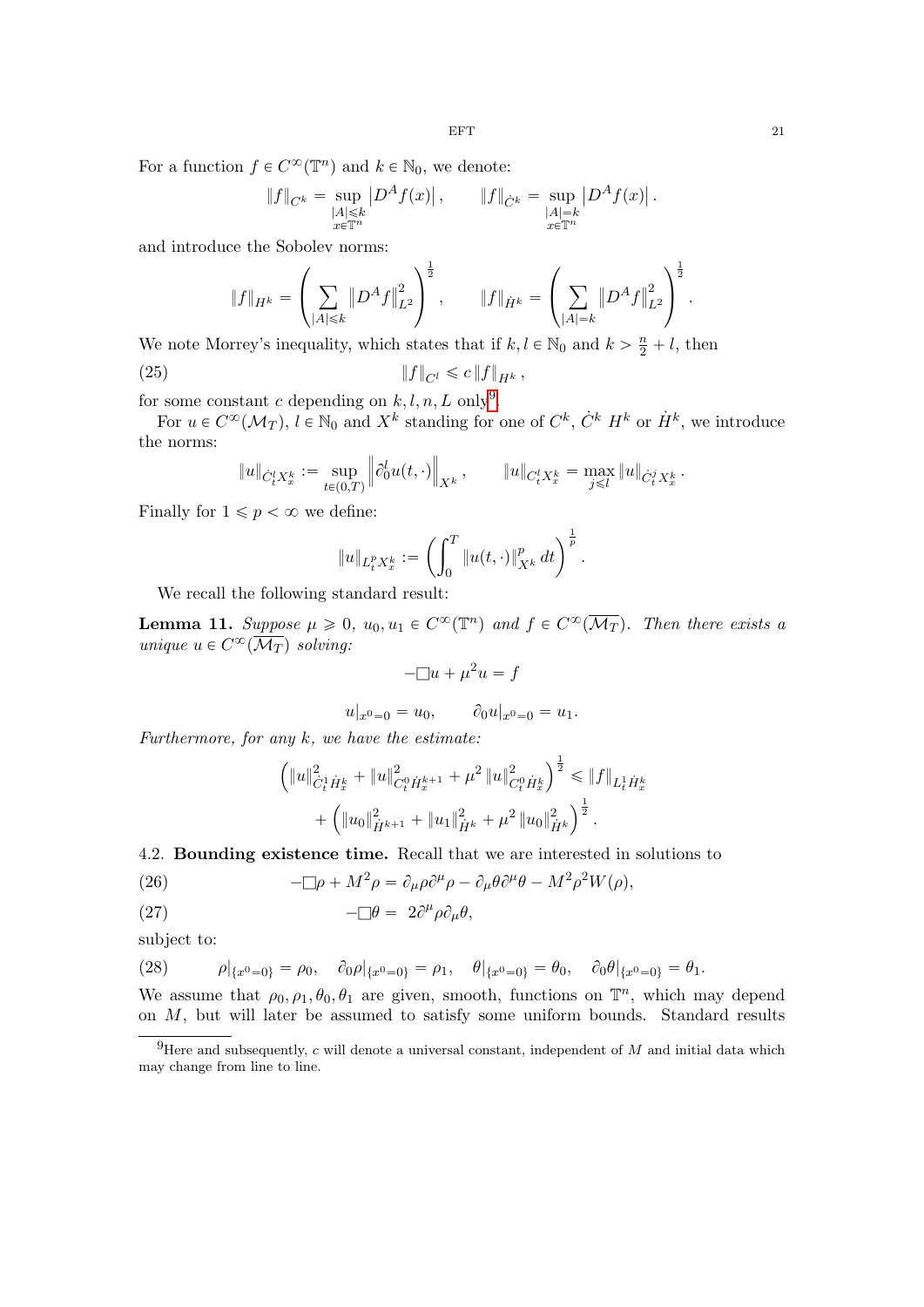concerning the local well-posedness of hyperbolic equations (see for example [\[18,](#page-46-4) [19,](#page-46-5) [20\]](#page-46-6)) give:

<span id="page-21-0"></span>**Theorem 12.** Let  $k_0 = 2\left\lfloor \frac{n}{2} \right\rfloor$  $\frac{n}{2}$  | + 1 and set:

$$
d = \|\theta_0\|_{H^{k_0+1}} + \|\theta_1\|_{H^{k_0}} + \|\rho_0\|_{H^{k_0+1}} + \|\rho_1\|_{H^{k_0}}
$$

Then a unique smooth solution to  $(26)$ ,  $(27)$  subject to  $(28)$  exists on some time interval  $[0, T)$ , where  $T = T(M, d) > 0$ . Further, if  $[0, T_{max})$  is the maximal time on which a smooth solution exists, either  $T_{max} = \infty$  or else there exists a sequence  $t_k \to T_{max}$  such that

 $\|\theta(t_k, \cdot)\|_{H^{k_0+1}} + \|\partial_0 \theta(t_k, \cdot)\|_{H^{k_0}} + \|\rho(t_k, \cdot)\|_{H^{k_0+1}} + \|\partial_0 \rho(t_k, \cdot)\|_{H^{k_0}} \to \infty.$ 

A priori,  $T_{max}$  will depend on M. Our goal is to show that, provided we control the initial data appropriately, we can bound  $T_{max}$  from below, independently of M. Our argument will be based on a bootstrap. Let us introduce

$$
N(t) := \left(\sum_{i=1}^{n} \|\partial_i \theta(t, \cdot)\|_{H^{k_0}}^2 + \|\partial_0 \theta(t, \cdot)\|_{H^{k_0}}^2 + \|\rho(t, \cdot)\|_{H^{k_0+1}}^2 + M^2 \|\rho(t, \cdot)\|_{H^{k_0}}^2 + \|\partial_0 \rho(t, \cdot)\|_{H^{k_0}}^2\right)^{\frac{1}{2}},
$$
  

$$
N = N(0) = \left(\sum_{i=1}^{n} \|\partial_i \theta_0\|_{H^{k_0}}^2 + \|\theta_1\|_{H^{k_0}}^2 + \|\rho_0\|_{H^{k_0+1}}^2 + M^2 \|\rho_0\|_{H^{k_0}}^2 + \|\rho_1\|_{H^{k_0}}^2\right)^{\frac{1}{2}}.
$$

We define  $T^* = \sup\{t | N(s) \leq 10N \text{ for all } s \leq t\}$ . We observe that by [\(12\)](#page-21-0) the solution exists and remains smooth on  $[0, T^* )$ . If we can show that  $T^*$  is bounded below by a positive quantity depending only on N, then we will be done.

**Lemma 13.** Suppose  $\sup_{t\in(0,T)} N(t) \leq 10N$ . Then we can estimate:

$$
\sup_{t \in (0,T)} N(t) \leq \sqrt{2}N + cTN^2(1 + e^{3N}),
$$

for a constant  $c$  that depends only on  $n, L$ 

*Proof.* We first consider [\(27\)](#page-20-4). Let us assume  $k \leq k_0$ . Applying Lemma [11](#page-20-0) on some time interval  $(0, T)$ :

$$
\|\theta\|_{\dot{C}_t^1\dot{H}_x^k}^2+\|\theta\|_{C_t^0\dot{H}_x^{k+1}}^2\leqslant 8\left\|\partial^\mu\rho\partial_\mu\theta\right\|_{L_t^1\dot{H}_x^k}^2+2\left\|\theta_0\right\|_{\dot{H}^{k+1}}^2+2\left\|\theta_1\right\|_{\dot{H}^k}^2,
$$

where the spacetime norms refer to  $(0, T) \times \mathbb{T}^n$ . We consider the first term on the right-hand side. For  $|A| = k$  we can write:

$$
D^{A}(\partial^{\mu}\rho \partial_{\mu}\theta) = \sum_{B+C=A} c_{B} \partial^{\mu} D^{B} \rho \partial_{\mu} D^{C} \theta
$$

for some combinatorial constants  $c_B$ . Now, we claim that either  $|B| < k_0 - \frac{n}{2}$  $\frac{n}{2}$  or  $|C|$  <  $k_0 - \frac{n}{2}$  $\frac{n}{2}$  holds. If not, then  $k_0 \ge k = |B| + |C| \ge 2k_0 - 2\lfloor \frac{n}{2} \rfloor$  $\frac{n}{2}$  which implies  $k_0 \leq 2\left\lfloor \frac{n}{2} \right\rfloor$  $\frac{n}{2}$ , which is false. We deduce, by Morrey's inequality that either:

$$
\left\|\partial^{\mu}D^{B}\rho(t,\cdot)\right\|_{C^{0}}\leqslant c'N(t),\quad\text{or}\quad\left\|\partial_{\mu}D^{C}\theta(t,\cdot)\right\|_{C^{0}}\leqslant c'N(t)
$$

holds, where  $c'$  is a universal constant depending on  $k, k_0, n$ . By virtue of the estimate:

$$
||fg||_{L^2} \le ||f||_{C^0} ||g||_{L^2},
$$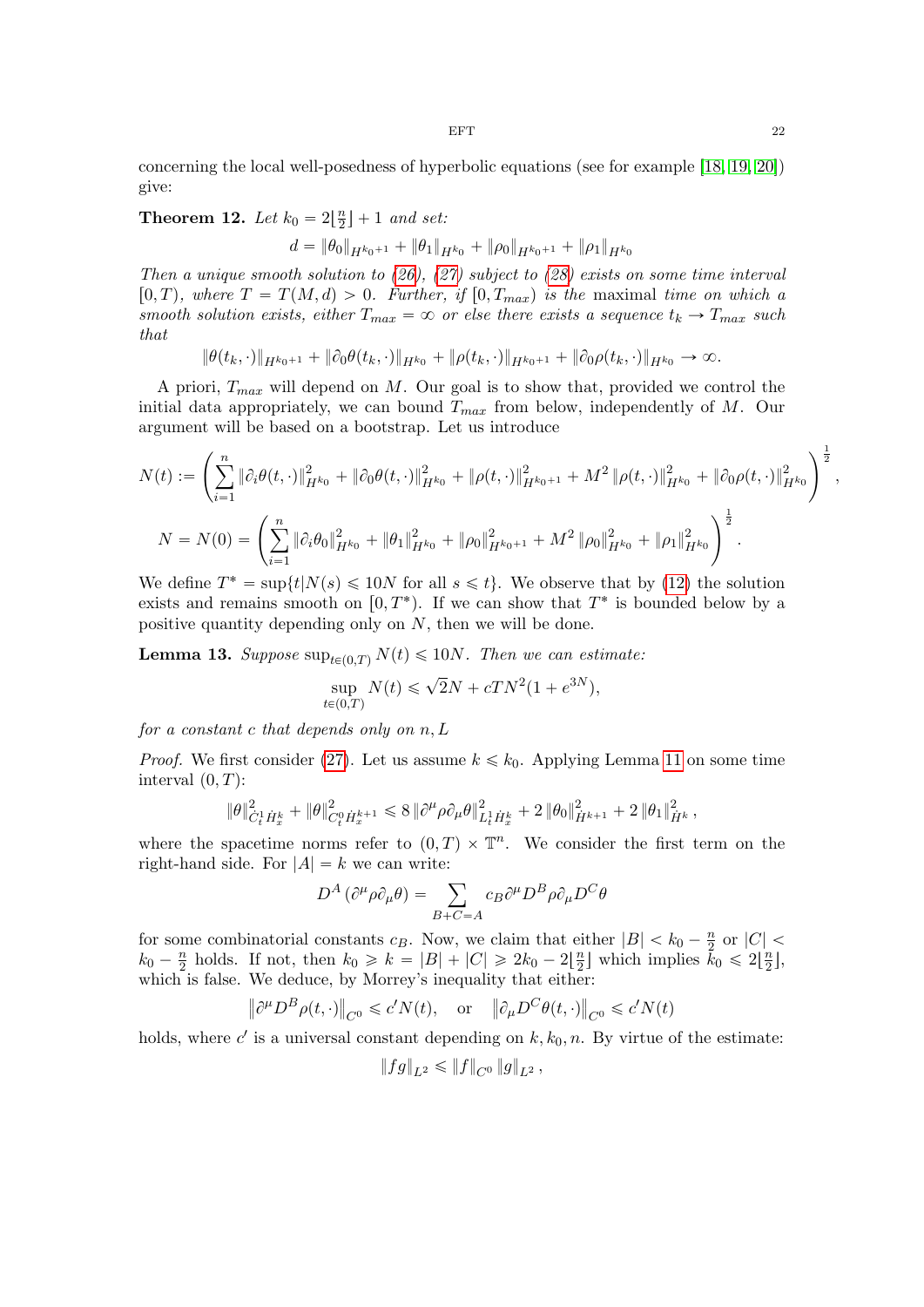we can bound

$$
\left\| D^A \left( \partial^{\mu} \rho \partial_{\mu} \theta \right) \right\|_{L^2} \leqslant \sum_{B+C=A} |c_B| \left\| \partial^{\mu} D^B \rho \partial_{\mu} D^C \theta \right\|_{L^2} \leqslant C c'^2 N^2,
$$

for a combinatorial constant  $C$ . We conclude that there exists a constant  $c$ , depending on  $k, k_0, n$  such that:

$$
\|\partial^{\mu}\rho \partial_{\mu}\theta\|_{L^{1}_{t}\dot{H}^{k}_{x}} \leqslant cTN^{2}.
$$

Next, we consider [\(26\)](#page-20-3). Applying Lemma [11,](#page-20-0) we obtain for  $k \leq k_0$ :

<span id="page-22-0"></span>(29)  
\n
$$
\|\rho\|_{\dot{C}_t^1\dot{H}_x^k}^2 + \|\rho\|_{C_t^0\dot{H}_x^{k+1}}^2 + M^2 \|\rho\|_{C_t^0\dot{H}_x^k}^2 \le
$$
\n
$$
2 \|\rho_0\|_{\dot{H}^{k+1}}^2 + 2M^2 \|\rho_0\|_{\dot{H}^k}^2 + 2 \|\rho_1\|_{\dot{H}^k}^2
$$
\n
$$
+ 6 \|\partial^\mu \rho \partial_\mu \rho\|_{L_t^1\dot{H}_x^k}^2 + 6 \|\partial^\mu \theta \partial_\mu \theta\|_{L_t^1\dot{H}_x^k}^2 + 6 \left\|M^2 \rho^2 W(\rho)\right\|_{L_t^1\dot{H}_x^k}^2.
$$

Here we recall that  $W: \rho \mapsto (e^{2\rho} - 1 - 2\rho)/(2\rho^2)$  satisfies, for each l:

 $W^{(l)}(\rho)$  $\leq c_l e^{2|\rho|}$ 

for some constants  $c_l$ . The first two terms on the final line of  $(29)$  may be dealt with precisely as for the nonlinearity in the  $\theta$  equation to give:

$$
\|\partial^{\mu}\rho\partial_{\mu}\rho\|_{L^{1}_{t}\dot{H}^{k}_{x}}+\|\partial^{\mu}\theta\partial_{\mu}\theta\|_{L^{1}_{t}\dot{H}^{k}_{x}}\leqslant cTN^{2}.
$$

For the final term in [\(29\)](#page-22-0), we note that if  $|A| = k$  we can write:

$$
D^{A}(M^{2}\rho^{2}W(\rho)) = \sum_{B+C+E=A} c_{B,C}D^{B}(M\rho)D^{C}(M\rho)D^{E}(W(\rho))
$$

Now, by repeated application of the chain and product rules, we may expand  $D^{E}(W(\rho))$ as a sum of terms, with universal coefficients, of the form

$$
W^{(l)}(\rho) \times D^{E^1} \rho \times \cdots D^{E^l} \rho
$$

where  $l \leqslant |E|$  and the multi-indices  $E^i$  satisfy  $E^1 + \ldots + E^l = E$ . This gives us an expression:

$$
D^{A}(M^{2}\rho^{2}W(\rho)) = \sum_{\substack{l \leq |A| \\ B+C+E^{1}+\cdots+E^{l}=A}} c_{B,C,E^{1},\ldots,E^{l}}W^{(l)}(\rho)D^{B}(M\rho)D^{C}(M\rho)D^{E^{1}}\rho\cdots D^{E^{l}}\rho
$$

where  $c_{B,C,E^1,...,E^l}$  are universal constants. By a similar argument to above, all the derivatives of  $\rho$  on the RHS have order less than  $k_0 - \frac{n}{2}$  $\frac{n}{2}$ , except for possibly one which we can estimate in  $L^2$ . We can estimate the terms individually as:

$$
\left\|W^{(l)}(\rho)D^B(M\rho)D^C(M\rho)D^{E^1}\rho\cdots D^{E^l}\rho\right\|_{L^2}\leq c'N^{2+l}e^{2N}\leq c_lN^2e^{3N}
$$

so that combining these estimates we find

$$
\big\|M^2\rho^2W(\rho)\big\|_{L^1_t\dot{H}^k_x}\leqslant cTN^2e^{3N}
$$

for some universal constant c.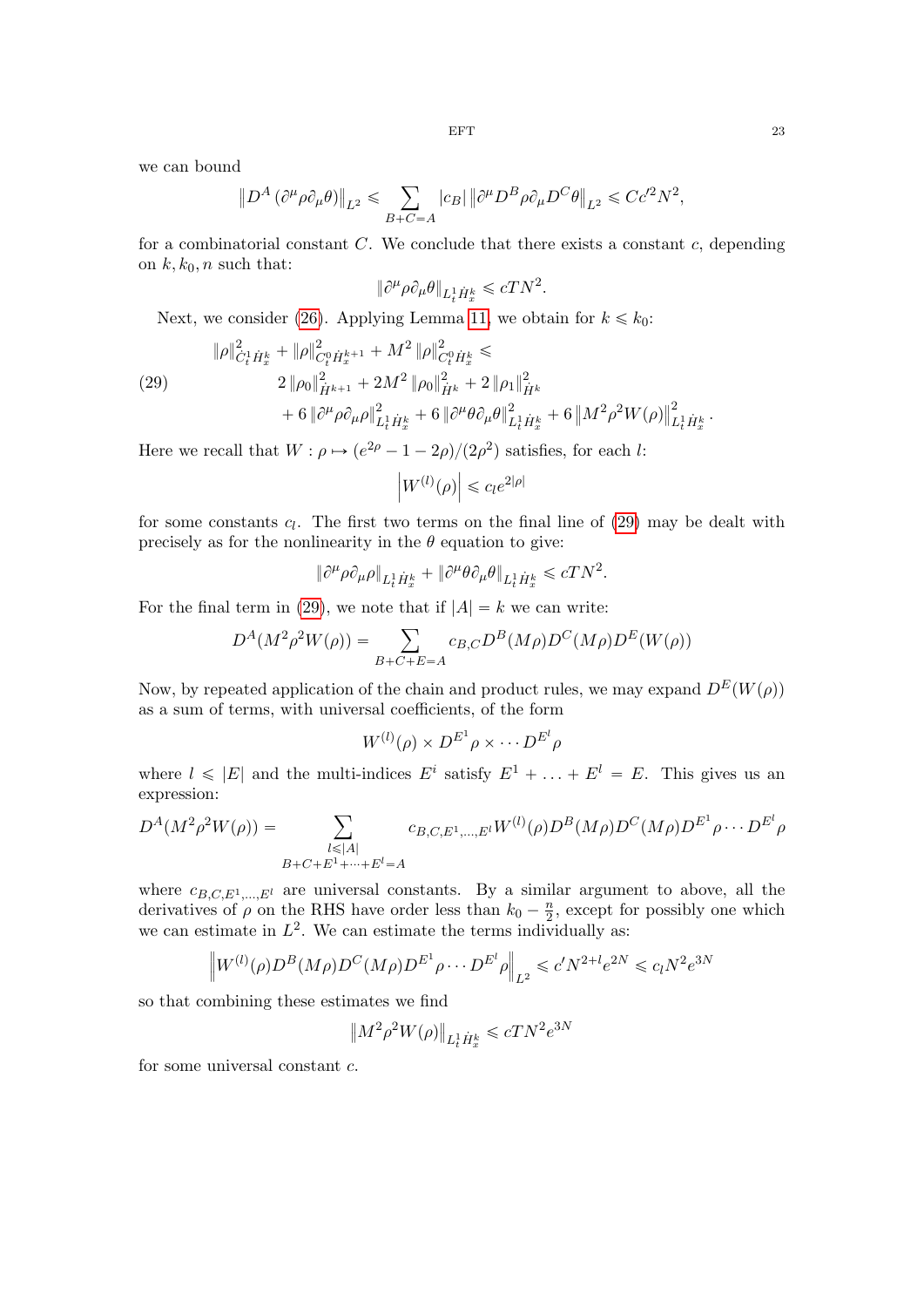Putting together our estimates, we have:

$$
\begin{split} \|\theta\|_{\dot{C}^1_t \dot{H}^k_x}^2 + \|\theta\|_{C^0_t \dot{H}^{k+1}_x}^2 + \|\rho\|_{\dot{C}^1_t \dot{H}^k_x}^2 + \|\rho\|_{C^0_t \dot{H}^{k+1}_x}^2 + M^2 \|\rho\|_{C^0_t \dot{H}^k_x}^2 \\ \leq 2 \|\theta_0\|_{\dot{H}^{k+1}}^2 + 2 \|\theta_1\|_{\dot{H}^k}^2 + 2 \|\rho_0\|_{\dot{H}^{k+1}}^2 + 2M^2 \|\rho_0\|_{\dot{H}^k}^2 + 2 \|\rho_1\|_{\dot{H}^k}^2 \\ &+ c(T^2 N^4 + N^4 T^2 e^{6N}). \end{split}
$$

Summing over  $k = 0, \ldots, k_0$  and taking a square root, we conclude:

$$
\sup_{t \in (0,T)} N(t) \leq \sqrt{2}N + cTN^2(1 + e^{3N}).
$$

This immediately gives us the first part of Proposition [6:](#page-12-0)

**Theorem 14.** There exists a universal constant  $c > 0$  such that

$$
T^* \geqslant \frac{c}{N(1 + e^{3N})}.
$$

In particular, provided the initial data is such that  $N$  is bounded independently of  $M$ , a unique smooth solution to [\(26\)](#page-20-3), [\(27\)](#page-20-4) subject to [\(28\)](#page-20-5) exists on some time interval  $[0, T)$ , where  $T > 0$  is independent of M.

*Proof.* Suppose not. Then for any  $\epsilon > 0$  we can find data for which

$$
T^*N(1+e^{3N}) < \epsilon.
$$

Taking  $\epsilon$  sufficiently small, by the previous result we have that:

$$
\sup_{t \in (0,T^*)} N(t) \le 9N,
$$

but since  $N(t)$  is a continuous function of its argument, this contradicts the definition of  $T^*$ . In the contract of the contract of the contract of the contract of the contract of the contract of the contract of

4.3. Propagating bounds. Having established a uniform time of existence for our solutions, we next turn to showing uniform bounds on derivatives of the solution.

**Theorem 15.** Let  $k_0$  and  $T^*$  be as above. For each  $k \ge k_0$  let:

$$
N_k(t) := \left(\sum_{i=1}^n \|\partial_i \theta(t,\cdot)\|_{H^k}^2 + \|\partial_0 \theta(t,\cdot)\|_{H^k}^2 + \|\rho(t,\cdot)\|_{H^{k+1}}^2 + M^2 \|\rho(t,\cdot)\|_{H^k}^2 + \|\partial_0 \rho(t,\cdot)\|_{H^k}^2\right)^{\frac{1}{2}},
$$
  
\n
$$
N_k = N_k(0) = \left(\sum_{i=1}^n \|\partial_i \theta_0\|_{H^k}^2 + \|\theta_1\|_{H^k}^2 + \|\rho_0\|_{H^{k+1}}^2 + M^2 \|\rho_0\|_{H^k}^2 + \|\rho_1\|_{H^k}^2\right)^{\frac{1}{2}}.
$$
  
\nThen, we have the bound:

Then we have the bound:

$$
\sup_{t \in (0,T^*)} N_k(t) \leq c_k
$$

for some constant  $c_k$  depending on the initial data only through  $N_k$ .

*Proof.* We work by induction. For  $k = k_0$ , the base case, this follows immediately from the definition of  $T^*$ . Suppose that we have established the bound for  $k-1$  where  $k > k_0$ . Considering [\(27\)](#page-20-4) and applying Lemma [11](#page-20-0) on a time interval  $(0, T)$  for  $T < T^*$ , we obtain:

$$
\|\theta\|_{\dot{C}_t^1\dot{H}_x^k}^2+\|\theta\|_{C_t^0\dot{H}_x^{k+1}}^2\leqslant 8\left\|\partial^\mu\rho\partial_\mu\theta\right\|_{L_t^1\dot{H}_x^k}^2+2\left\|\theta_0\right\|_{\dot{H}^{k+1}}^2+2\left\|\theta_1\right\|_{\dot{H}^k}^2,
$$

 $\overline{1}$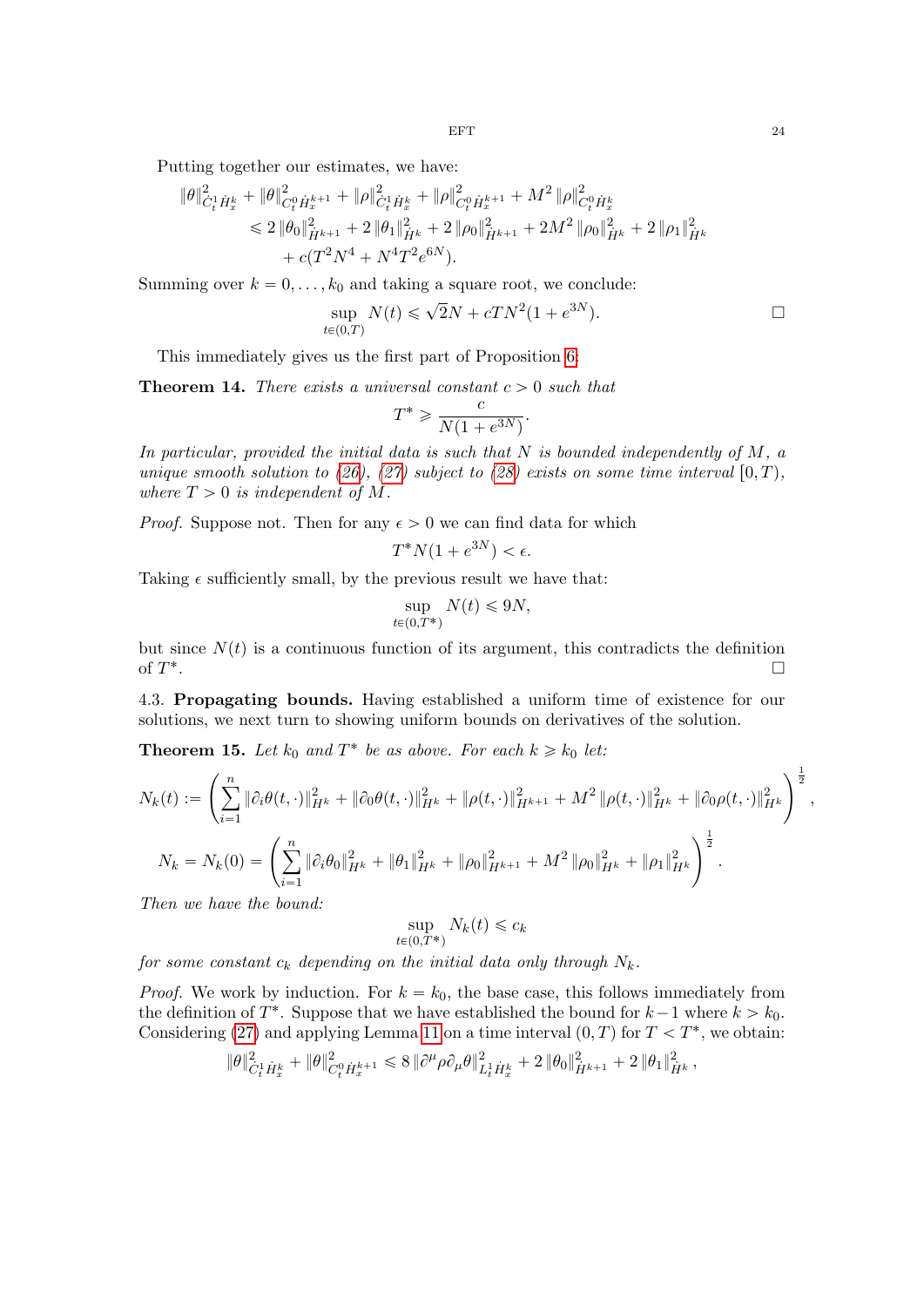As in the proof of the previous theorem, for  $|A| = k$  we can write:

$$
D^{A}(\partial^{\mu}\rho \partial_{\mu}\theta) = \sum_{B+C=A} c_{B} \partial^{\mu} D^{B} \rho \partial_{\mu} D^{C} \theta
$$

for some combinatorial constants  $c_B$ . Arguing as before, we see that either  $|B| < k-1-\frac{n}{2}$ 2 or  $|C| < k-1-\frac{n}{2}$  $\frac{n}{2}$  holds. Thus we can bound one of the factors of  $\partial^{\mu}D^{B}\rho\partial_{\mu}D^{C}\theta$  in  $C^{0}$  by  $N_{k-1}(t)$  and the other we bound in  $L^2$ . Since  $N_{k-1} \leq N_k$ , by the induction assumption we see that we can bound  $N_{k-1}(t)$  by some constant  $c_{N_k}$  depending only on  $N_k$ . We thus have

$$
\|\partial^{\mu}\rho \partial_{\mu}\theta\|_{L^{1}_{t}\dot{H}^{k}_{x}} \leqslant c_{N_{k}}T \sup_{t\in(0,T)} N_{k}(t).
$$

We can argue similarly with [\(26\)](#page-20-3) and then combine the estimates as in the previous Theorem to obtain:

$$
\sup_{t \in (0,T)} N_k(t) \leq \sqrt{2} N_k + c_{N_k} T \sup_{t \in (0,T)} N_k(t).
$$

for some constant  $c_{N_k}$ . Taking  $T = 1/(2c_{N_k})$  we obtain:

$$
\sup_{t \in (0,T)} N_k(t) \leq 2\sqrt{2}N_k
$$

and we can iterate this estimate on the intervals  $(T, 2T), \ldots, (m-1)T, mT$  to obtain:

$$
\sup_{t \in (0,T^*)} N_k(t) \le (2\sqrt{2})^m N_k
$$

where m is chosen such that  $m/(2c_{N_k}) > T^*$ , which gives the result we require and so we are done by induction.

This result allows us to propagate bounds on spatial derivatives of the initial data. Assuming  $k > p + \frac{n}{2}$  we may use Morrey's inequality to establish control of  $\|\theta\|_{C^0_t C^p_x}$ ,  $\|\partial_0\theta\|_{C^0C^p_x}, M\|\rho\|_{C^0_tC^p_x}$  and  $\|\rho\|_{C^0_tC^p_x}$  in terms of  $N_k(t)$  and hence  $N_k$ . To bound  $\|\partial_0\partial_0\theta\|_{C^0C^p_x}$ , we rearrange the equation for  $\hat{\theta}$  to write  $\partial_0\partial_0\theta$  in terms of spatial derivatives of  $\theta$ ,  $\rho$ ,  $\partial_0\rho$ which we have already bounded. This completes the proof of Proposition [6.](#page-12-0) In order to establish Proposition [7](#page-12-2) we wish to propagate also time derivatives of the initial data.

<span id="page-24-0"></span>**Theorem 16.** Let  $k_0$  and  $T^*$  be as above. For each  $l \ge 0$  and  $k \ge k_0 + l$  let :

$$
N_{k,l}(t) := \left[ \sum_{j=0}^{l} \left( \sum_{i=1}^{n} \left\| \partial_0^j \partial_i \theta(t, \cdot) \right\|_{H^{k-j}}^2 + \left\| \partial_0^{j+1} \theta_1(t, \cdot) \right\|_{H^{k-j}}^2 + \left\| \partial_0^j \rho(t, \cdot) \right\|_{H^{k-j+1}}^2 + \right. \\ + M^2 \left\| \partial_0^j \rho(t, \cdot) \right\|_{H^{k-j}}^2 + \left\| \partial_0^{j+1} \rho(t, \cdot) \right\|_{H^{k-j}}^2 \right]
$$

 $N_{k,l} = N_{k,l}(0)$ .

Then we have the bound:

$$
\sup_{t \in (0,T^*)} N_{k,l}(t) \leq c_{k,l},
$$

for some constant  $c_{k,l}$  depending on the initial data only through  $N_{k,l}$ .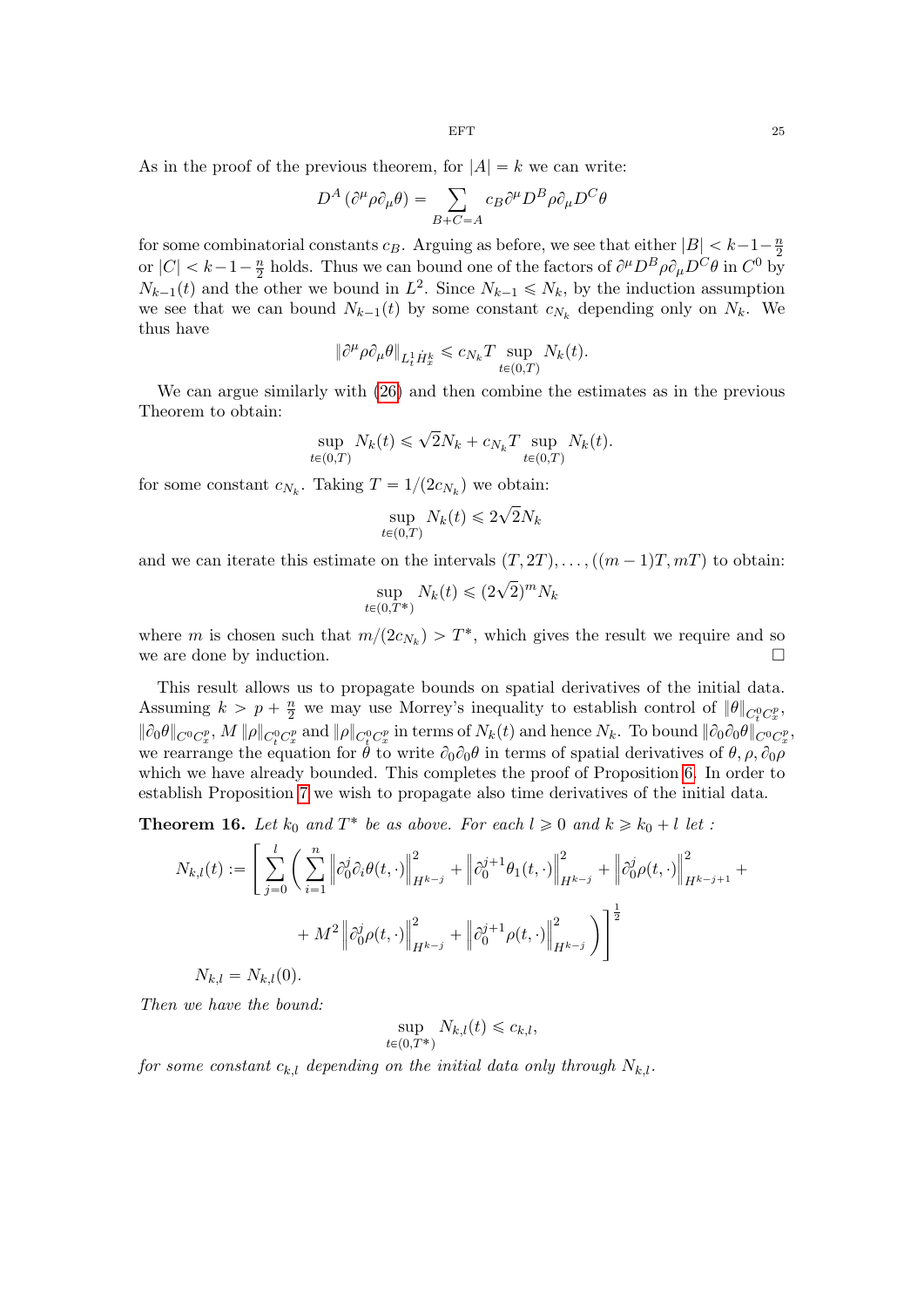*Proof.* This time we induct on  $l$ . We have already established that the result holds with  $l = 0$  and for any  $k \ge k_0$ . Suppose that we have established the bound for  $l - 1$ , where  $l \geq 1$ . We consider [\(27\)](#page-20-4) and act on both sides with  $\partial_0^l$ :

$$
-\Box \partial_0^l \theta = 2\partial_0^l (\partial^\mu \rho \partial_\mu \theta).
$$

Applying Lemma [11](#page-20-0) on a time interval  $(0, T)$  for  $T < T^*$ , we obtain:

$$
\begin{split} \left\|\partial_{0}^{l}\theta\right\|^{2}_{\dot{C}_{t}^{1}\dot{H}_{x}^{k}} & +\left\|\partial_{0}^{l}\theta\right\|^{2}_{C_{t}^{0}\dot{H}_{x}^{k+1}} \leqslant 8\left\|\partial_{0}^{l}(\partial^{\mu}\rho\partial_{\mu}\theta)\right\|^{2}_{L_{t}^{1}\dot{H}_{x}^{k}} \\ & +2\left\|(\partial_{0}^{l}\theta)_{\{x^{0}=0\}}\right\|^{2}_{\dot{H}^{k+1}}+2\left\|(\partial_{0}^{l+1}\theta)_{\{x^{0}=0\}}\right\|^{2}_{\dot{H}^{k}}. \end{split}
$$

As previously, for  $|A| = k$  we can write:

$$
D^{A}\partial_{0}^{l}(\partial^{\mu}\rho\partial_{\mu}\theta) = \sum_{\substack{B+C=A\\i+j=l}} c_{B,i}\partial^{\mu}\partial_{0}^{i}D^{B}\rho\partial_{\mu}\partial_{0}^{j}D^{C}\theta
$$

This time we note that either  $|B| + i < k - \frac{n}{2}$  $\frac{n}{2}$  or  $|C| + j < k - \frac{n}{2}$  $\frac{n}{2}$ , so that either

$$
\left\|\partial^{\mu}\partial_{0}^{i}D^{B}\rho(t,\cdot)\right\|_{C^{0}} \leqslant cN_{k,l-1}(t), \quad \text{or} \quad \left\|\partial_{\mu}\partial_{0}^{j}D^{C}\theta(t,\cdot)\right\|_{C^{0}} \leqslant cN_{k,l-1}(t)
$$

for some universal constant c. Thus we can bound one of the factors of  $\partial^{\mu}\partial_{0}^{i}D^{B}\rho\partial_{\mu}\partial_{0}^{j}D^{C}\theta$ in  $C^0$  by  $N_{k,l-1}(t)$  and the other we bound in  $L^2$ . Since  $N_{k,l-1} \leq N_{k,l}$ , by the induction assumption we see that we can bound  $N_{k,l-1}(t)$  by some constant  $c_{N_{k,l}}$  depending only on  $N_{k,l}$ . We thus have

$$
\left\|\partial_0^l (\partial^\mu \rho \partial_\mu \theta)\right\|_{L^1_t \dot H^k_x} \leq c_{N_{k,l}} T \sup_{t\in (0,T)} N_{k,l}(t).
$$

We can again make a similar argument with [\(26\)](#page-20-3): act with  $\partial_0^l$  and then use Lemma [11,](#page-20-0) controlling the nonlinear terms as above to obtain:

$$
\sup_{t \in (0,T)} N_{k,l}(t) \leq \sqrt{2} N_{k,l} + c_{N_k} T \sup_{t \in (0,T)} N_{k,l}(t).
$$

The remainder of the proof follows precisely as the end of the proof of the previous Theorem.

To complete the proof of Proposition [7,](#page-12-2) we first note that if  $\theta_0, \theta_1$  and  $M \rho_i, \rho_{i+1}$  for  $0 \leq j \leq l$  are smooth functions whose derivatives are uniformly bounded in M, then by making use of [\(27\)](#page-20-4) and iteratively differentiating with respect to  $\partial_0$  we can show that  $\theta_j$  is smooth with uniformly bounded derivatives for  $j \leq l + 2$ . In particular  $N_{k,l}$  is uniformly bounded for any  $k$ . Invoking Theorem [16,](#page-24-0) together with Morrey's inequality to control pointwise norms of the solution in terms of  $N_{k,l}(t)$  we have established the result.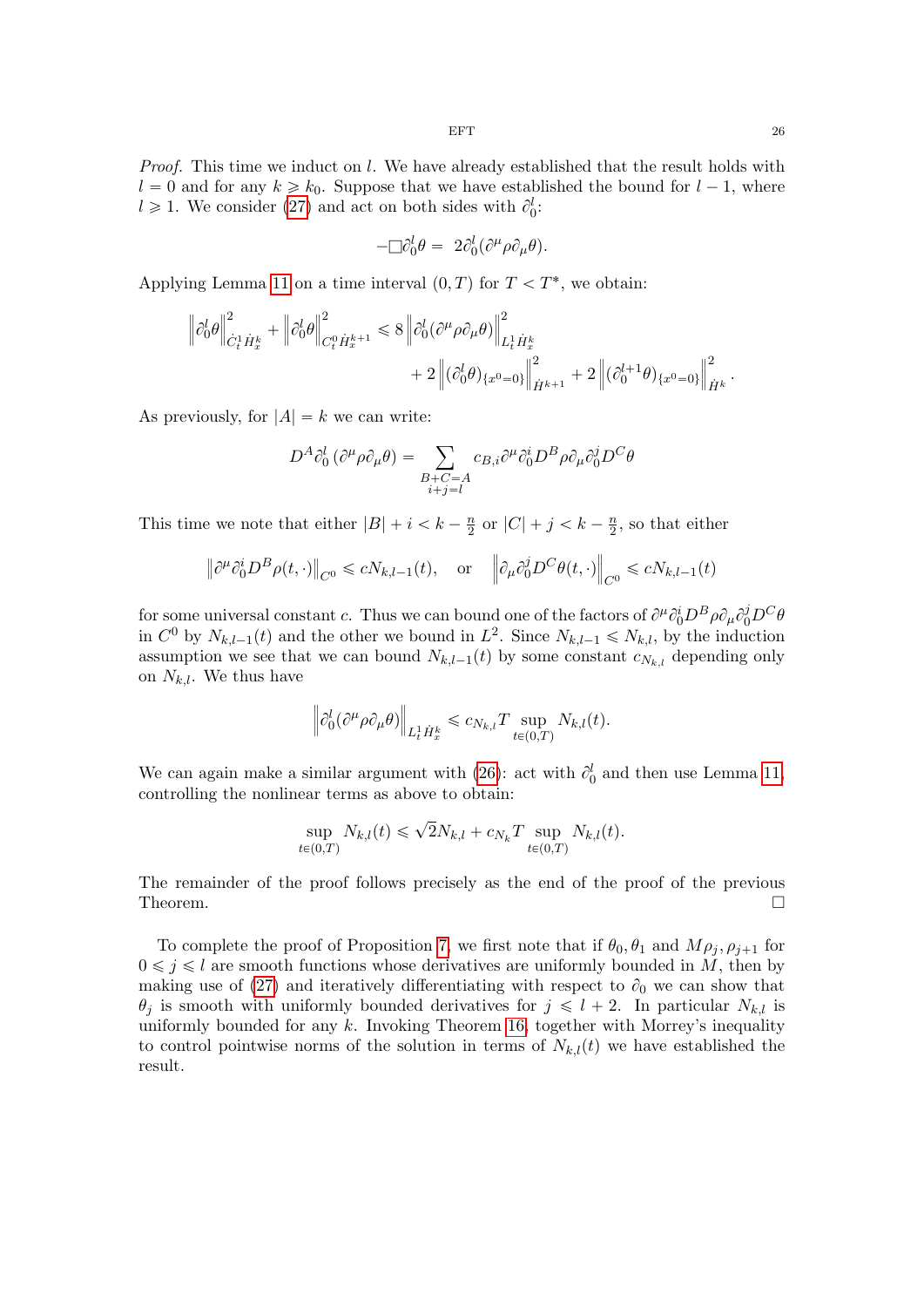4.4. Proof of Lemma [8.](#page-13-0) The full result of Lemma [8](#page-13-0) follows from Theorem [1,](#page-7-3) used iteratively with the equation for  $\theta$  to remove all  $x^0$  derivatives of  $\theta$  of order greater than one. We choose instead to establish Lemma [8](#page-13-0) for  $l \leq 3$  explicitly, and leave the general case for the reader. We first need to find  $\rho_l, \theta_l$  in terms of  $\rho_0, \rho_1, \theta_0, \theta_1$  by using the equations satisfied by  $\rho$ ,  $\theta$ . For instance, [\(2\)](#page-5-1) may be rearranged to give:

<span id="page-26-0"></span>(30) 
$$
\partial_0^2 \rho = \partial_i \partial_i \rho - M^2 \rho + \partial_\mu \rho \partial^\mu \rho - \partial_\mu \theta \partial^\mu \theta - M^2 \rho^2 W(\rho)
$$

which on restricting to  $\{x^0 = 0\}$  gives:

<span id="page-26-1"></span>(31) 
$$
\rho_2 = \partial_i \partial_i \rho_0 - M^2 \rho_0 + \partial_i \rho_0 \partial_i \rho_0 - \rho_1^2 - \partial_i \theta_0 \partial_i \theta_0 + \theta_1^2 - M^2 \rho_0^2 W(\rho_0).
$$

Similarly, we find:

(32) 
$$
\theta_2 = \partial_i \partial_i \theta_0 - 2\rho_1 \theta_1 + 2 \partial_i \rho_0 \partial_i \theta_0.
$$

We can also compute higher derivatives. Differentiating  $(30)$  with respect to  $x^0$  gives:

$$
\partial_0^3 \rho = \partial_i \partial_i \partial_0 \rho - M^2 \partial_0 \rho + 2 \partial_\mu \partial_0 \rho \partial^\mu \rho - 2 \partial_\mu \partial_0 \theta \partial^\mu \theta - M^2 \partial_0 \rho [2 \rho W(\rho) + \rho^2 W'(\rho)]
$$

restricting to  $\{x^0 = 0\}$  gives:

<span id="page-26-2"></span>
$$
\rho_3 = \partial_i \partial_i \rho_1 - M^2 \rho_1 - 2 \rho_2 \rho_1 + 2 \partial_i \rho_1 \partial_i \rho_0 + 2 \theta_2 \theta_1 - 2 \partial_i \theta_1 \partial_i \theta_0 - M^2 \rho_1 [2 \rho_0 W(\rho_0) + \rho_0^2 W'(\rho_0)]
$$

and similarly

$$
\theta_3 = \partial_i \partial_i \theta_1 - 2\rho_2 \theta_1 - 2\rho_1 \theta_2 + 2\partial_i \rho_1 \partial_i \theta_0 + 2\partial_i \rho_0 \partial_i \theta_1.
$$

Here, we understand  $\rho_2, \theta_2$  to be given in terms of  $\rho_0, \rho_1, \theta_0, \theta_1$  through [\(31\)](#page-26-1), [\(32\)](#page-26-2). We can continue in this fashion to iteratively construct  $\rho_l, \theta_l$  for all l.

Now, let us consider when it will occur that  $M\rho_0, M\rho_1, \rho_2, \theta_0, \theta_1, \theta_2$  and their deriva-tives are uniformly bounded in M. We see that [\(31\)](#page-26-1) constrains  $\rho_0$ , while [\(32\)](#page-26-2) imposes no constraint. A necessary and sufficient condition is that

$$
\rho_0 = \frac{R_2}{M^2}, \qquad \rho_1 = \frac{\tilde{R}_1}{M},
$$

where here and below  $R_j$  and  $\tilde{R}_j$  are smooth remainder terms whose derivatives are uniformly bounded in M.

Next, we consider when  $M\rho_0$ ,  $M\rho_1$ ,  $M\rho_2$ ,  $\rho_3$ ,  $\theta_0$ ,  $\theta_1$ ,  $\theta_2$ ,  $\theta_3$  and derivatives will be bounded in M. We see from examining the expressions for  $\rho_2$ ,  $\rho_3$  that a necessary and sufficient condition is

$$
\rho_0 = \frac{\theta_1^2 - \partial_i \theta_0 \partial_i \theta_0}{M^2} + \frac{R_3}{M^3}, \qquad \rho_1 = \frac{\tilde{R}_2}{M^2}
$$

On the other hand, [\(32\)](#page-26-2) imposes no further constraint.

Next, we consider when  $M \rho_j, \rho_{j+1}, \theta_j, \theta_{j+1}$  will be bounded for  $0 \leq j \leq 3$ . We can find an expression for  $\rho_4$ , and although we do not give it explicitly, we can see that  $\rho_4$ is bounded if and only if  $M^2 \rho_2$  is bounded. Making use of this fact, and examining also the expressions for  $\rho_2$ ,  $\rho_3$  and  $\theta_2$  we see that a necessary and sufficient condition is given by:

$$
\rho_0 = \frac{\theta_1^2 - \partial_i \theta_0 \partial_i \theta_0}{M^2} + \frac{R_4}{M^4}, \qquad \rho_1 = \frac{2\theta_1 \partial_i \partial_i \theta_0 - 2\partial_i \theta_0 \partial_i \theta_1}{M^2} + \frac{\tilde{R_3}}{M^3}
$$

We can continue iteratively in this way to establish the result for higher  $l$ .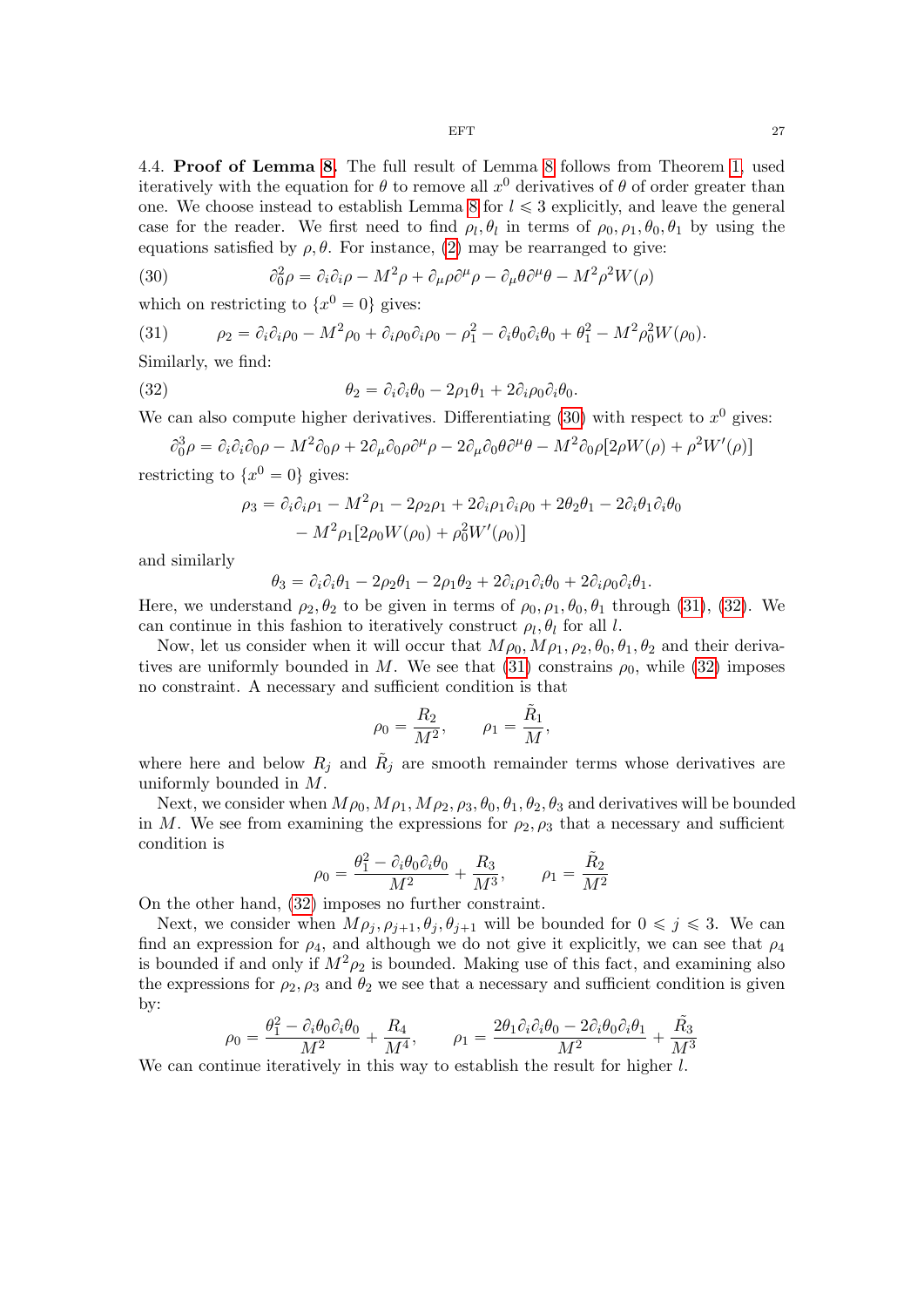4.5. Approximation of UV solutions by EFT solutions. In order to show that the EFT solutions indeed approximate the true solution, we shall require the following result:

<span id="page-27-0"></span>**Lemma 17.** Suppose that  $u : \mathcal{M}_T \to \mathbb{R}$  is a smooth function satisfying:

$$
-\Box u = \partial_{\mu} X^{\mu} + f
$$

$$
u|_{x^0=0} = u_0, \qquad \partial_0 u|_{x^0=0} = u_1.
$$

Then we have the bound:

$$
||u||_{C_t^0 L_x^2} \leq c(1+T) \left( ||X||_{C_t^0 L_x^2} + ||f||_{L_t^1 L_x^2} + ||u_1||_{L^2} + ||u_0||_{L^2} \right)
$$

for some constant c. Furthermore, if  $u_0, u_1, X^{\mu}, f$  are  $O_{\infty}(M^{-l})$ , then  $u = O_{\infty}(M^{-l})$ .

*Proof.* Let 
$$
\eta \in C_c^{\infty}(\mathcal{M}_T)
$$
, and let  $\chi$  be given by (34). By (36) we have:  
\n
$$
\int_{\mathcal{M}_T} u\eta = \int_{\mathcal{M}_T} ((\partial_{\mu}X^{\mu})\chi + f\chi) + \int_{\{x^0 = 0\}} [u_1\chi - u_0(\partial_0\chi)]
$$
\n
$$
= \int_{\mathcal{M}_T} (-X^{\mu}\partial_{\mu}\chi + f\chi) + \int_{\{x^0 = 0\}} [(u_1 + X^0)\chi - u_0(\partial_0\chi)]
$$

Noting that

$$
\frac{d}{dt} \int_{x^0 = t} \chi^2 = \int_{x^0 = t} 2\chi \partial_0 \chi \quad \implies \quad \|\chi\|_{C_t^0 L_x^2} \leq T \|\chi\|_{\dot{C}_t^1 L_x^2}
$$

and invoking Lemma [11,](#page-20-0) we deduce:

$$
\left| \int_{\mathcal{M}_T} u \eta \right| \leqslant c \left( 1 + T \right) \left( \| X \|_{C^0_t L^2_x} + \| f \|_{L^1_t L^2_x} + \| u_1 \|_{L^2} + \| u_0 \|_{L^2} \right) \right) \| \eta \|_{L^1_t L^2_x},
$$

for a constant c. By a density argument this holds for all  $\eta \in L^1((0,T); L^2(\mathbb{T}^n))$ .

Now, let  $m = \sup_{t \in (0,T)} ||u(\cdot, t)||_{L^2}$ . If  $m = 0$  there is nothing to show, otherwise for  $0 < \epsilon < m$  set:

$$
A_\epsilon:=\{t: \|u(\cdot,t)\|_{L^2}>m-\epsilon\}.
$$

By the continuity of u we have  $|A_{\epsilon}| > 0$ . Let  $\eta(x, t) = \frac{1_{A_{\epsilon}}(t)}{|A_{\epsilon}|}$  $|A_{\epsilon}|$  $u(x,t)$  $\frac{u(x,t)}{\|u(\cdot,t)\|_{L^2}}$ . Then:  $\sim$  1

$$
\int_{\mathcal{M}_T} u\eta = \frac{1}{|A_{\epsilon}|} \int_{A_{\epsilon}} \left( \int_{\mathbb{T}^n} u^2 \right)^{\frac{1}{2}} > m - \epsilon
$$

and

$$
\|\eta\|_{L^1_tL^2_x}=\int_{[0,T]}\left(\frac{\mathbb{1}_{A_\epsilon}}{|A_\epsilon|}\frac{1}{\|u(\cdot,t)\|_{L^2}}\left(\int_{\mathbb{T}^n}u^2\right)^{\frac{1}{2}}\right)=1
$$

Thus we have:

$$
m - \epsilon \leqslant c(1+T) \left( \|X\|_{C^0_t L^2_x} + \|f\|_{L^1_t L^2_x} + \|u_1\|_{L^2} + \|u_0\|_{L^2} \right),
$$

since  $\epsilon$  was arbitrary, we conclude that

$$
m = \|u\|_{C_t^0 L_x^2} \leq c(1+T) \left( \|X\|_{C_t^0 L_x^2} + \|f\|_{L_t^1 L_x^2} + \|u_1\|_{L^2} + \|u_0\|_{L^2} \right).
$$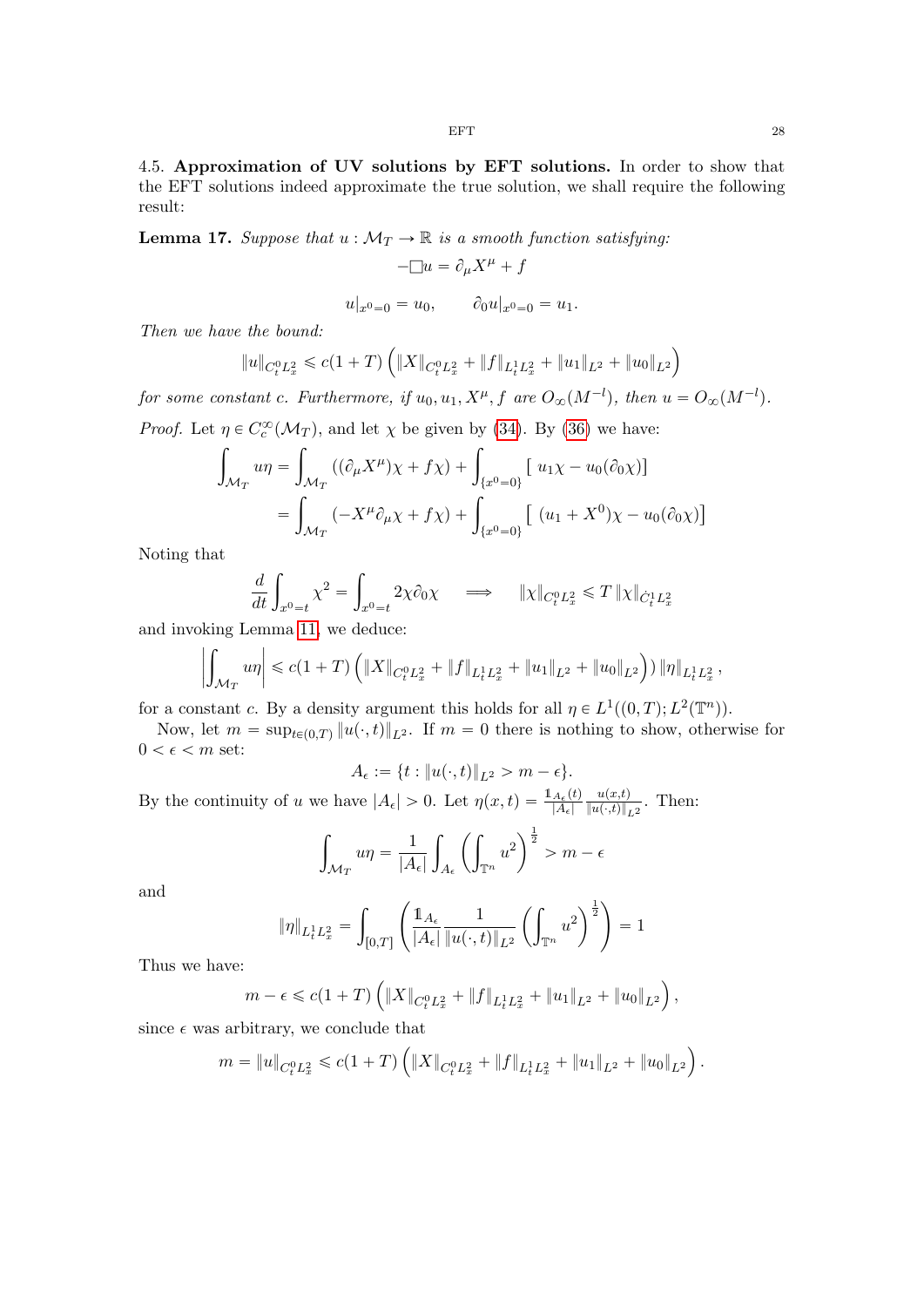The final part of the result follows by noting that for any multi-index A,  $D^A u$  satisfies

$$
-\Box D^A u = \partial_\mu (D^A X^\mu) + D^A f
$$

$$
D^A u|_{x^0=0} = D^A u_0, \qquad \partial_0 D^A u|_{x^0=0} = D^A u_1,
$$

so applying the first part of the Lemma together with Morrey's inequality completes the proof.

Before we prove the general case of Theorem [4,](#page-10-0) we prove the special case of  $l = 2$  to indicate how the proof proceeds in the general case.

**Lemma [1](#page-7-3)8.** Suppose the conclusions of Theorem 1 hold with  $l = 2$ . Let  $\tilde{\theta} : \mathcal{M}_{T_{*}} \to \mathbb{R}$ be an EFT solution to order 2. Then for  $j \leq 2$ :

$$
\partial_0^j \theta = \partial_0^j \tilde{\theta} + O_{\infty}(M^{-3+j}).
$$

*Proof.* We note that  $\tilde{\theta}$  satisfies:

$$
-\Box \tilde{\theta} = -\frac{2}{M^2} \partial_{\mu} \left( \partial_{\nu} \tilde{\theta} \partial^{\nu} \tilde{\theta} \right) \partial^{\mu} \tilde{\theta} + \frac{R}{M^3}, \qquad \tilde{\theta}|_{\{x^0 = 0\}} = \theta_0, \qquad \partial_0 \tilde{\theta}|_{\{x^0 = 0\}} = \theta_1,
$$

so that  $\delta \theta = \theta - \tilde{\theta}$  satisfies:

$$
-\Box \delta \theta = 2 \partial_{\mu} \rho \partial^{\mu} \theta + \frac{2}{M^2} \partial_{\mu} \left( \partial_{\nu} \tilde{\theta} \partial^{\nu} \tilde{\theta} \right) \partial^{\mu} \tilde{\theta} - \frac{R}{M^3}
$$

with initial conditions:

$$
\delta\theta|_{\{x^0=0\}} = \partial_0 \delta\theta|_{\{x^0=0\}} = 0.
$$

Our assumptions give us  $\partial_0^j$  $\partial_0^j \theta = O_{\infty}(1)$  for  $0 \leq j \leq 4$ , and from the definition of an EFT solution we have a similar bound on  $\tilde{\theta}$ . Combining these facts with the bounds on  $\rho$  given by Theorem [1,](#page-7-3) we see that

$$
-\Box \delta \theta = R'
$$

for some R' satisfying  $R' = O_{\infty}(M^{-2}), \partial_0 R' = O_{\infty}(M^{-1}).$  By Lemma [10](#page-16-1) we deduce that

$$
\partial_0^2 \delta \theta = O_{\infty}(M^{-1}), \qquad \partial_0 \delta \theta = O_{\infty}(M^{-2}), \qquad \delta \theta = O_{\infty}(M^{-2}).
$$

Now, we rewrite the equation for  $\delta\theta$  as:

$$
-\Box \delta \theta = 2 \partial_{\mu} \left( \rho + \frac{\partial_{\nu} \theta \partial^{\nu} \theta}{M^2} \right) \partial^{\mu} \theta - \frac{2}{M^2} \partial_{\mu} \left( \partial_{\nu} \delta \theta \partial^{\nu} \theta + \partial_{\nu} \tilde{\theta} \partial^{\nu} \delta \theta \right) \partial^{\mu} \theta
$$

$$
- \frac{2}{M^2} \partial_{\mu} \left( \partial_{\nu} \tilde{\theta} \partial^{\nu} \tilde{\theta} \right) \partial^{\mu} \delta \theta - \frac{R}{M^3}
$$

with initial conditions:

$$
\delta\theta|_{\{x^0=0\}} = \partial_0 \delta\theta|_{\{x^0=0\}} = 0.
$$

This is of the form

$$
-\Box \delta \theta = \partial_\mu \tilde{X}^\mu + f
$$

with:

$$
\tilde{X}^{\mu} = 2\left(\rho + \frac{2}{M^2}\partial_{\nu}\theta\partial^{\nu}\theta\right)\partial^{\mu}\theta - \frac{2}{M^2}\left(\partial_{\nu}\delta\theta\partial^{\nu}\theta + \partial_{\nu}\tilde{\theta}\partial^{\nu}\delta\theta\right)\partial^{\mu}\theta
$$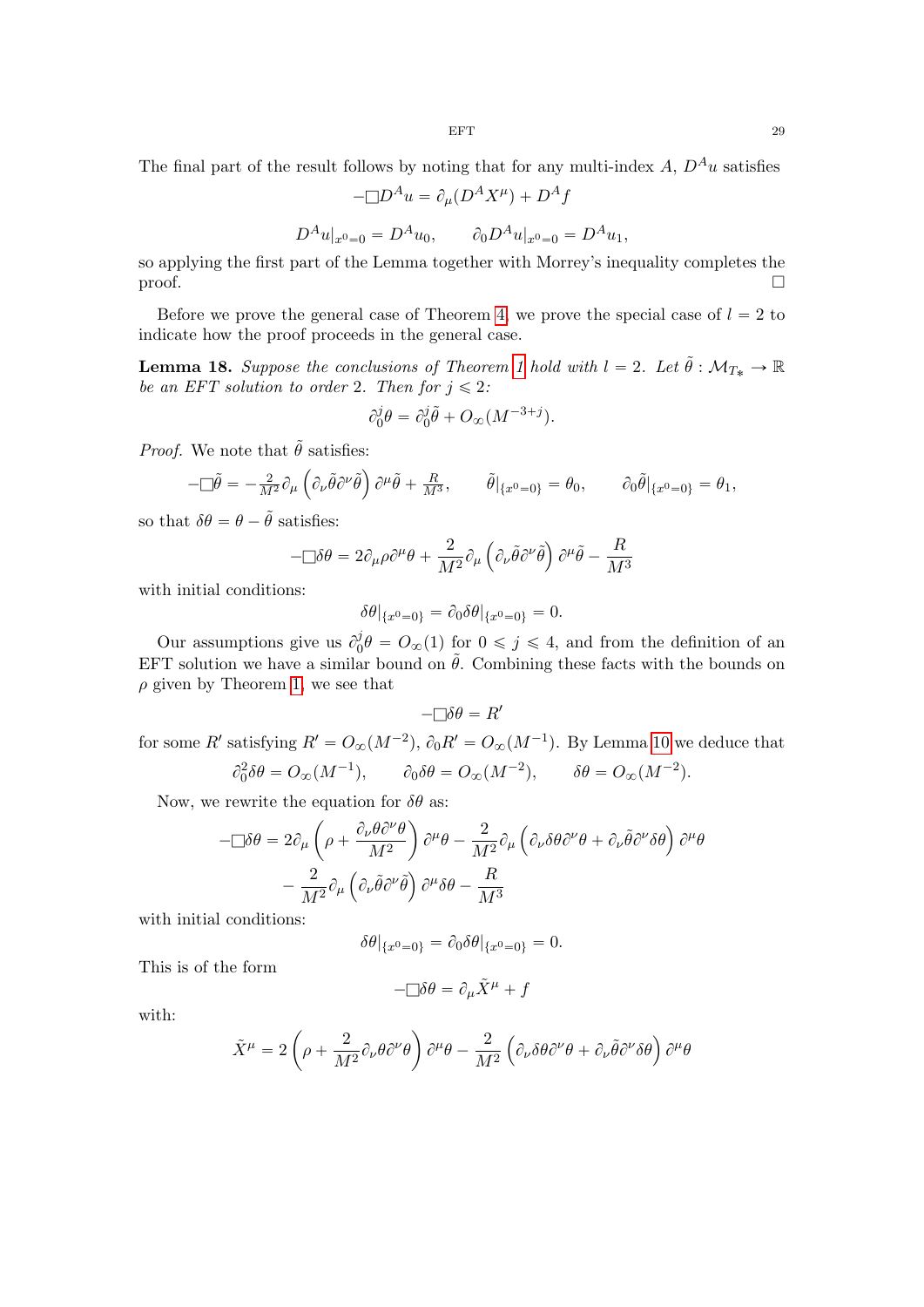and

$$
f = -2\left(\rho + \frac{2}{M^2}\partial_{\nu}\theta\partial^{\nu}\theta\right)\Box\theta + \frac{2}{M^2}\left(\partial_{\nu}\delta\theta\partial^{\nu}\theta + \partial_{\nu}\tilde{\theta}\partial^{\nu}\delta\theta\right)\Box\theta
$$

$$
-\frac{2}{M^2}\partial_{\mu}\left(\partial_{\nu}\tilde{\theta}\partial^{\nu}\tilde{\theta}\right)\partial^{\mu}\delta\theta - \frac{R}{M^3}
$$

where now we have  $f, \tilde{X}^{\mu} = O_{\infty}(M^{-3})$ . Hence, applying Lemma [17](#page-27-0) completes the  $\Box$ 

We are now ready to prove the full result

**Theorem [4.](#page-10-0)** Suppose that  $(\rho, \theta)$  satisfy the conclusions of Theorem [1](#page-7-3) on  $\mathcal{M}_T$  for some l, and suppose that  $\tilde{\theta}$  is an EFT solution of [\(10\)](#page-8-0) to order l such that

<span id="page-29-0"></span>
$$
\theta|_{x^0=0} = \tilde{\theta}|_{x^0=0}, \qquad \partial_0 \theta|_{x^0=0} = \partial_0 \tilde{\theta}|_{x^0=0}.
$$

Then for any  $i \leq l$  we have

(33) 
$$
\partial_0^j \theta = \partial_0^j \tilde{\theta} + O_{\infty}(M^{-l-1+j}).
$$

In particular,  $\theta - \tilde{\theta} = O(M^{-l-1}).$ 

*Proof.* We note that  $\tilde{\theta}$  satisfies:

$$
-\Box \tilde{\theta} = 2\partial_{\mu}\left(\frac{\mathcal{F}_2[\tilde{\theta}]}{M^2} + \ldots + \frac{\mathcal{F}_{2\lfloor \frac{l}{2} \rfloor}[\tilde{\theta}]}{M^{2\lfloor \frac{l}{2} \rfloor}}\right)\partial^{\mu}\tilde{\theta} + \frac{R}{M^{l+1}}, \qquad \tilde{\theta}|_{\{x^0=0\}} = \theta_0, \qquad \partial_0\tilde{\theta}|_{\{x^0=0\}} = \theta_1,
$$

for some remainder  $R$  which is uniformly bounded along with all its derivatives. Accordingly,  $\delta\theta = \theta - \tilde{\theta}$  satisfies:

$$
-\Box \delta \theta = R' := 2\partial_\mu \rho \partial^\mu \theta - 2\partial_\mu \left( \frac{\mathcal{F}_2[\tilde{\theta}]}{M^2} + \ldots + \frac{\mathcal{F}_{2\lfloor \frac{l}{2} \rfloor}[\tilde{\theta}]}{M^{2\lfloor \frac{l}{2} \rfloor}} \right) \partial^\mu \tilde{\theta} - \frac{R}{M^{l+1}}
$$

with initial conditions:

$$
\delta\theta|_{\{x^0=0\}} = \partial_0 \delta\theta|_{\{x^0=0\}} = 0.
$$

We first note that our assumptions imply  $\partial_0^j R' = O_{\infty}(M^{-2})$  for  $j < l-1$  and  $\partial_0^{l-1} R' =$  $O_{\infty}(M^{-1})$ . By Lemma [10,](#page-16-1) we deduce that  $\partial_0^j$  $\partial_0^j \delta \theta = O_{\infty}(M^{-2})$  for  $j \leq l - 1$  and  $\partial_0^l \delta \theta =$  $O_{\infty}(M^{-1})$ . This establishes [\(33\)](#page-29-0) for  $j = l, l - 1$ .

We now perform an induction backwards in j. Suppose that for some  $J > 1$  we have established that  $\partial_0^j$  $\partial_0^j \delta \theta = O_{\infty}(M^{-l-1+j})$  for  $j > J$  and  $\partial_0^j$  $0^j_0 \delta \theta = O_{\infty}(M^{-l-1+J})$  for  $j \leqslant J$ .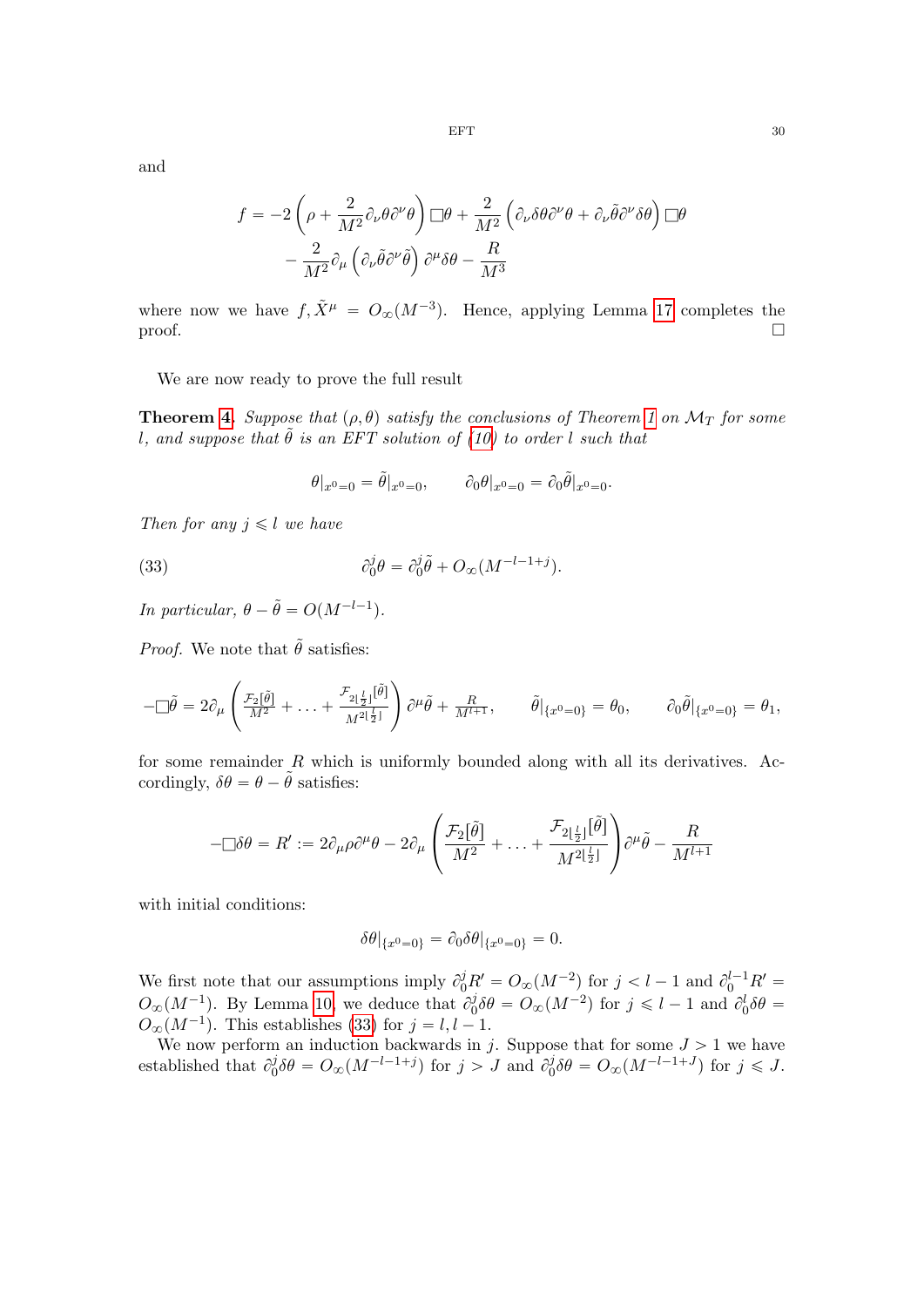We write the expression for  $R'$  as:

$$
R' = 2\partial_{\mu}\left(\rho - \frac{\mathcal{F}_2[\theta]}{M^2} - \dots - \frac{\mathcal{F}_{2\lfloor \frac{l+1-J}{2} \rfloor}[\theta]}{M^{2\lfloor \frac{l+1-J}{2} \rfloor}}\right)\partial^{\mu}\theta
$$
  
+ 
$$
2\partial_{\mu}\left(\frac{\mathcal{F}_2[\theta]}{M^2} + \dots + \frac{\mathcal{F}_{2\lfloor \frac{l+1-J}{2} \rfloor}[\theta]}{M^{2\lfloor \frac{l+1-J}{2} \rfloor}}\right)\partial^{\mu}\delta\theta
$$
  
+ 
$$
2\partial_{\mu}\left(\frac{\mathcal{F}_2[\theta] - \mathcal{F}_2[\tilde{\theta}]}{M^2} + \dots + \frac{\mathcal{F}_{2\lfloor \frac{l+1-J}{2} \rfloor}[\theta] - \mathcal{F}_{2\lfloor \frac{l+1-J}{2} \rfloor}[\tilde{\theta}]}{M^{2\lfloor \frac{l+1-J}{2} \rfloor}}\right)\partial^{\mu}\tilde{\theta}
$$
  
- 
$$
2\partial_{\mu}\left(\frac{\mathcal{F}_{2\lfloor \frac{l+1-J}{2} \rfloor+2}[\tilde{\theta}]}{M^{2\lfloor \frac{l+1-J}{2} \rfloor+2}} + \dots + \frac{\mathcal{F}_{2\lfloor \frac{l}{2} \rfloor}[\tilde{\theta}]}{M^{2\lfloor \frac{l}{2} \rfloor}}\right)\partial^{\mu}\tilde{\theta} - \frac{2R}{M^{l+1}}
$$

We split R' into the terms on each of the four lines above as  $R' = R'_1 + R'_2 + R'_3 + R'_4$ . We claim that  $\partial_0^j R' = O_{\infty}(M^{-l-2+J})$  for  $j \leq J-2$ . If this is true, then by Lemma [10](#page-16-1) we deduce that  $\partial_0^j$  $\partial_0^j \delta \theta = O_{\infty}(M^{-l-1+j})$  for  $j > J-1$  and  $\partial_0^j$  $\partial_0^j \delta \theta = O_{\infty}(M^{-l-2+J}) \text{ for } j \leq J-1,$ so by induction we will have established [\(33\)](#page-29-0) for  $1 \leq j \leq l$  and  $\delta\theta = O_{\infty}(M^{-l})$ .

To establish the claim, we note that Theorem [1](#page-7-3) immediately establishes that  $\partial_0^j R_1' =$  $O_{\infty}(M^{-l-2+J})$  for  $j \leqslant J-2$ . For the second term, we note that by our induction assumption  $\partial_0^j$  $\partial_0^j \partial_\mu \delta \theta = O_{\infty}(M^{-l-1+J})$  for  $j \leq J-2$ . Moreover,  $\partial_0^j$  $\partial_0^j \partial_\mu \mathcal{F}_{2k}[\theta]$  contains at worst  $\partial_0^{2k+j}\theta$ , so since  $2\lfloor \frac{l+1-J}{2} \rfloor + J - 2 \leq l$  we can bound the first factor by  $M^{-2}$ , and hence we have  $\partial_0^j R_2' = O_{\infty}(M^{-l-2+J})$  for  $j \leq J-2$ . To bound the third term, we note that we can factor

$$
\mathcal{F}_{2k}[\theta] - \mathcal{F}_{2k}[\tilde{\theta}] = \sum_{j \le 2k-1} (\partial_0^j \delta \theta) P_{jk}[\theta, \tilde{\theta}]
$$

where  $P_{ik}[\theta, \tilde{\theta}]$  is a polynomial in  $\theta, \tilde{\theta}$  and their derivatives up to order  $2k - 1$ . For  $j \leqslant J - 2$  and  $J - 2 + 2k \leqslant l$ , by the induction assumption  $\partial_l^j$  $\partial_0^j ( \mathcal{F}_{2k}[\theta] - \mathcal{F}_{2k}[\tilde{\theta}]) \; = \;$  $O_{\infty}(M^{-l-3+J+2k})$ . For  $k \leq 2\lfloor \frac{l+1-J}{2} \rfloor$ , we have  $J-2+2k \leq l$ , so we conclude that  $\partial_0^j R_3' =$  $O_{\infty}(M^{-l-2+J})$  for  $j \leqslant J-2$ . Finally, we manifestly have that  $\partial_0^j R_4 = O_{\infty}(M^{-l-2+J})$ for  $j \leq J - 2$  by the definition of the EFT solution.

To complete the proof, we note that we may write:  $\frac{1}{2}$ 

$$
R' = 2\partial_{\mu} \left( \rho - \frac{\mathcal{F}_2[\theta]}{M^2} - \dots - \frac{\mathcal{F}_{2\lfloor \frac{t}{2} \rfloor}[\theta]}{M^{2\lfloor \frac{t}{2} \rfloor}} \right) \partial^{\mu} \theta
$$
  
+ 
$$
2\partial_{\mu} \left( \frac{\mathcal{F}_2[\theta]}{M^2} + \dots + \frac{\mathcal{F}_{2\lfloor \frac{t}{2} \rfloor}[\theta]}{M^{2\lfloor \frac{t}{2} \rfloor}} \right) \partial^{\mu} \delta \theta
$$
  
+ 
$$
2\partial_{\mu} \left( \frac{\mathcal{F}_2[\theta] - \mathcal{F}_2[\tilde{\theta}]}{M^2} + \dots + \frac{\mathcal{F}_{2\lfloor \frac{t}{2} \rfloor}[\theta] - \mathcal{F}_{2\lfloor \frac{t}{2} \rfloor}[\tilde{\theta}]}{M^{2\lfloor \frac{t}{2} \rfloor}} \right) \partial^{\mu} \tilde{\theta} - \frac{2R}{M^{l+1}}
$$
  
= 
$$
\partial_{\mu} X^{\mu} + \tilde{R}
$$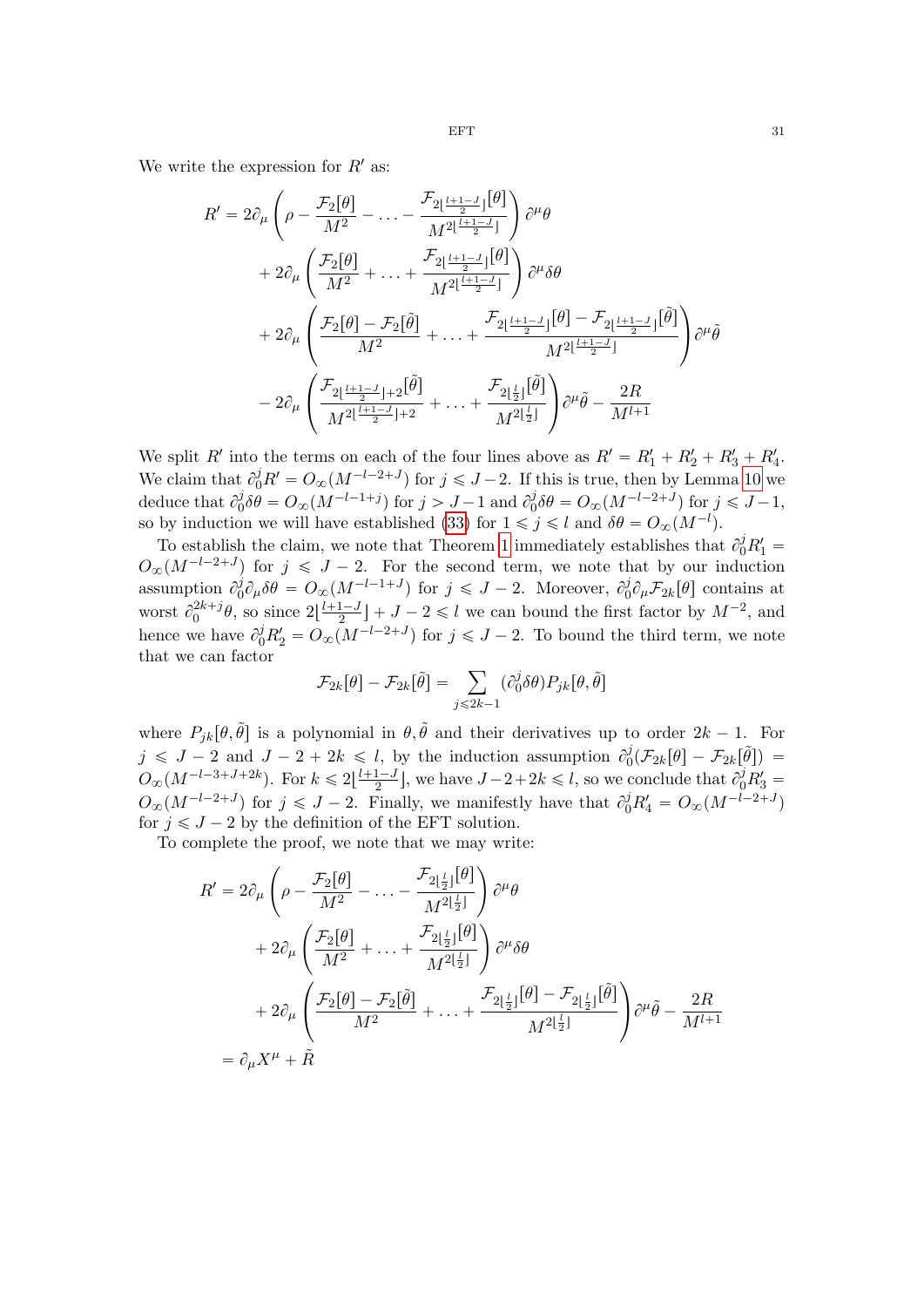where

$$
X^{\mu} = 2\left(\rho - \frac{\mathcal{F}_2[\theta]}{M^2} - \dots - \frac{\mathcal{F}_{2\lfloor \frac{l}{2} \rfloor}[\theta]}{M^{2\lfloor \frac{l}{2} \rfloor}}\right) \partial^{\mu} \theta + 2\left(\frac{\mathcal{F}_2[\theta] - \mathcal{F}_2[\tilde{\theta}]}{M^2} + \dots + \frac{\mathcal{F}_{2\lfloor \frac{l}{2} \rfloor}[\theta] - \mathcal{F}_{2\lfloor \frac{l}{2} \rfloor}[\tilde{\theta}]}{M^{2\lfloor \frac{l}{2} \rfloor}}\right) \partial^{\mu} \tilde{\theta}
$$

and

$$
\tilde{R} = -2\left(\rho - \frac{\mathcal{F}_2[\theta]}{M^2} - \dots - \frac{\mathcal{F}_{2\lfloor \frac{l}{2} \rfloor}[\theta]}{M^{2\lfloor \frac{l}{2} \rfloor}}\right) \Box \theta \n+ 2\partial_\mu \left(\frac{\mathcal{F}_2[\theta]}{M^2} + \dots + \frac{\mathcal{F}_{2\lfloor \frac{l}{2} \rfloor}[\theta]}{M^{2\lfloor \frac{l}{2} \rfloor}}\right) \partial^\mu \delta \theta \n- 2\left(\frac{\mathcal{F}_2[\theta] - \mathcal{F}_2[\tilde{\theta}]}{M^2} + \dots + \frac{\mathcal{F}_{2\lfloor \frac{l}{2} \rfloor}[\theta] - \mathcal{F}_{2\lfloor \frac{l}{2} \rfloor}[\tilde{\theta}]}{M^{2\lfloor \frac{l}{2} \rfloor}}\right) \Box \tilde{\theta} - \frac{2R}{M^{l+1}}
$$

By arguing as we did above when bounding  $R'_3$ , we can see that  $f, X^{\mu} = O_{\infty}(M^{-l-1}),$ so applying Lemma [17](#page-27-0) completes the proof.

### 5. Long timescales

<span id="page-31-0"></span>In this section we will work on a time interval  $[0, T)$ , where  $T \leq C M^{\lambda}$  for some  $0 \leq \lambda < 2$ . As we stated above, we do not assert that in general a solution to the UV theory will exist on such a time interval, but it may be that for particular choices of initial data a long-time solution may exist. We wish to investigate the effectiveness of the EFT in approximating the UV solution on such a time interval.

For simplicity, we work at an order involving only the first term in the EFT expansion, which has the advantage that truncating at this order gives rise to a quasilinear wave equation which is locally well posed. We assume that a solution  $(\rho, \theta)$  of the UV equation of motion exists on the interval  $[0, T)$ , satisfying the conditions of Theorem [1](#page-7-3) to order 3. We recall that an EFT solution to order 3 is a function  $\tilde{\theta}$  which is bounded, together with all its derivatives as  $M \to \infty$  and satisfies:

$$
\begin{aligned} &-\square\tilde{\theta}=\frac{2}{M^2}\partial^{\mu}(-\partial_{\mu}\tilde{\theta}\cdot\partial^{\mu}\tilde{\theta})\partial_{\mu}\tilde{\theta}+\frac{R_3}{M^4}\\ &\tilde{\theta}|_{\{x^0=0\}}=\theta|_{\{x^0=0\}}:=\theta_0,\qquad \partial_0\tilde{\theta}|_{\{x^0=0\}}=\partial_0\theta|_{\{x^0=0\}}:=\theta_1, \end{aligned}
$$

for some  $R_3$  which is bounded, together with all its derivatives as  $M \to \infty$ .

We first assert that such a  $\tilde{\theta}$  always exists. Returning to the proof of existence for EFT solutions in §[3.2,](#page-16-3) we see that writing  $\tilde{\theta}$  as a formal expansion in  $1/M^2$  requires us to solve an iterated system of linear equations, each on the time interval  $[0, T)$ . It is well known that over long timescales secular growth may cause small perturbations to the source terms of a linear equation to have higher order effects in the solution. At  $O(1)$ in the expansion we don't see secular growth, but the term of  $O(M^{-2})$  would solve a linear equation whose right-hand side is at best bounded in time and so we'd expect the  $O(M^{-2})$  term to grow like T. At the next order, the  $O(M^{-4})$  term will be sourced by a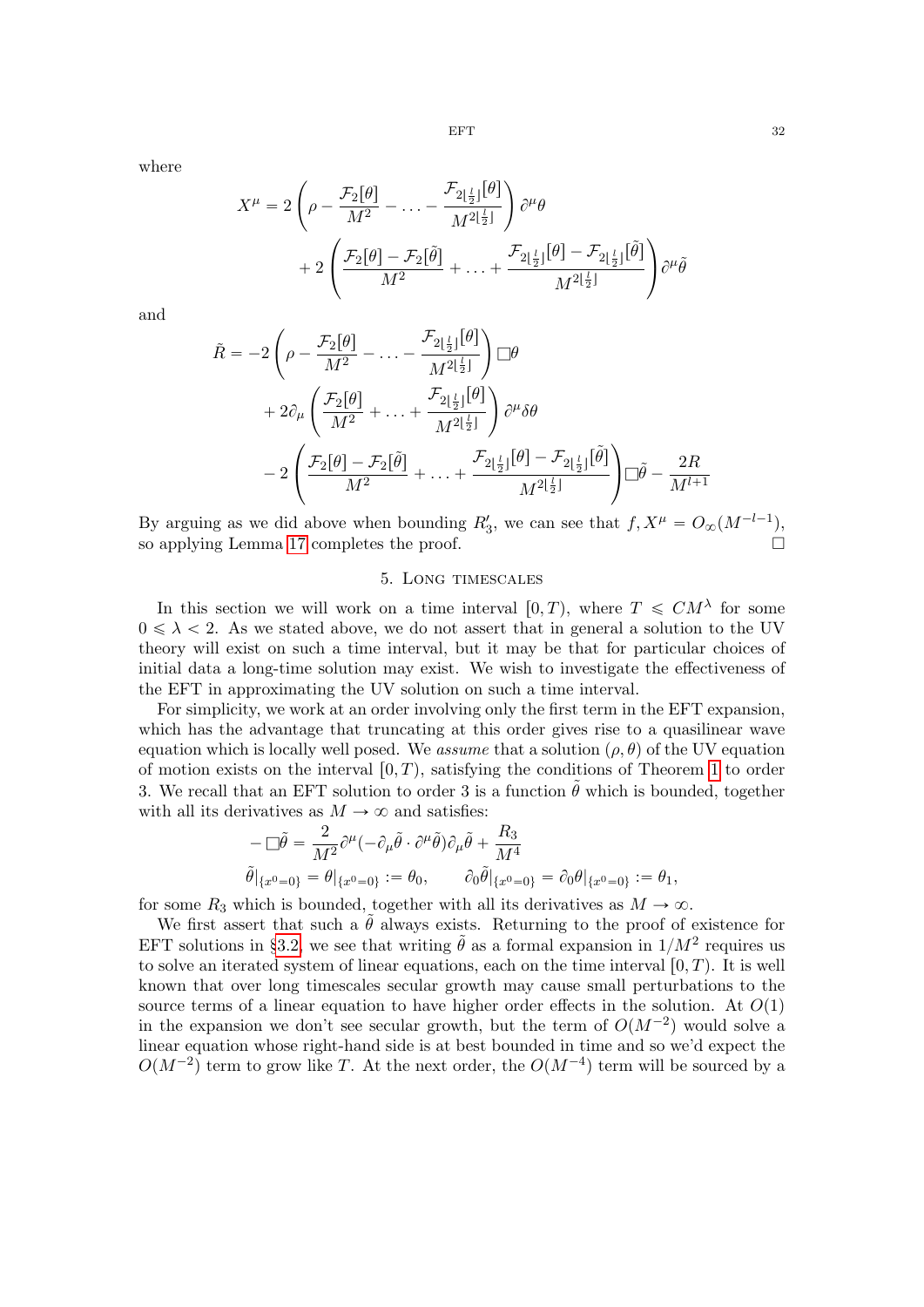term potentially growing in time like T, so we would expect the  $O(M^{-4})$  term to grow like  $T^2$ . Continuing, we would expect the  $O(M^{-2k})$  term to grow like  $T^k$ . To account for this, rather than expanding in  $1/M^2$ , we will instead expand in  $T/M^2$ . This will have the advantage that the terms in our expansion are uniformly bounded in  $T$ , since the secular growth is accounted for in the expansion coefficient.

We thus make a formal expansion of  $\tilde{\theta}$  as:

$$
\tilde{\theta} = \tilde{\theta}^0 + \frac{T}{M^2} \tilde{\theta}^2 + \frac{T^2}{M^4} \tilde{\theta}^4 + \ldots + \frac{T^m}{M^{2m}} \tilde{\theta}^{2m},
$$

where  $m =$ **Contract Contract Contract Contract Contract Contract Contract Contract Contract Contract Contract Contract Co** 2  $\overline{2-\lambda}$ **U** . Inserting this expansion into

$$
-\Box \tilde{\theta} = \frac{2}{M^2} \partial^{\mu} (-\partial_{\mu} \tilde{\theta} \cdot \partial^{\mu} \tilde{\theta}) \partial_{\mu} \tilde{\theta} + \frac{T^m}{M^{2m+2}} R,
$$

we can equate powers of  $M$  to obtain a sequence of linear equations:

$$
-T\Box \tilde{\theta}^{2} = -2\partial_{\mu}(\partial_{\nu}\tilde{\theta}^{0})\partial^{\mu}\tilde{\theta}^{0}, \qquad \tilde{\theta}^{0}|_{\{x^{0}=0\}} = \theta_{0}, \qquad \partial_{0}\tilde{\theta}^{0}|_{\{x^{0}=0\}} = \theta_{1},
$$
  
\n
$$
-T\Box \tilde{\theta}^{2} = -2\partial_{\mu}(\partial_{\nu}\tilde{\theta}^{0})\partial^{\mu}\tilde{\theta}^{0}, \qquad \tilde{\theta}^{2}|_{\{x^{0}=0\}} = 0, \qquad \partial_{0}\tilde{\theta}^{2}|_{\{x^{0}=0\}} = 0,
$$
  
\n
$$
\vdots \qquad \vdots
$$
  
\n
$$
-T\Box \tilde{\theta}^{2m} = G_{2m}[\tilde{\theta}^{0}, \ldots, \tilde{\theta}^{2m-2}; T] \qquad \tilde{\theta}^{2m}|_{\{x^{0}=0\}} = 0, \qquad \partial_{0}\tilde{\theta}^{2m}|_{\{x^{0}=0\}} = 0,
$$

and

$$
R = G_{2m+2}[\tilde{\theta}^0, \dots, \tilde{\theta}^{2m}; T]
$$

Here,  $G_{2j}[\tilde{\theta}^0,\ldots,\tilde{\theta}^{2j-2};T]$  is a polynomial in derivatives of  $\tilde{\theta}^0,\ldots,\tilde{\theta}^{2j-2}$ , with coeffcients which are bounded uniformly in T. We can solve these equations sequentially on  $\mathcal{M}_{T_*}$ . At each stage we are solving a linear equation with smooth initial data and a smooth right-hand side, which is independent of  $M$  and bounded in  $T$ . By commuting the equation with derivatives and applying Lemma [11,](#page-20-0) we can bound  $\tilde{\theta}^{2j}$  and its derivatives uniformly in  $T$  and  $M$ , recalling that:

$$
\|f\|_{L_t^1 \dot H_x^k} \leq T \|f\|_{C_t^0 \dot H_x^k} \, .
$$

We finally conclude that we can bound R and all its derivatives uniformly. Since  $m(2 \lambda \geqslant 2$ , we see that  $R_3 = M^{2-2m}T^mR$  satisfies the necessary boundedness conditions.

Notice that if  $\lambda$  is close to 2 it is necessary to consider an expansion with  $m \gg 3$ terms in order to construct a solution to the EFT to order 3. We note that despite our expansion apparently including terms which are  $O(M^{-2m})$ , these terms do not 'see' any higher order corrections to the EFT expansion. If we were to include the next correction in the EFT expansion in our equation, at highest order it would modify the equation for  $-T\square \tilde{\theta}^4$  by the addition of a term of  $O(T^{-1})$ , so even accounting for secular growth the effects of the  $O(M^{-4})$  term in the EFT expansion would remain subleading.

In practice, it may be that there are more efficient ways to construct an EFT solution. For example, we could consider solving the truncated EFT equation

$$
\begin{split} -\mathop{\Box}\!\bar{\theta}=\frac{2}{M^2}\partial^\mu(-\partial_\mu\tilde{\theta}\cdot\partial^\mu\tilde{\theta})\partial_\mu\tilde{\theta}\\ \tilde{\theta}|_{\{x^0=0\}}&=\theta_1,\qquad\partial_0\tilde{\theta}|_{\{x^0=0\}}=\theta_1. \end{split}
$$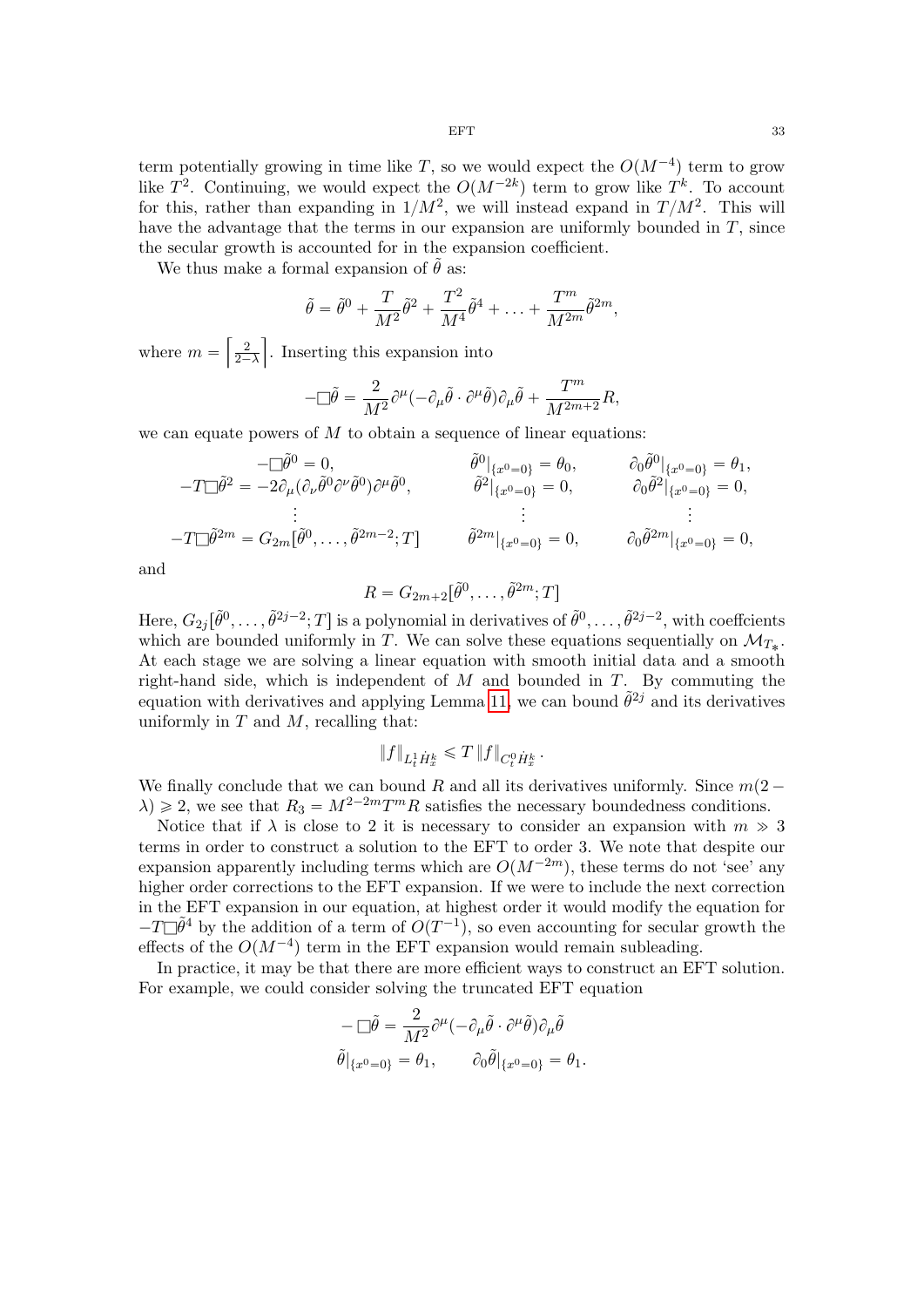i.e. equation [\(12\)](#page-10-1). If this results in a solution  $\tilde{\theta}$  which is bounded on [0, T], together with its derivatives as  $M \to \infty$ , then  $\tilde{\theta}$  will be an EFT solution to order 3 (with  $R_3 = 0$ ). A priori, however, it is not clear without further investigation whether a particular choice of initial data will lead to a uniformly bounded solution on such a time interval.

We conclude our discussion of long time intervals with the proof of Lemma [5,](#page-11-1) which establishes that an EFT solution will approximate the UV solution, but only for a restricted range of  $\lambda$ .

*Proof of Lemma [5.](#page-11-1)* We note that  $\tilde{\theta}$  satisfies:

$$
-\Box \tilde{\theta} = -\frac{2}{M^2} \partial_{\mu} \left( \partial_{\nu} \tilde{\theta} \partial^{\nu} \tilde{\theta} \right) \partial^{\mu} \tilde{\theta} + \frac{R_3}{M^4}, \qquad \tilde{\theta} \vert_{\{x^0 = 0\}} = \theta_0, \qquad \partial_0 \tilde{\theta} \vert_{\{x^0 = 0\}} = \theta_1,
$$

so that  $\delta\theta = \theta - \tilde{\theta}$  satisfies:

$$
-\Box \delta \theta = 2 \partial_{\mu} \left( \rho + \frac{1}{M^2} \partial_{\nu} \theta \partial^{\nu} \theta \right) \partial^{\mu} \theta - \frac{2}{M^2} \partial_{\mu} \left( \partial_{\nu} \delta \theta \partial^{\nu} \theta + \partial_{\nu} \tilde{\theta} \partial^{\nu} \delta \theta \right) \partial^{\mu} \theta - \frac{2}{M^2} \partial_{\mu} \left( \partial_{\nu} \tilde{\theta} \partial^{\nu} \tilde{\theta} \right) \partial^{\mu} \delta \theta - \frac{R_3}{M^4}
$$

with initial conditions:

$$
\delta\theta|_{\{x^0=0\}} = \partial_0 \delta\theta|_{\{x^0=0\}} = 0.
$$

The bounds assumed on the UV solution give us uniform control over  $\partial_{\mu}\partial_{\nu}\theta$ , and from the definition of an EFT solution we have a similar bound  $\partial_{\mu}\partial_{\nu}\tilde{\theta}$ . Combining these facts with the expansion for  $\rho$  in the conclusion of Theorem [1,](#page-7-3) we see

$$
-\Box \delta \theta = \frac{R'}{M^2}
$$

for some R' satisfying  $\sup_{\mathcal{M}_T} |R'| \leq C$  where C is independent of M and may increase from line to line. This implies

$$
\left\|R'\right\|_{L^{1}_tL^2_x}\leqslant CT,
$$

so by Lemma [11](#page-20-0) we deduce:

$$
\|\partial_\mu\delta\theta\|_{C^0_tL^2_x}\leqslant C\frac{T}{M^2}.
$$

Returning to the original equation for  $-\Box \delta \theta$ , we observe that it may be written

$$
-\Box \delta \theta = \partial_{\mu} \tilde{X}^{\mu} + f
$$

with:

$$
\tilde{X}^{\mu} = 2\left(\rho + \frac{1}{M^2}\partial_{\nu}\theta\partial^{\nu}\theta\right)\partial^{\mu}\theta - \frac{2}{M^2}\left(\partial_{\nu}\delta\theta\partial^{\nu}\theta + \partial_{\nu}\tilde{\theta}\partial^{\nu}\delta\theta\right)\partial^{\mu}\theta
$$

and

$$
f = -2\left(\rho + \frac{1}{M^2}\partial_{\nu}\theta\partial^{\nu}\theta\right)\Box\theta + \frac{2}{M^2}\left(\partial_{\nu}\delta\theta\partial^{\nu}\theta + \partial_{\nu}\tilde{\theta}\partial^{\nu}\delta\theta\right)\Box\theta
$$

$$
-\frac{2}{M^2}\partial_{\mu}\left(\partial_{\nu}\tilde{\theta}\partial^{\nu}\tilde{\theta}\right)\partial^{\mu}\delta\theta - \frac{R_3}{M^4}
$$

where

$$
\|f\|_{L^1_tL^2_x}+\Big\|\tilde{X}\Big\|_{C^0_tL^2_x}\leqslant \frac{C}{M^4}T^2.
$$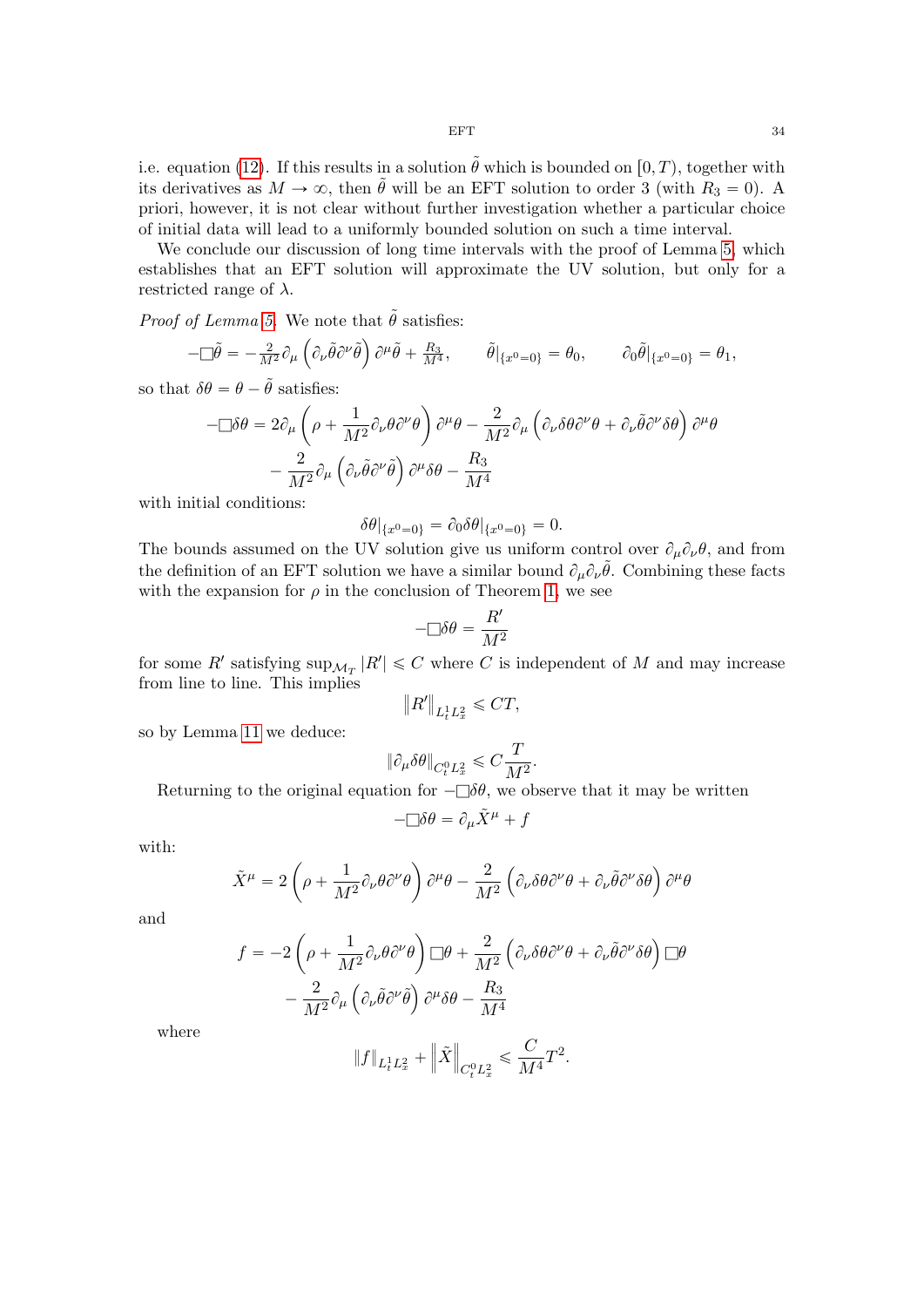Hence, applying Lemma [17](#page-27-0) we deduce that

$$
\left\|\theta-\tilde{\theta}\right\|_{C^0_tL^2_x}\leqslant \frac{cT^3}{M^4}
$$

Commuting with spatial derivatives, and recalling that this does not affect behaviour in M, we finally conclude ˆ ˙

$$
\theta = \tilde{\theta} + O_{\infty} \left( \frac{T^3}{M^4} \right).
$$

We remark that for  $0 \le \lambda < 2$  the method of expansion in  $T/M^2$  will clearly permit us to construct EFT solutions to order l, provided that we expand in  $T/M^2$  to sufficiently high order  $m$ . We claim (without proof) that if the UV solution is moreover assumed to satisfy the conclusions of Theorem [1](#page-7-3) to order  $l$ , we can improve the estimate above to give

$$
\left\|\theta-\tilde{\theta}\right\|_{C_t^0L_x^2}\leqslant \frac{c T^{\lfloor\frac{l}{2}\rfloor+2}}{M^{l+1}},
$$

so that for any  $0 \le \lambda < 2$  the EFT will approximate the UV theory in  $\mathcal{M}_T$  for l sufficiently large. This implies a modified uniqueness statement for EFT solutions, where two EFT solutions to order l differ by  $O\left(\frac{T^{\lfloor \frac{l}{2}\rfloor+1}}{M^{l+1}}\right)$  $\frac{N^{l+1}}{M^{l+1}}$ ).

#### 6. EFT and averaging

<span id="page-34-0"></span>6.1. Averaging for linear equations. Before we consider the proof of Theorem [9,](#page-14-0) we first show how averaging methods can be applied to approximate solutions of linear equations in two situations relevant to our problem – that of a Klein–Gordon equation whose mass is becoming large, and that of a wave equation with an oscillatory forcing term.

6.1.1. The Klein–Gordon equation in the large mass limit. Let  $\rho : \mathcal{M}_T \to \mathbb{R}$  solve:

$$
-\Box \varrho + M^2 \varrho = F
$$

$$
\varrho|_{x^0=0} = \varrho_0, \qquad \partial_0 \varrho|_{x^0=0} = \varrho_1
$$

for  $\varrho_0, \varrho_1 \in C^{\infty}(\mathbb{T}^n)$ ,  $F \in C^{\infty}(\mathcal{M}_T)$  satisfying  $M \varrho_0, \varrho_1, F = O_{\infty}(1)$  as  $M \to \infty$ . Under these assumptions, by Lemma [\(11\)](#page-20-0) we have that  $\partial_{0}\rho$ ,  $M\rho = O_{\infty}(1)$ . In general, we do not expect  $\partial_0^2 \varrho$  to be bounded as  $M \to \infty$ . Indeed,  $\rho(x^{\mu}) = M^{-1} \sin(Mx^0)$  solves the equation with  $F = 0$ ,  $\varrho_0 = 0$ ,  $\varrho_1 = 1$ , and for this solution we clearly have  $\partial_0^k \varrho \sim M^{k-1}$ .

uation with  $F = 0$ ,  $\varrho_0 = 0$ ,  $\varrho_1 = 1$ , and for this solution we clearly have  $\partial_0^{\kappa} \varrho \sim M^{\kappa - 1}$ .<br>We wish to investigate  $\int_{\mathcal{M}_T} \varrho \eta$  in the limit  $M \to \infty$  for some  $\eta \in C_c^{\infty}(\mathcal{M})$  which is independent of  $M$ . To do this, we can make use of the equation in the form:

$$
\varrho=\frac{\Box\varrho}{M^2}+\frac{F}{M^2}
$$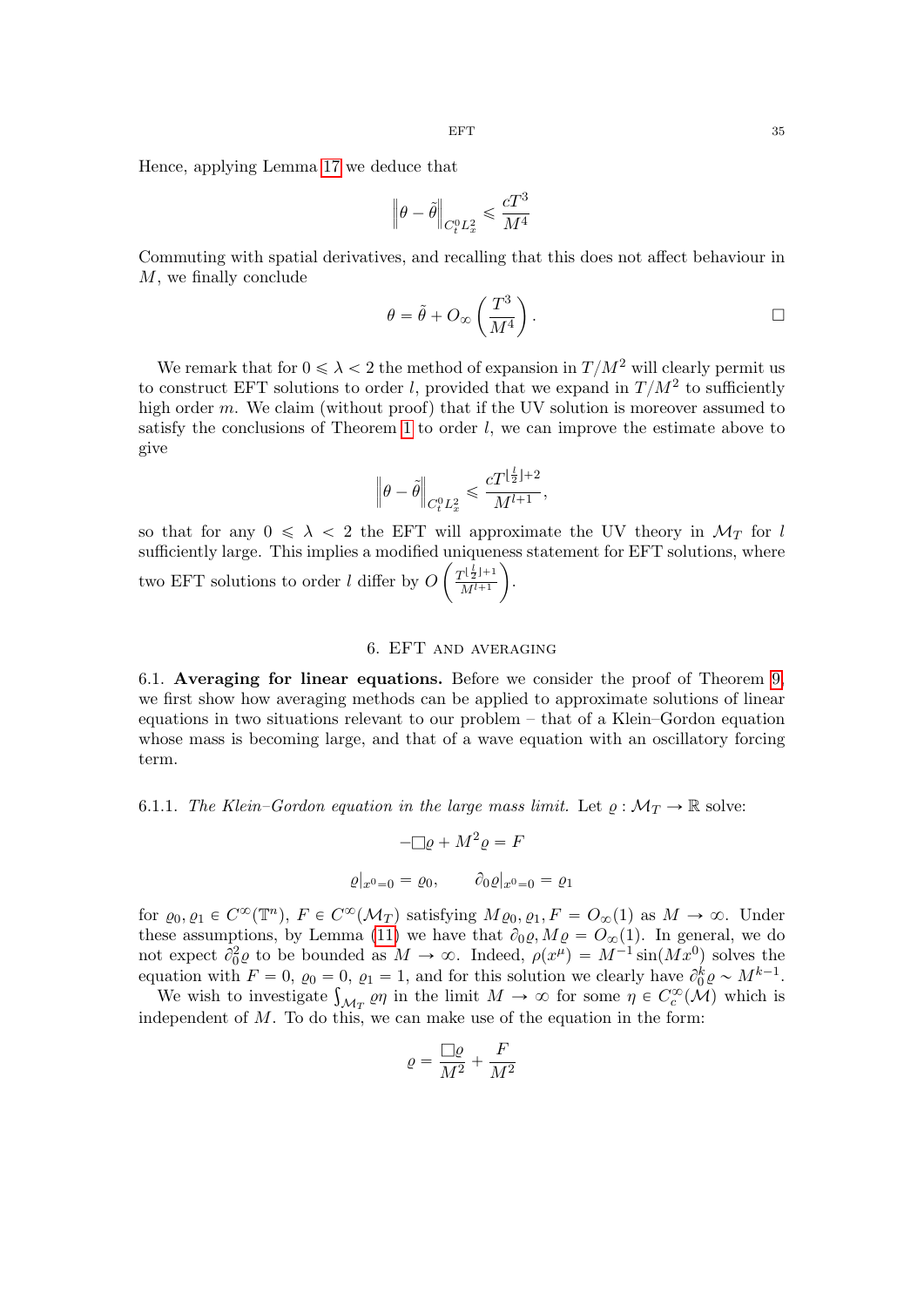and integrate by parts, discarding boundary terms since  $\eta$  is compactly supported, to find:

$$
\int_{\mathcal{M}_T} \varrho \eta = \int_{\mathcal{M}_T} \left( \frac{\Box \varrho}{M^2} + \frac{F}{M^2} \right) \eta
$$

$$
= \frac{1}{M^2} \int_{\mathcal{M}_T} F \eta + \frac{1}{M^2} \int_{\mathcal{M}_T} \varrho \Box \eta
$$

Now, noting that  $\Box \eta \in C_c^{\infty}(\mathcal{M})$ , we can recursively rewrite the second term and find:

$$
\int_{\mathcal{M}_T} \varrho \eta = \frac{1}{M^2} \int_{\mathcal{M}_T} F \eta + \frac{1}{M^4} \int_{\mathcal{M}_T} F \square \eta + \frac{1}{M^4} \int_{\mathcal{M}_T} \varrho \square^2 \eta
$$
\n
$$
= \int_{\mathcal{M}_T} F \left( \frac{\eta}{M^2} + \frac{\square \eta}{M^4} + \dots + \frac{\square^{k-1} \eta}{M^{2k}} \right) + \frac{1}{M^{2k}} \int_{\mathcal{M}_T} \varrho \square^k \eta
$$

We know that  $\rho = O_{\infty}(M^{-1})$ , and since  $\eta$  is smooth, compactly supported, and independent of M we deduce:

$$
\int_{\mathcal{M}_T} \varrho \Box^k \eta = O(M^{-1}).
$$

Integrating by parts we conclude:

$$
\int_{\mathcal{M}_T} \varrho \eta = \int_{\mathcal{M}_T} \left( \frac{F}{M^2} + \frac{\Box F}{M^4} + \dots + \frac{\Box^{k-1} F}{M^{2k}} \right) \eta + O(M^{-2k-1}).
$$

We understand this equation as telling us that any average of  $\rho$ , weighted by a smooth, compactly supported, function  $\eta$  will coincide with the corresponding average of the function  $M^{-2}F + M^{-4} \Box F + \cdots + M^{-2k} \Box^{k-1}F$  up to corrections of order  $M^{-2k-1}$ . It will certainly not be the case that these functions agree pointwise to this order – the example above makes this clear.

If we introduce the space of distributions  $\mathscr{D}'(\mathcal{M}_T)$ , with its usual topology, we say that a family of distributions  $(u_M)_{M \ge M_0}$  is  $O_{\mathscr{D}'}(M^{-k})$  as  $M \to \infty$  if the set  $\{M^k u_M :$  $M \geq M_0$  is bounded in  $\mathscr{D}'(\mathcal{M}_T)$ . What we have shown is (with the canonical identification of locally integrable functions as distributions):

$$
\varrho = \frac{F}{M^2} + \frac{\Box F}{M^4} + \dots + \frac{\Box^{k-1} F}{M^{2k}} + O_{\mathscr{D}'}(M^{-2k-1})
$$

holds for any  $k = 1, 2, \ldots$  Thus we have found an asymptotic series expansion of  $\rho$ which holds in the sense of distributions, i.e. in the sense of local weighted averages.

6.1.2. A wave equation with highly oscillatory source term. Let  $\vartheta : \mathcal{M}_T \to \mathbb{R}$  solve:

$$
-\Box \vartheta = F
$$

<span id="page-35-0"></span>
$$
\vartheta|_{x^0=0} = \vartheta_0, \qquad \partial_0 \vartheta|_{x^0=0} = \vartheta_1
$$

for  $\vartheta_0, \vartheta_1 \in C^{\infty}(\mathbb{T}^n)$ ,  $F \in C^{\infty}(\mathcal{M}_T)$ . We again wish to investigate  $\int_{\mathcal{M}_T} \vartheta \eta$  for  $\eta \in$  $C_c^{\infty}(\mathcal{M}_T)$ . To do this, we introduce the auxiliary function  $\chi$  which solves:

(34) 
$$
-\Box \chi = \eta
$$

$$
\chi|_{x^0 = T} = 0, \qquad \partial_0 \chi|_{x^0 = T} = 0.
$$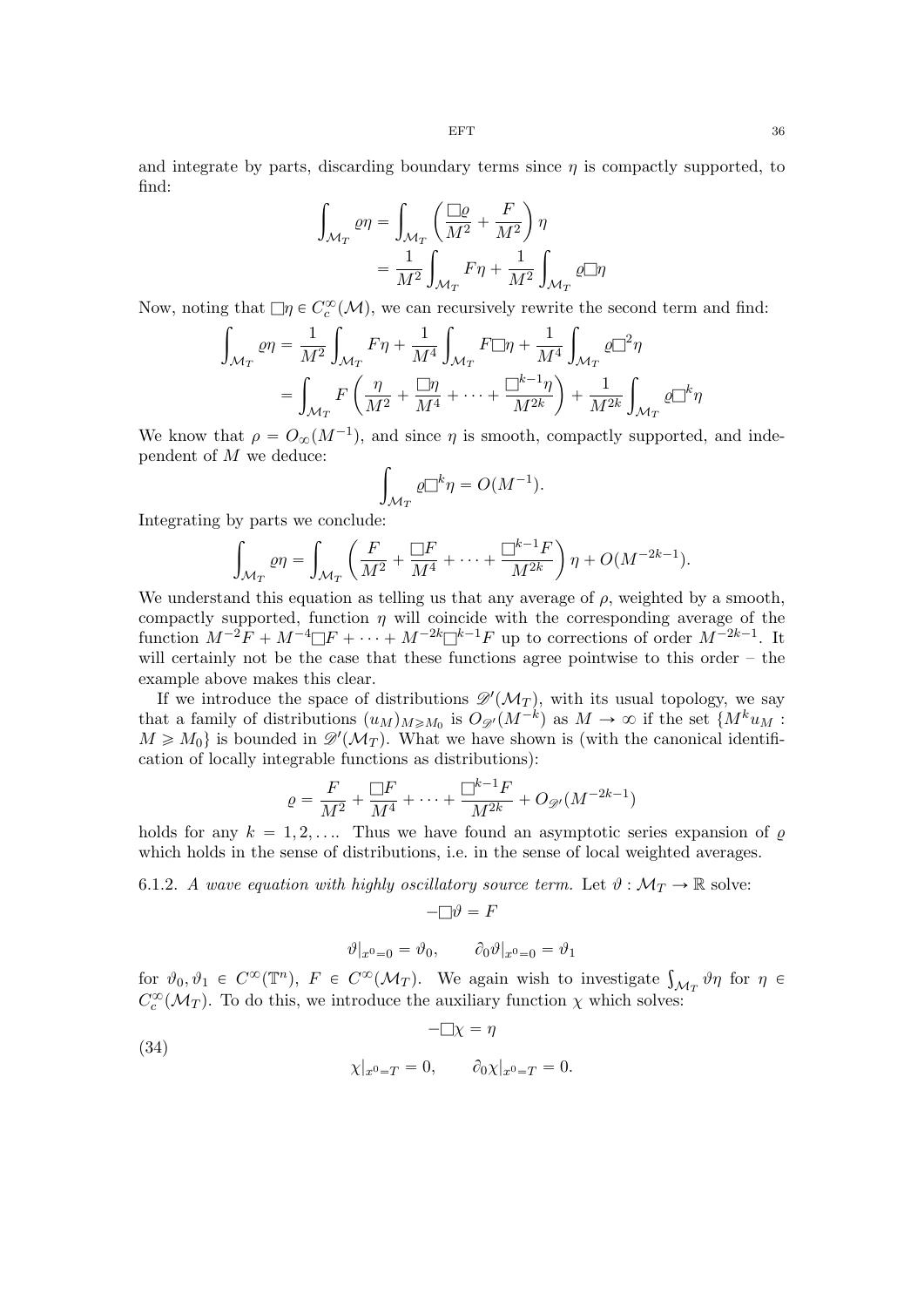We note for later the standard energy estimate:

(35) 
$$
\|\partial \chi\|_{C_t^0 L_x^2} \leq c \|\eta\|_{L_t^1 L_x^2}.
$$

<span id="page-36-1"></span>We now compute:

(36)  
\n
$$
\int_{\mathcal{M}_T} \vartheta \eta = -\int_{\mathcal{M}_T} \vartheta \square \chi = -\int_{\mathcal{M}_T} \square \vartheta \chi + \int_{\{x^0 = 0\}} [(\partial_0 \vartheta) \chi - \vartheta (\partial_0 \chi)]
$$
\n
$$
= \int_{\mathcal{M}_T} F \chi + \int_{\{x^0 = 0\}} [\vartheta_1 \chi - \vartheta_0 (\partial_0 \chi)].
$$

<span id="page-36-0"></span>Here we have integrated by parts, using the conditions on  $\chi$  at  $x^0 = T$  to discard future boundary terms.

Thus we have related the average of  $\vartheta$ , weighted against  $\eta$ , to the data for  $\vartheta$  together with quantities computable from  $\eta$ . By itself, this computation does not gain us a great deal. Let us suppose, however, that  $F$  is highly oscillatory in time, say:

$$
F = \kappa(x^i) \cos(Mx^0),
$$

where we understand M to be large and assume  $\kappa$  is smooth and independent of M. We can integrate by parts to obtain <u>໋</u><br>໋

$$
\int_{\mathcal{M}_T} F\chi = \int_{\mathcal{M}_T} \kappa \partial_0 \left( \frac{\sin(Mx^0)}{M} \right) \chi = -\frac{1}{M} \int_{\mathcal{M}_T} \kappa \sin(Mx^0) \partial_0 \chi
$$
\n
$$
= \frac{1}{M} \int_{\mathcal{M}_T} \kappa \partial_0 \left( \frac{\cos(Mx^0)}{M} \right) \partial_0 \chi
$$
\n
$$
= -\frac{1}{M^2} \int_{\{x^0 = 0\}} \kappa \partial_0 \chi - \frac{1}{M^2} \int_{\mathcal{M}_T} \kappa \cos(Mx^0) \partial_0 \partial_0 \chi
$$
\n
$$
= -\frac{1}{M^2} \int_{\{x^0 = 0\}} \kappa \partial_0 \chi - \frac{1}{M^2} \int_{\mathcal{M}_T} \kappa \cos(Mx^0) (\partial_i \partial_i \chi + \eta)
$$
\n
$$
= -\frac{1}{M^2} \int_{\{x^0 = 0\}} \kappa \partial_0 \chi - \frac{1}{M^2} \int_{\mathcal{M}_T} \partial_i \partial_i \kappa \cos(Mx^0) \chi - \frac{1}{M^2} \int_{\mathcal{M}_T} \kappa \cos(Mx^0) \eta.
$$

In the second-to-last line we have made use of the equation satisfied by  $\chi$ . We now note two things. Firstly, since  $\eta$  is compactly supported, we can continue to integrate by parts without picking up boundary terms to see

$$
\int_{\mathcal{M}_T} \kappa \cos(M x^0) \eta = O(M^{-k})
$$

for any  $k \in \mathbb{N}$ . Secondly, we can repeat the first integration by parts of our previous computation to see that: ż

$$
-\frac{1}{M^2} \int_{\mathcal{M}_T} \partial_i \partial_i \kappa \cos(Mx^0) \chi = \frac{1}{M^3} \int_{\mathcal{M}_T} \partial_i \partial_i \kappa \sin(Mx^0) \partial_0 \chi = O(M^{-3}).
$$

Returning to [\(36\)](#page-36-0), we have established:

$$
\int_{\mathcal{M}_T} \vartheta \eta = \int_{\{x^0 = 0\}} \left[ \vartheta_1 \chi - \left( \vartheta_0 + \frac{\kappa}{M^2} \right) (\partial_0 \chi) \right] + O(M^{-3})
$$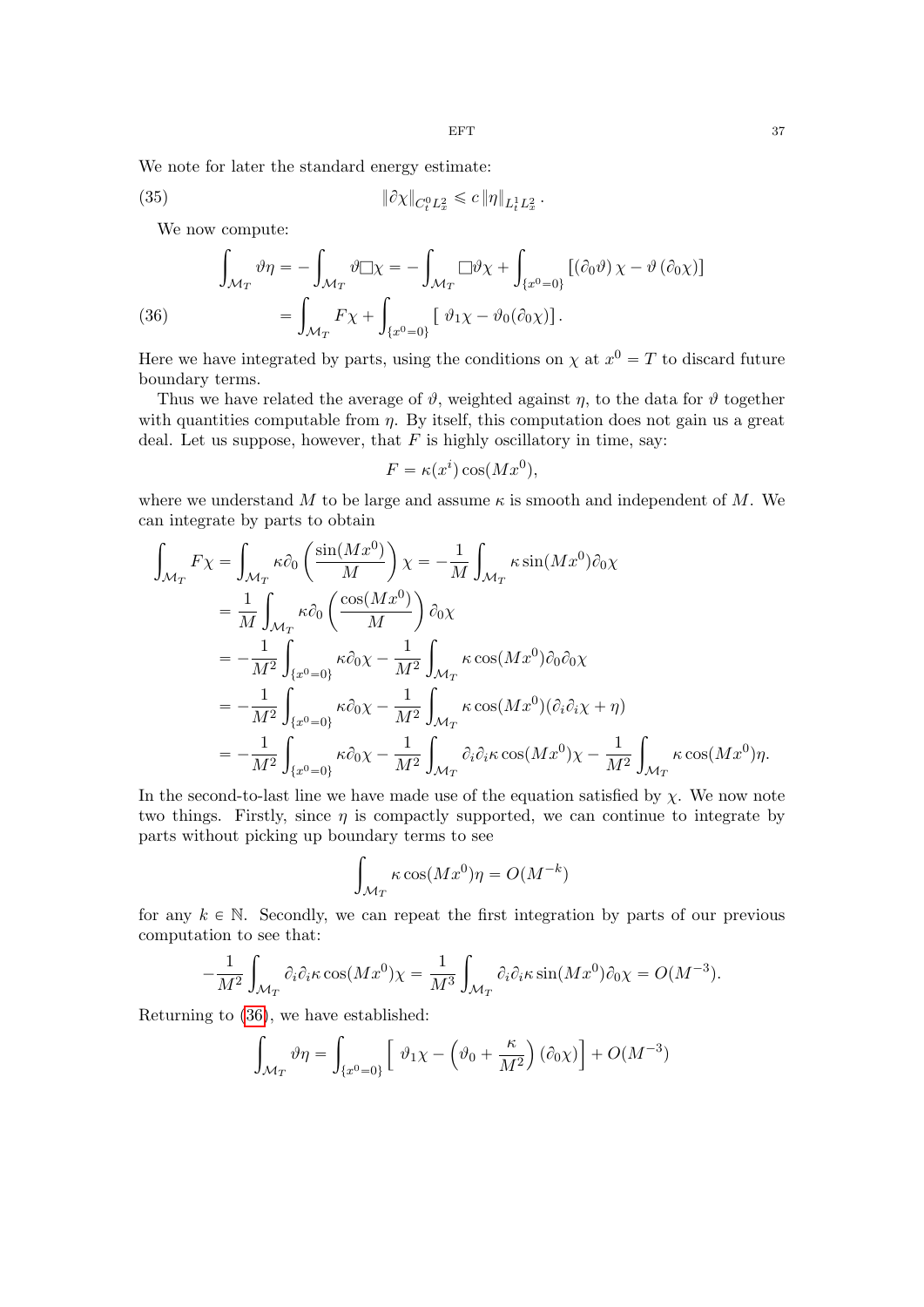Now in principle we have found an asymptotic expansion for  $\int_{\mathcal{M}_T} \vartheta \eta$ . By repeating the same arguments, we find " ˆ 

$$
\int_{\mathcal{M}_T} \vartheta \eta = \int_{\{x^0 = 0\}} \left[ \vartheta_1 \chi - \left( \vartheta_0 + \frac{\kappa}{M^2} - \frac{\partial_i \partial_i \kappa}{M^4} \right) (\partial_0 \chi) \right] + O(M^{-5})
$$

and so on. In this form, however, it's difficult to interpret the meaning of this expansion. To see this more plainly, we return to [\(36\)](#page-36-0) and interpret the identity in the opposite direction. That is, [\(36\)](#page-36-0) permits us to recast certain terms involving integration over  ${x^0 = 0}$  as integration against  $\eta$  of a particular solution to the wave equation. More concretely, let  $\tilde{\vartheta}: \mathcal{M}_T \to \mathbb{R}$  solve

$$
-\Box \tilde{\vartheta} = 0
$$

$$
\tilde{\vartheta}|_{x^0=0} = \vartheta_0 + \frac{\kappa}{M^2} - \frac{\partial_i \partial_i \kappa}{M^4}, \qquad \partial_0 \tilde{\vartheta}|_{x^0=0} = \vartheta_1.
$$
  
We have shown that:
$$
\int_{\mathcal{M}_T} (\vartheta - \tilde{\vartheta}) \eta = O(M^{-5}).
$$

or equivalently:

$$
\vartheta = \tilde{\vartheta} + O_{\mathscr{D}'}(M^{-5})
$$

By continuing with our expansion, we see that we can approximate the solution of our original equation to arbitrary accuracy by a solution of the free wave equation with corrected initial data.

<span id="page-37-1"></span>6.2. Proof of Theorem [9.](#page-14-0) We now turn to our original problem and attempt to apply the same arguments. We are presented with two complications. Firstly, we do not have an explicit expression for  $\rho$ , and so we have to rely on the equation it satisfies when integrating by parts. Secondly, the equation is nonlinear and so the computations we require will be more complicated.

We assume that initial data for  $\theta$ ,  $\rho$  are given satisfying the conditions of Proposition [6](#page-12-0) and take T to be the uniform existence time established in that result. Throughout we will use freely the bounds on  $\rho$ ,  $\theta$  given in Proposition [6](#page-12-0) in order to estimate terms. In particular, we can bound  $\theta$ ,  $\partial_0 \theta$ ,  $\partial_0^2 \theta$ ,  $M\rho$  and  $\partial_0 \rho$  uniformly in M, together with as many spatial derivatives of these quantities as we desire. We shall also require the following result, which loosely says that the local energy density in the  $\rho$  field is constant in time:

### <span id="page-37-0"></span>Lemma 19. Let

$$
\varepsilon = \frac{1}{2} \left( \rho_1^2 + M^2 \rho_0^2 \right),
$$

be the initial energy density of the  $\rho$  field in the limit  $M \to \infty$ . We have:

$$
\left\|(\partial_0 \rho)^2 + M^2 \rho^2 - 2\varepsilon\right\|_{L^\infty(\mathcal{M}_T)} \leq \frac{C}{M}
$$

Proof. Let

$$
\mathcal{E} = \frac{1}{2} (\partial_0 \rho)^2 + \frac{1}{2} (M \rho + M^{-1} \partial_\nu \theta \partial^\nu \theta)^2 + M^2 \rho^3 + (\partial_0 \rho)^2 \rho.
$$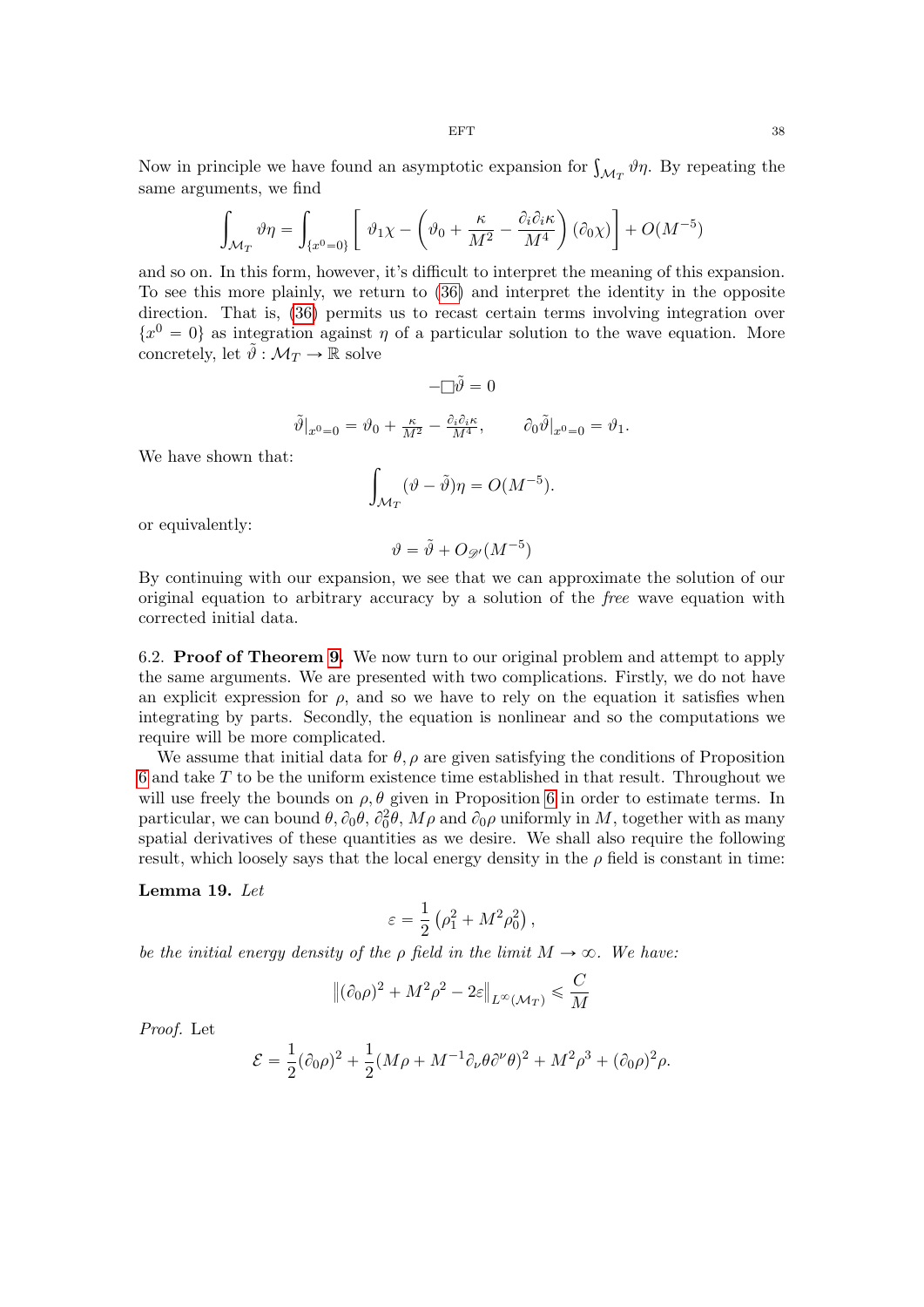Using the equation for  $\rho$ , we compute:

$$
\partial_0 \mathcal{E} = (\partial_0 \rho + 2\rho \partial_0 \rho) \partial_0^2 \rho + (M \partial_0 \rho + 2M^{-1} \partial_\nu \partial_0 \theta \partial^\nu \theta)(M\rho + M^{-1} \partial_\nu \theta \partial^\nu \theta)
$$
  
+  $(\partial_0 \rho)^3 + 3M^2 \rho^2 \partial_0 \rho$   
=  $(\partial_0 \rho + 2\rho \partial_0 \rho) (-M^2 \rho - (\partial_0 \rho)^2 - \partial_\nu \theta \partial^\nu \theta - M^2 \rho^2)$   
+  $(\partial_0 \rho)^3 + M \partial_0 \rho (M \rho + M^{-1} \partial_\nu \theta \partial^\nu \theta) + 3M^2 \rho^2 \partial_0 \rho$   
+  $2M^{-1} \partial_\nu \partial_0 \theta \partial^\nu \theta (M \rho + M^{-1} \partial_\nu \theta \partial^\nu \theta)$   
+  $(\partial_0 \rho + 2\rho \partial_0 \rho) (\partial_i \partial_i \rho + \partial_i \rho \partial_i \rho - M^2 \rho^3 \frac{e^{2\rho} - 1 - 2\rho - 2\rho^2}{2\rho^3})$ 

We see that all of the terms which are not at least  $O(M^{-1})$  cancel to give:

$$
\partial_0 \mathcal{E} = -2\rho (\partial_0 \rho)^3 - 2\rho \partial_0 \rho \partial_\nu \theta \partial^\nu \theta - 2M^2 \rho^3 \partial_0 \rho + 2M^{-1} \partial_\nu \partial_0 \theta \partial^\nu \theta (M\rho + M^{-1} \partial_\nu \theta \partial^\nu \theta) + (\partial_0 \rho + 2\rho \partial_0 \rho) \left( \partial_i \partial_i \rho + \partial_i \rho \partial_i \rho - M^2 \rho^3 \frac{e^{2\rho} - 1 - 2\rho - 2\rho^2}{2\rho^3} \right).
$$

So that:

$$
\|\partial_0 \mathcal{E}\|_{L^\infty(\mathcal{M}_T)} \leqslant \frac{C}{M}
$$

Integrating in time, we deduce that

$$
\sup_{x^i \in \mathbb{T}^n} \left| \mathcal{E}(x^0, x^i) - \mathcal{E}(0, x^i) \right| \leqslant \frac{C}{M}
$$

and the result follows on noting

$$
\left\| \mathcal{E} - \frac{1}{2} (\partial_0 \rho)^2 - \frac{1}{2} M^2 \rho^2 \right\|_{L^\infty(\mathcal{M}_T)} \leqslant \frac{C}{M}.
$$

Now we turn to the proof of Theorem [9.](#page-14-0) Let  $\eta \in C_c^{\infty}(\mathcal{M}_T)$  and define the auxiliary function  $\chi$  again through [\(34\)](#page-35-0). By [\(36\)](#page-36-0) we have:

$$
\int_{\mathcal{M}_T} \theta \eta = 2 \int_{\mathcal{M}_T} \partial_\mu \rho \partial^\mu \theta \chi + \int_{\{x^0 = 0\}} \left[ \theta_1 \chi - \theta_0 (\partial_0 \chi) \right].
$$

Integrating the first term on the right-hand-side by parts we find:

$$
\int_{\mathcal{M}_T} \theta \eta = \int_{\{x^0 = 0\}} \left[ (\theta_1 + 2\rho_0 \theta_1) \chi - \theta_0 (\partial_0 \chi) \right] - 2 \int_{\mathcal{M}_T} (\rho \Box \theta \chi + \rho \partial_\mu \theta \partial^\mu \chi).
$$
  
= 
$$
\int_{\{x^0 = 0\}} \left[ (\theta_1 + 2\rho_0 \theta_1) \chi - \theta_0 (\partial_0 \chi) \right] + \int_{\mathcal{M}_T} (4\rho \partial_\mu \rho \partial^\mu \theta \chi - 2\rho \partial_\mu \theta \partial^\mu \chi).
$$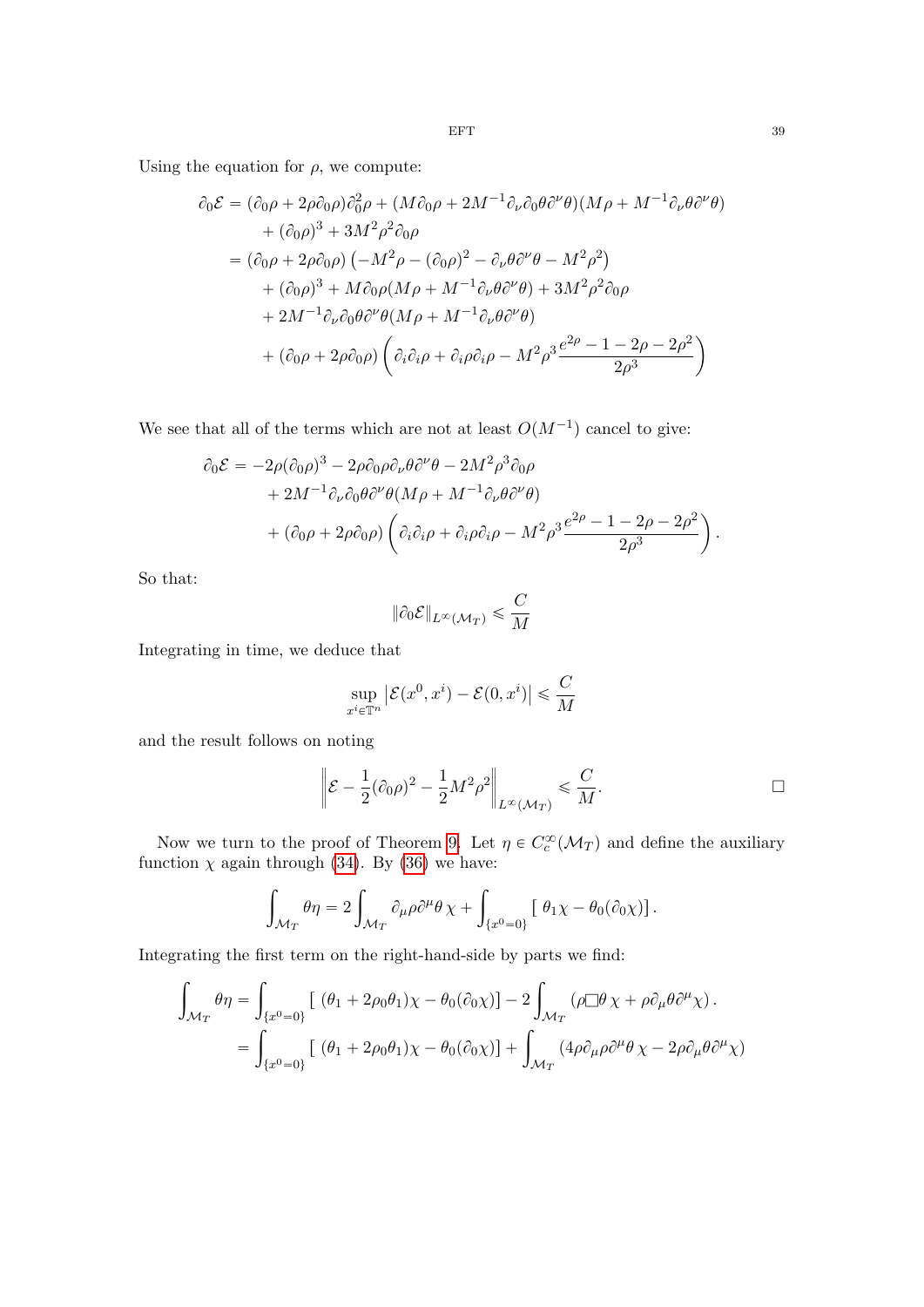here we have used the equation for  $\theta$  to replace  $\Box \theta$  on the right hand-side. We can continue in this vein:

$$
\int_{\mathcal{M}_T} \theta \eta = \int_{\{x^0 = 0\}} \left[ \theta_1 (1 + 2\rho_0 + 2\rho_0^2) \chi - \theta_0 (\partial_0 \chi) \right] - \int_{\mathcal{M}_T} (2\rho^2 \Box \theta \chi + 2(\rho + \rho^2) \partial_\mu \theta \partial^\mu \chi)
$$
  
\n
$$
= \int_{\{x^0 = 0\}} \left[ \theta_1 \left( 1 + 2\rho_0 + 2\rho_0^2 + \frac{4}{3}\rho_0^3 \right) \chi - \theta_0 (\partial_0 \chi) \right]
$$
  
\n
$$
- \int_{\mathcal{M}_T} \left( (2\rho + 2\rho^2 + \frac{4}{3}\rho^3) \partial_\mu \theta \partial^\mu \chi - \frac{8}{3}\rho^3 \partial_\mu \rho \partial^\mu \theta \chi \right)
$$
  
\n
$$
= \int_{\mathcal{M}_T} \left( \tilde{\theta}^0 + \frac{1}{M} \tilde{\theta}^1 + \frac{1}{M^2} \tilde{\theta}^{2,0} \right) \eta - 2 \int_{\mathcal{M}_T} (\rho + \rho^2) \partial_\mu \theta \partial^\mu \chi + O(M^{-3}),
$$

where

$$
-\Box \tilde{\theta}^{0} = 0, \qquad -\Box \tilde{\theta}^{1} = 0 \qquad -\Box \tilde{\theta}^{2,0} = 0,
$$
  

$$
\tilde{\theta}^{0}|_{x^{0}=0} = \theta_{0}, \qquad \tilde{\theta}^{1}|_{x^{0}=0} = 0, \qquad \tilde{\theta}^{2,0}|_{x^{0}=0} = 0,
$$
  

$$
\partial_{0} \tilde{\theta}^{0}|_{x^{0}=0} = \theta_{1} \qquad \partial_{0} \tilde{\theta}^{1}|_{x^{0}=0} = 2M\rho_{0}\theta_{1} \qquad \partial_{0} \tilde{\theta}^{2,0}|_{x^{0}=0} = 2M^{2}\rho_{0}^{2}\theta_{1}.
$$

At this stage, we immediately have: ˇ ż

(37) 
$$
\left| \int_{\mathcal{M}_T} (\theta - \tilde{\theta}^0) \eta \right| \leq \frac{C_{data}}{M} \|\eta\|_{L_t^1 L_x^2},
$$

by [\(35\)](#page-36-1). From here it is immediate that  $\theta = \tilde{\theta}^0 + O_{\mathscr{D}}(M^{-1})$ , thus to leading order in  $M^{-1}$ , the field  $\theta$  satisfies the wave equation with uncorrected initial data. In order to proceed further in the expansion, we must deal with the bulk term above. To do this, we re-write the  $\rho$  equation as:

<span id="page-39-0"></span>
$$
M^{2}(\rho + \rho^{2}) = \Box \rho + \partial_{\mu}\rho \partial^{\mu}\rho - \partial_{\mu}\theta \partial^{\mu}\theta - M^{2}\rho^{2} \frac{e^{2\rho} - 1 - 2\rho - 2\rho^{2}}{2\rho^{2}}
$$

so that: ż

$$
\int_{\mathcal{M}_T} (\rho + \rho^2) \partial_{\mu} \theta \partial^{\mu} \chi = \frac{1}{M^2} \int_{\mathcal{M}_T} (\Box \rho + \partial_{\nu} \rho \partial^{\nu} \rho - \partial_{\nu} \theta \partial^{\nu} \theta) \partial_{\mu} \theta \partial^{\mu} \chi + O(M^{-3})
$$

We take the terms one at a time, and integrate by parts as follows:

$$
\int_{\mathcal{M}_T} \Box \rho \partial_\mu \theta \partial^\mu \chi = \int_{\{x^0 = 0\}} \left[ \rho_1 (\partial_i \theta_0 \partial_i \chi - \theta_1 \partial_0 \chi) - \rho \partial_0 (\partial_\mu \theta \partial^\mu \chi) \right] \n+ \int_{\mathcal{M}_T} \rho \left( \partial_\mu \Box \theta \partial^\mu \chi + 2 \partial_\mu \partial_\nu \theta \partial^\mu \partial^\nu \chi + \partial_\mu \theta \partial^\mu \Box \chi \right) \n= - \int_{\{x^0 = 0\}} \left[ \partial_i (\rho_1 \partial_i \theta_0) \chi + \rho_1 \theta_1 \partial_0 \chi \right] \n- 2 \int_{\mathcal{M}_T} \rho \partial_\mu (\partial_\nu \rho \partial^\nu \theta) \partial^\mu \chi + O(M^{-1})
$$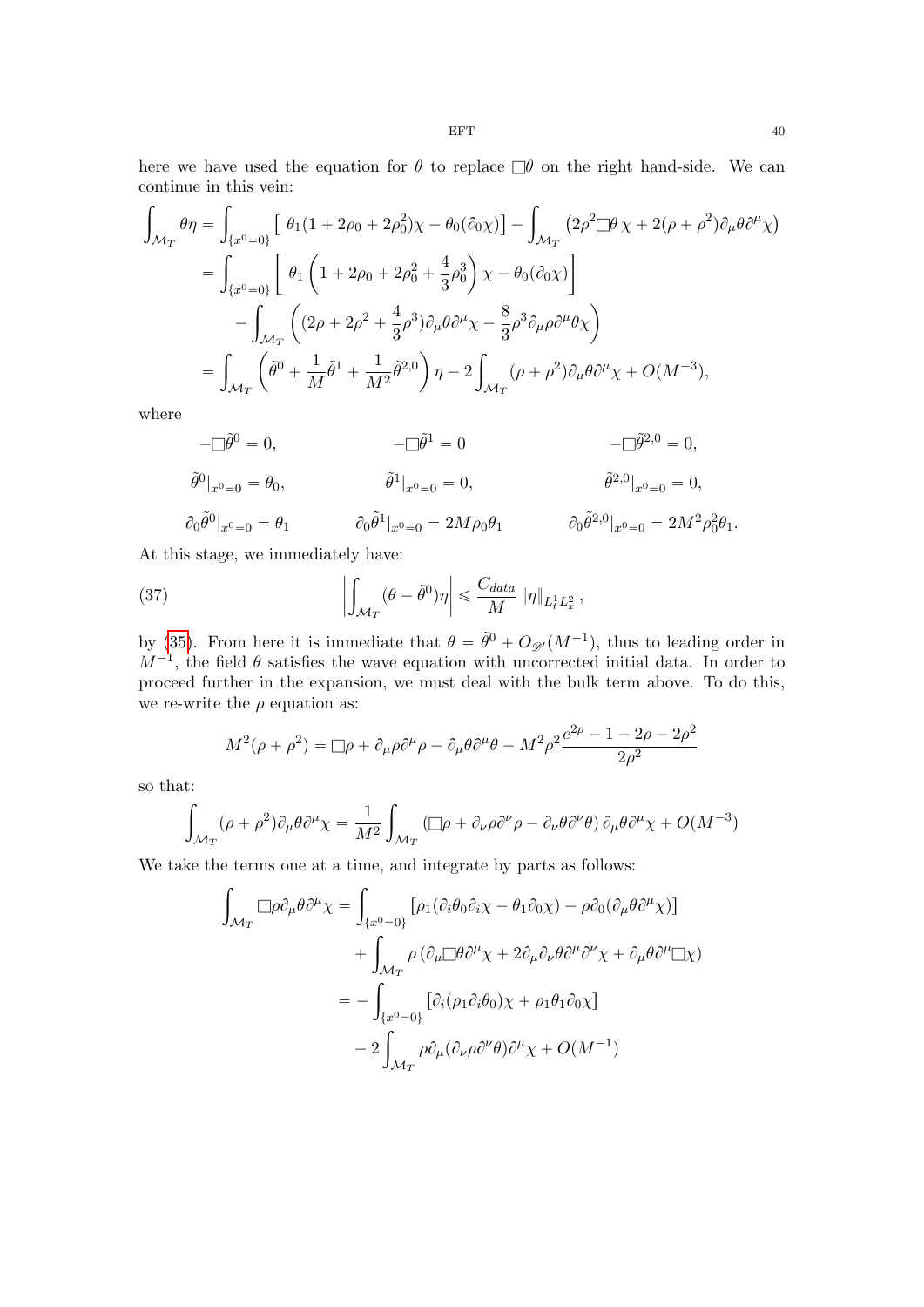The term on the last line we split and again integrate by parts to obtain: <sup>2</sup>

$$
-2\int_{\mathcal{M}_T} \rho \partial_\mu (\partial_\nu \rho \partial^\nu \theta) \partial^\mu \chi = \int_{\mathcal{M}_T} \left( \frac{1}{2} \partial_\mu \rho \partial^\mu \rho \partial_\nu \theta \partial^\nu \chi - \frac{3}{2} \rho \Box \rho \partial_\mu \theta \partial^\mu \chi \right) + \int_{\mathcal{M}_T} \left( \frac{1}{2} \partial_\sigma \rho \partial_\tau \rho - \frac{3}{2} \rho \partial_\sigma \partial_\tau \rho \right) \partial_\nu \theta \partial_\mu \chi (g^{\sigma \mu} g^{\tau \nu} - g^{\sigma \tau} g^{\mu \nu}) + O(M^{-1})
$$

Now, we note that the term on the bottom line contains terms with at most one  $\partial_0$ derivative acting on  $\rho$  multiplied by  $\rho$  with at most spatial derivatives acting on it, so we see that it is in fact  $O(M^{-1})$ . Thus using the equation for  $\rho$  to replace  $\Box \rho$  we have

$$
-2\int_{\mathcal{M}_T} \rho \partial_\mu (\partial_\nu \rho \partial^\nu \theta) \partial^\mu \chi = -\int_{\mathcal{M}_T} \left( \frac{1}{2} (\partial_0 \rho)^2 + \frac{3}{2} M^2 \rho^2 \partial^\mu \rho \right) \partial_\nu \theta \partial^\nu \chi + O(M^{-1})
$$

Thus, we have:

$$
\int_{\mathcal{M}_T} (\Box \rho + \partial_{\nu} \rho \partial^{\nu} \rho) \, \partial_{\mu} \theta \partial^{\mu} \chi = - \int_{\{x^0 = 0\}} [\partial_i (\rho_1 \partial_i \theta_0) \chi + \rho_1 \theta_1 \partial_0 \chi] - \frac{3}{2} \int_{\mathcal{M}_T} ((\partial_0 \rho)^2 + M^2 \rho^2) \, \partial_{\mu} \theta \partial^{\mu} \chi + O(M^{-1})
$$

Now, by Lemma 19 we can replace 
$$
(\partial_0 \rho)^2 + M^2 \rho^2
$$
 with  $2\varepsilon$  to obtain:  
\n
$$
\int_{\mathcal{M}_T} (\Box \rho + \partial_\nu \rho \partial^\nu \rho) \partial_\mu \theta \partial^\mu \chi = - \int_{\{x^0 = 0\}} [\partial_i (\rho_1 \partial_i \theta_0) \chi + \rho_1 \theta_1 \partial_0 \chi] - 3 \int_{\mathcal{M}_T} \varepsilon \partial_\mu \theta \partial^\mu \chi + O(M^{-1})
$$

At the moment,  $\theta$  still appears on the right-hand side. In order to remove this, we note that the argument leading to [\(37\)](#page-39-0) did not require that  $\eta$  vanishes near  $x^0 = 0$ , only

near 
$$
x^0 = T
$$
. Accordingly, we have (since the Cauchy data for  $\theta$  and  $\tilde{\theta}^0$  agree):  

$$
\int_{\mathcal{M}_T} \varepsilon \partial_\mu (\theta - \tilde{\theta}^0) \partial^\mu \chi = - \int_{\mathcal{M}_T} (\theta - \tilde{\theta}^0) \partial_\mu (\varepsilon \partial^\mu \chi) = O(M^{-1}).
$$

Thus

$$
\int_{\mathcal{M}_T} \varepsilon \partial_\mu \theta \partial^\mu \chi = \int_{\mathcal{M}_T} \varepsilon \partial_\mu \tilde{\theta}^0 \partial^\mu \chi + O(M^{-1})
$$
  
= 
$$
\int_{\{x^0 = 0\}} \varepsilon \theta_1 \chi - \int_{\mathcal{M}_T} \partial_\mu \left( \varepsilon \partial_\mu \tilde{\theta}^0 \right) \chi + O(M^{-1})
$$

Finally then, we have established:

$$
-2\int_{\mathcal{M}_T} (\Box \rho + \partial_{\nu} \rho \partial^{\nu} \rho) \partial_{\mu} \theta \partial^{\mu} \chi = 2\int_{\{x^0 = 0\}} [(\partial_i (\rho_1 \partial_i \theta_0) + 3\varepsilon \theta_1) \chi + (\rho_1 \theta_1) \partial_0 \chi] -6\int_{\mathcal{M}_T} \partial_{\mu} (\varepsilon \partial_{\mu} \tilde{\theta}^0) \chi + O(M^{-1}) = \int_{\mathcal{M}_T} \tilde{\theta}^{2,1} \eta + O(M^{-1})
$$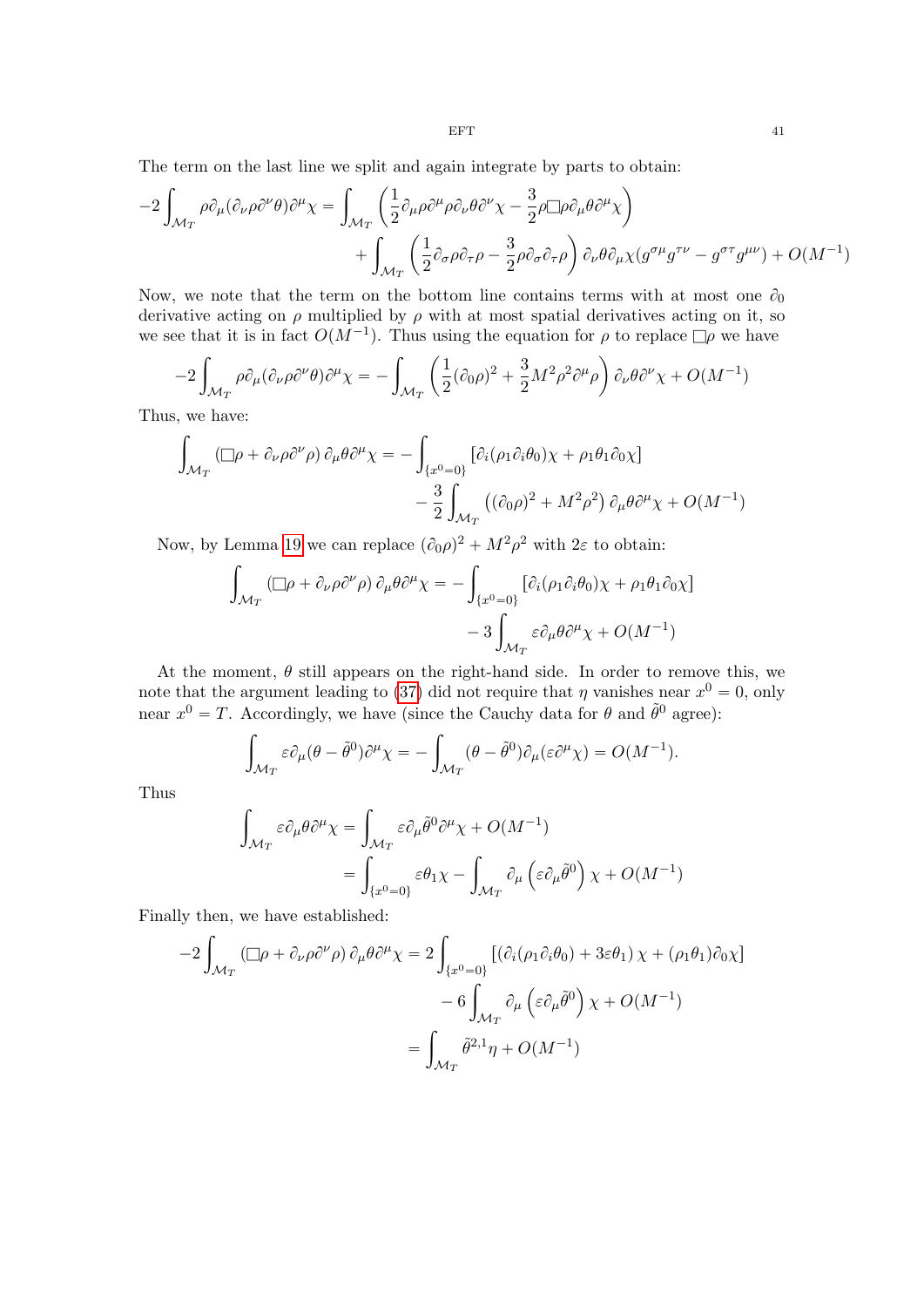where:

$$
-\Box \tilde{\theta}^{2,1} = -6\partial_{\mu} \left( \varepsilon \partial_{\mu} \tilde{\theta}^{0} \right),
$$

$$
\tilde{\theta}^{2,1} |_{x^{0}=0} = -2\rho_{1} \theta_{1},
$$

$$
\partial_0 \tilde{\theta}^{2,1}|_{x^0=0} = 2\partial_i(\rho_1 \partial_i \theta_0) + 6\varepsilon \theta_1.
$$

The final term we need to consider is:

$$
2\int_{\mathcal{M}_T} \partial_{\nu} \theta \partial^{\nu} \theta \partial_{\mu} \theta \partial^{\mu} \chi
$$

By a similar argument to that above, we have:

$$
2\int_{\mathcal{M}_T} \partial_{\nu} \theta \partial^{\nu} \theta \partial_{\mu} \theta \partial^{\mu} \chi = 2 \int_{\mathcal{M}_T} \partial_{\nu} \tilde{\theta}^0 \partial^{\nu} \tilde{\theta}^0 \partial_{\mu} \tilde{\theta}^0 \partial^{\mu} \chi + O(M^{-1})
$$
  
\n
$$
= -2 \int_{\mathcal{M}_T} \partial^{\mu} \left( \partial_{\nu} \tilde{\theta}^0 \partial^{\nu} \tilde{\theta}^0 \partial_{\mu} \tilde{\theta}^0 \right) \chi - 2 \int_{\{x^0 = 0\}} (\theta_1^2 - \partial_i \theta_0 \partial^i \theta_0) \theta_1 \chi + O(M^{-1})
$$
  
\n
$$
= \int_{\mathcal{M}_T} \tilde{\theta}^{2,2} \eta + O(M^{-1})
$$

where:

$$
-\Box \tilde{\theta}^{2,2} = -2\partial^{\mu} \left( \partial_{\nu} \tilde{\theta}^{0} \partial^{\nu} \tilde{\theta}^{0} \partial_{\mu} \tilde{\theta}^{0} \right),
$$

$$
\tilde{\theta}^{2,2}|_{x^{0}=0} = 0,
$$

$$
\partial_0 \tilde{\theta}^{2,2}|_{x^0=0} = 2(\partial_i \theta_0 \partial^i \theta_0 - \theta_1^2)\theta_1.
$$

Combining all of the results above, we have established Theorem [9.](#page-14-0)

## 7. Numerical Verification

<span id="page-41-0"></span>7.1. Testing Theorem [4.](#page-10-0) We have performed some basic numerics to confirm our analytical results above. We investigated how well solutions to the equation

<span id="page-41-1"></span>(38) 
$$
-\Box \tilde{\theta} = \frac{2}{M^2} \partial^{\mu} (-\partial_{\mu} \tilde{\theta} \cdot \partial^{\mu} \tilde{\theta}) \partial_{\mu} \tilde{\theta},
$$

approximate true solutions to the coupled  $\rho$ ,  $\theta$  equation.

Firstly, for a particular choice of initial data  $\theta_0$ ,  $\theta_1$  for the  $\theta$  field, using Mathematica's built-in numerical routines, we solved [\(38\)](#page-41-1) for  $(x, t) \in [0, 1] \times [0, 2]$  with initial conditions  $\tilde{\theta}|_{\{x^0=0\}} = \theta_0, \partial_0 \tilde{\theta}|_{\{x^0=0\}} = \theta_1$  and periodic boundary conditions.

Then we solved  $(2)$ ,  $(3)$  with periodic boundary conditions on the same domain, with  $\theta|_{\{\mathcal{X}^0=0\}} = \theta_0, \partial_0 \theta|_{\{\mathcal{X}^0=0\}} = \theta_1$ , and initial conditions:

1) 
$$
\rho|_{\{x^0=0\}} = \partial_0 \rho|_{\{x^0=0\}} = 0
$$
,

2)  $\rho|_{\{x^0=0\}} = M^{-2}(\theta_1^2 - \partial_i \theta_0 \partial_i \theta_0), \ \partial_0 \rho|_{\{x^0=0\}} = (60/M)^2(1 + \sin(2\pi x)),$ 

$$
3) \ \rho|_{\{x^0=0\}} = M^{-2}(\theta_1^2 - \partial_i \theta_0 \partial_i \theta_0), \ \partial_0 \rho|_{\{x^0=0\}} = 2M^{-2}(\theta_1 \partial_x \partial_x \theta_0 - \partial_x \theta_0 \partial_x \theta_1).
$$

These choices of initial condition for the  $\rho$  field are such that we have a bound for  $N_{k,1}$ ,  $N_{k,2}$ ,  $N_{k,3}$  respectively, which is uniform in M. The reason for the slightly strange choice in 2) is that within the range of  $M$  available to us numerically, it seems to be difficult to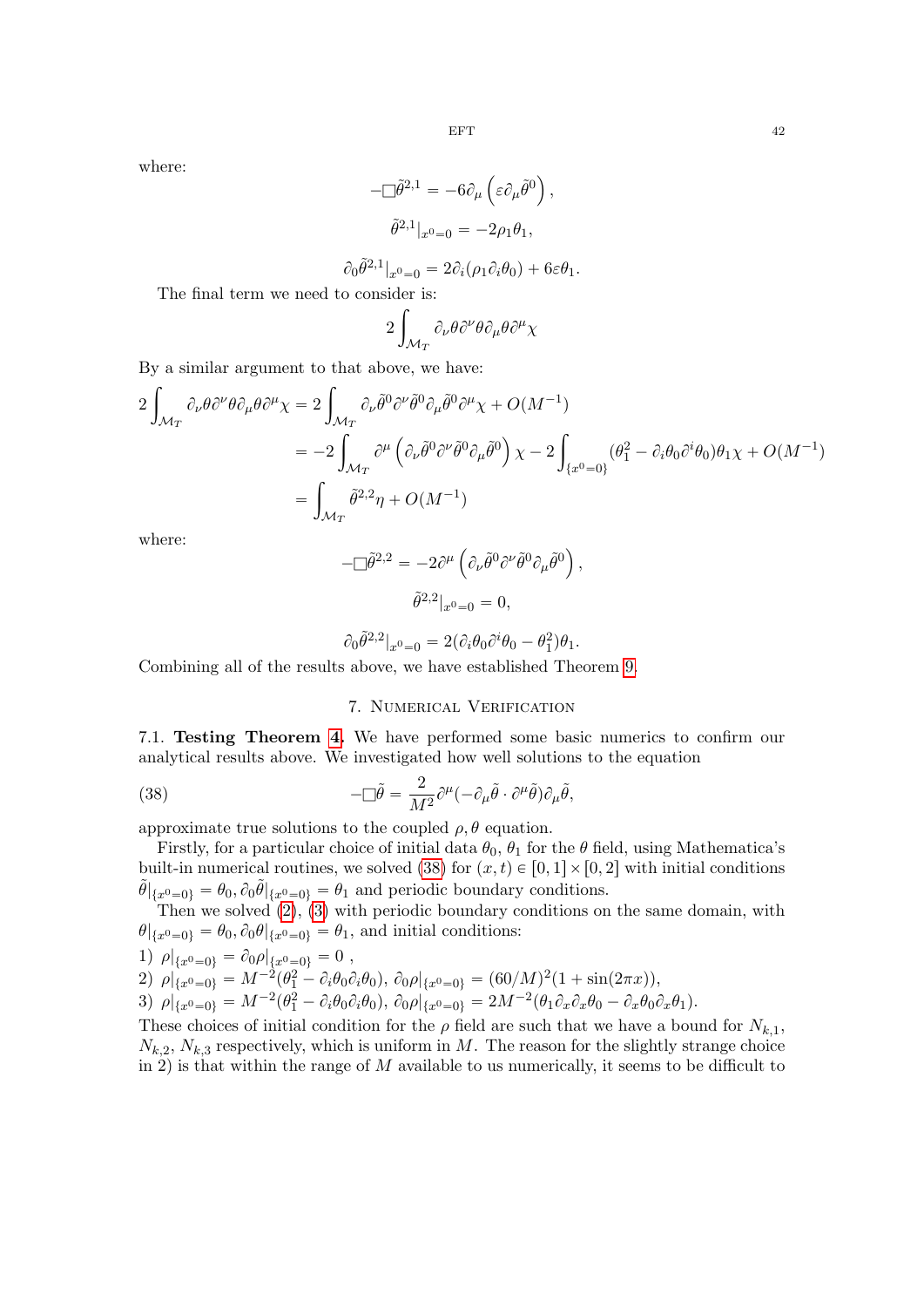

<span id="page-42-0"></span>Figure 1. Initial conditions chosen for numerical evolution to test Proposition [7](#page-12-2)

distinguish between 2) and 3) if we choose (for example)  $\partial_0 \rho |_{\{x^0=0\}} = 0$ . The particular choices of  $\theta_0$  and  $\theta_1$ , as well as the initial data for  $\rho$  in case 3) are plotted in Figure [1.](#page-42-0)

To capture the error that we make by using [\(38\)](#page-41-1) in place of the full system, we computed for each choice of initial condition for  $\rho$ :

$$
e = \sqrt{\int_0^1 dx \left| \theta - \tilde{\theta} \right|_{t=0.7}^2}.
$$

In this way we estimate the  $C_t^0 L_x^2$  norm by sampling at a particular time.

Figure [2](#page-43-0) shows a plot of  $e_1, e_2, e_3$ , the error corresponding to choices 1, 2, 3 above, against  $M$  for a range of values with a log-log scale together with fit lines corresponding to  $e_l \sim M^{-l-1}$ . We see that the numerics appear to be consistent with the results of Theorem [4.](#page-10-0) This emphasises that the expansion for the field  $\rho$  in terms of  $\theta$  must hold on the initial data if one wishes the EFT solution to approximate the true solutions at higher orders.

7.2. Testing Theorem [9.](#page-14-0) Using Mathematica's built-in numerical routines, we have solved the coupled system of equations [\(2\)](#page-5-1), [\(3\)](#page-5-2) for  $(x, t) \in [0, 1] \times [0, 2]$  with periodic boundary conditions and initial conditions shown in Figure [3.](#page-44-1) We then computed the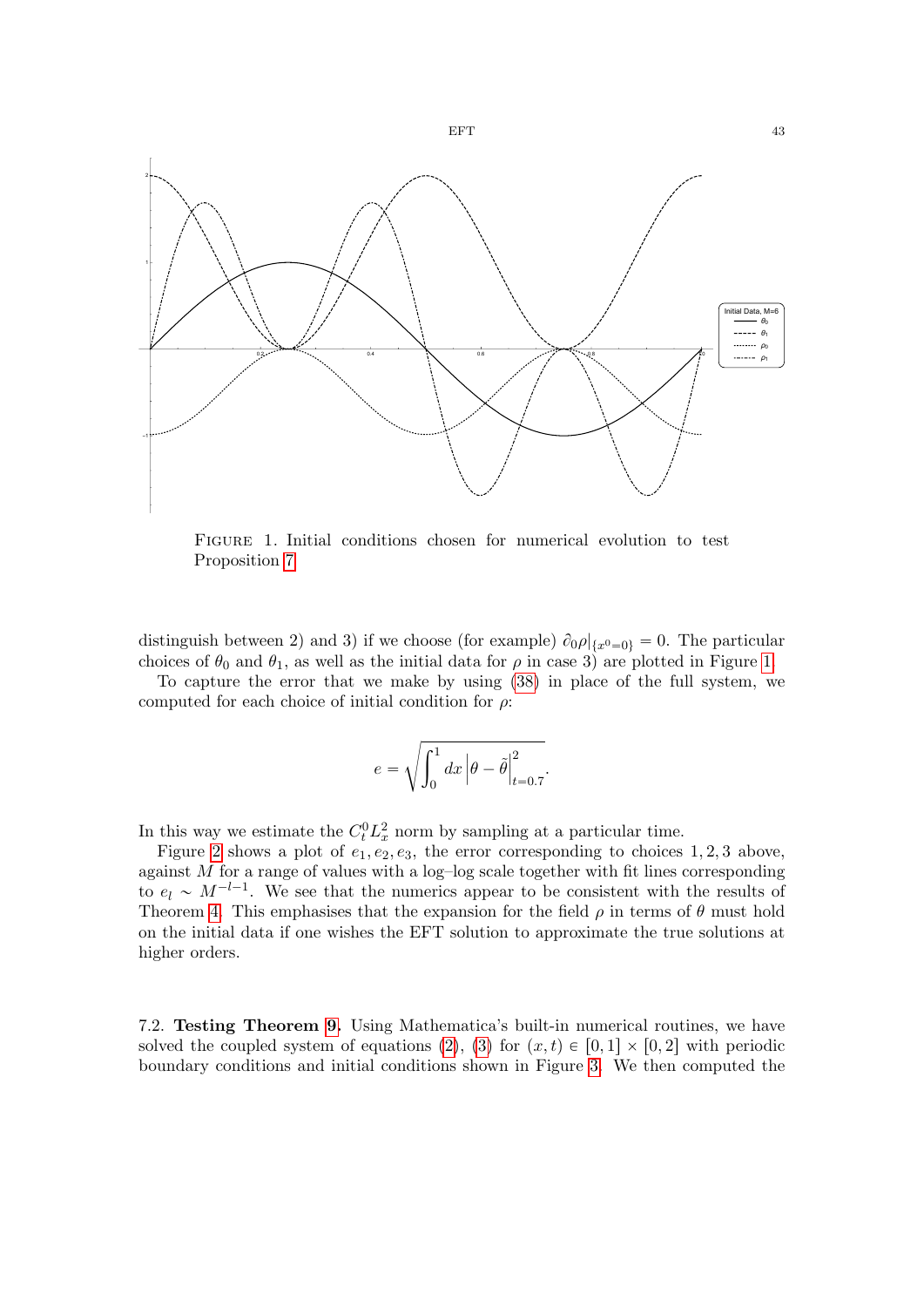

FIGURE 2. Numerical computation of the errors (y-axis) for different values of  $M$  (x-axis) for the EFT approach

ˇ

error terms:

<span id="page-43-0"></span>
$$
e_0 = \left| \int_{t_1}^{t_2} dt \int_{x_1}^{x_2} dx (\theta - \tilde{\theta}^0) \eta \right|
$$
  
\n
$$
e_1 = \left| \int_{t_1}^{t_2} dt \int_{x_1}^{x_2} dx (\theta - \tilde{\theta}^0 - M^{-1} \tilde{\theta}^1) \eta \right|
$$
  
\n
$$
e_2 = \left| \int_{t_1}^{t_2} dt \int_{x_1}^{x_2} dx (\theta - \tilde{\theta}^0 - M^{-1} \tilde{\theta}^1 - M^{-2} \tilde{\theta}^2) \eta \right|
$$
  
\n
$$
\hat{e}_2 = \left| \int_{t_1}^{t_2} dt \int_{x_1}^{x_2} dx (\theta - \hat{\theta}^2) \eta \right|
$$
  
\n
$$
\hat{e}_2^{EFT} = \left| \int_{t_1}^{t_2} dt \int_{x_1}^{x_2} dx (\theta - \tilde{\theta}) \eta \right|
$$

Here  $\tilde{\theta}^0$ ,  $\tilde{\theta}^1$ ,  $\tilde{\theta}^2$  were computed by numerically solving [\(15\)](#page-13-1), [\(16\)](#page-14-1) with the appropriate initial data and  $\hat{\theta}^2$  by solving [\(17\)](#page-14-2).  $\theta^{EFT}$  was computed by numerically solving the naive EFT equation to second order [\(38\)](#page-41-1) with the same initial conditions.

The weight function  $\eta$  was given by:

ˇ

$$
\eta(x,t) = n(x - x_1)(x_2 - x)(t - t_1)(t_2 - t)
$$

with the normalisation factor, *n*, chosen to make  $\int \eta = 1$ . In view of the fact we see at most one derivative of  $\eta$  appearing in the errors in §[6.2,](#page-37-1) this choice of  $\eta$  is sufficiently regular for our purposes. We chose  $x_1 = 0.3, x_2 = 0.4, t_1 = 1.2, t_2 = 1.3$ , so that our average is taken over a  $0.1 \times 0.1$  window in space-time. Our results appear to be robust to changes in initial data or the size and location of the averaging window, however we do not claim to have undertaken a fully systematic numerical exploration of the system.

Figure [4](#page-45-12) shows the error terms for various values of  $M$ , plotted on a log-log scale, together with fit lines corresponding to powers of  $M$ . The numerics appear consistent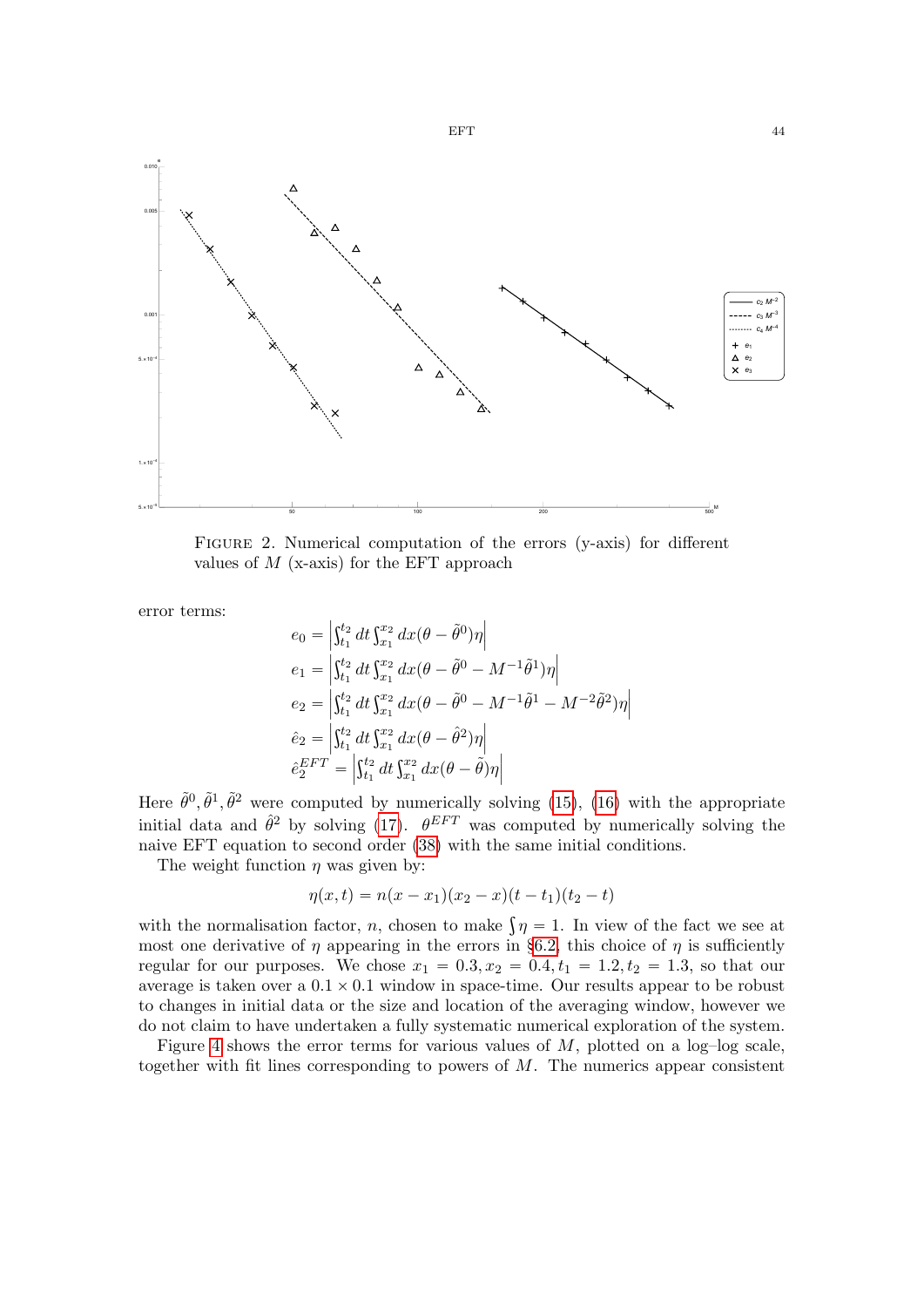

<span id="page-44-1"></span>Figure 3. Initial conditions chosen for numerical evolution to test Theorem [9](#page-14-0)

with our expectation that  $e_i \sim M^{-i-1}$  and  $\hat{e}_2 \sim M^{-3}$ . We also see clearly that the naive second-order corrected EFT [\(38\)](#page-41-1) offers no real improvement over the uncorrected EFT (equivalent to  $\tilde{\theta}^0$ ) in this regime where the field  $\rho$  is not assumed to satisfy the EFT expansion at the level of initial data. This emphasises once again our results above that the EFT expansion is only valid when initial data are chosen appropriately.

We observe that the nonlinear approximant  $\hat{\theta}^2$  appears to give a better approximation than the iterated linear approximant  $\tilde{\theta}^0 + M^{-1} \tilde{\theta}^1 + M^{-2} \tilde{\theta}^2$ . Given that we have not considered a wide range of initial data, this may simply be an artefact of the choice of initial conditions. One could also imagine that this is a result of compounding numerical errors for the iterated approximant by solving three linear equations rather than one nonlinear equation, however experimentation with the numerical routines (modifying step-size, accuracy goals) does not appear to support this conclusion. We note also that the second order approximations appear noisier than the lower order approximations. This is likely due to the fact that the improvement in accuracy at this level comes about through cancellation in the averaging integral, which can be difficult to capture numerically.

Our numerical testing of Theorem [4](#page-10-0) and Theorem [9](#page-14-0) give us confidence that the analysis above has been carried out correctly, and moreover that the powers of M obtained in our estimates are sharp.

#### **REFERENCES**

<span id="page-44-0"></span>[1] C. Burgess, "Quantum gravity in everyday life: General relativity as an effective field theory," Living Rev. Rel. 7 (2004) 5–56, [gr-qc/0311082](http://xxx.lanl.gov/abs/gr-qc/0311082).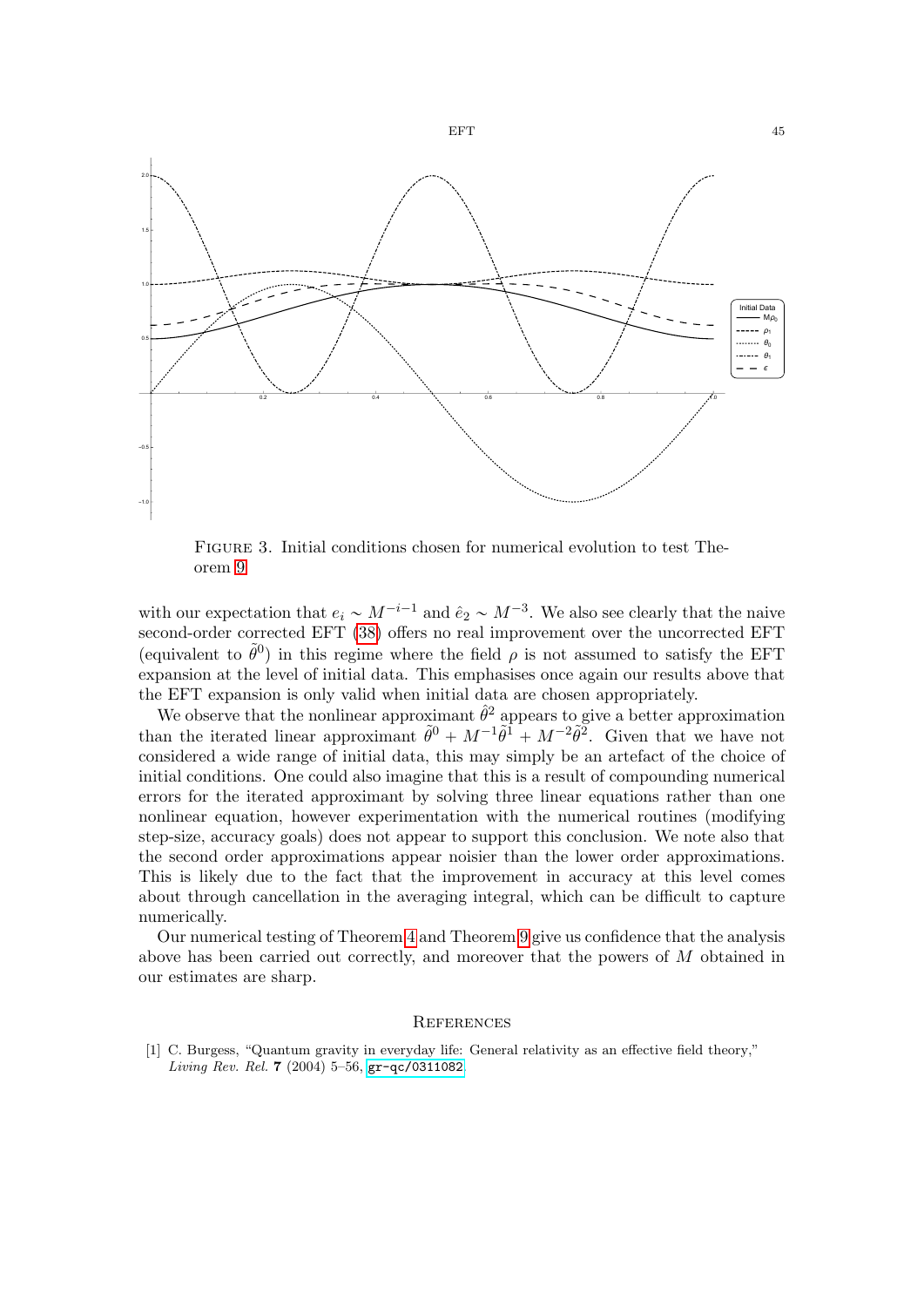

<span id="page-45-12"></span>FIGURE 4. Numerical computation of the errors (y-axis) for different values of  $M$  (x-axis) for the averaging approach

- <span id="page-45-0"></span>[2] J. Z. Simon, "Higher Derivative Lagrangians, Nonlocality, Problems and Solutions," Phys. Rev. D 41 (1990) 3720.
- <span id="page-45-1"></span>[3] E. E. Flanagan and R. M. Wald, "Does back reaction enforce the averaged null energy condition in semiclassical gravity?," Phys. Rev. D 54 (1996) 6233–6283, [gr-qc/9602052](http://xxx.lanl.gov/abs/gr-qc/9602052).
- <span id="page-45-2"></span>[4] C. P. Burgess and M. Williams, "Who you gonna call? Runaway ghosts, higher derivatives and time-dependence in EFTs," Journal of High Energy Physics 2014 (2014), no. 8 74.
- <span id="page-45-3"></span>[5] A. R. Solomon and M. Trodden, "Higher-derivative operators and effective field theory for general scalar-tensor theories," JCAP 02 (2018) 031, [1709.09695](http://xxx.lanl.gov/abs/1709.09695).
- <span id="page-45-4"></span>[6] G. Allwright and L. Lehner, "Towards the nonlinear regime in extensions to GR: assessing possible options," Class. Quant. Grav. 36 (2019), no. 8 084001, [1808.07897](http://xxx.lanl.gov/abs/1808.07897).
- <span id="page-45-5"></span>[7] J. Ginibre and G. Velo, "The global Cauchy problem for the non linear Klein-Gordon equation," Mathematische Zeitschrift 189 (1985), no. 4 487–505.
- <span id="page-45-6"></span>[8] J. Shatah, "Weak solutions and development of singularities of the SU(2)  $\sigma$ -model," Communications on Pure and Applied Mathematics 41 (1988), no. 4 459–469, [https://onlinelibrary.wiley.com/doi/pdf/10.1002/cpa.3160410405](http://xxx.lanl.gov/abs/https://onlinelibrary.wiley.com/doi/pdf/10.1002/cpa.3160410405).
- <span id="page-45-7"></span>[9] H. Rubin and P. Ungar, "Motion under a strong constraining force," Communications on Pure and Applied Mathematics  $10$  (1957), no. 1 65–87.
- [https://onlinelibrary.wiley.com/doi/pdf/10.1002/cpa.3160100103](http://xxx.lanl.gov/abs/https://onlinelibrary.wiley.com/doi/pdf/10.1002/cpa.3160100103).
- <span id="page-45-8"></span>[10] R. L. Jerrard, "Vortex dynamics for the ginzburg-landau wave equation," Calculus of Variations and Partial Differential Equations 9 (1999), no. 1 1–30.
- <span id="page-45-9"></span>[11] S. Machihara, K. Nakanishi, and T. Ozawa, "Nonrelativistic limit in the energy space for nonlinear Klein-Gordon equations," Mathematische Annalen 322 (2002), no. 3 603–621.
- <span id="page-45-10"></span>[12] C.-K. Lin and K.-C. Wu, "Singular Limits of the Klein-Gordon Equation," Archive for Rational Mechanics and Analysis  $197$  (2010), no. 2 689-711.
- <span id="page-45-11"></span>[13] A. Adams, N. Arkani-Hamed, S. Dubovsky, A. Nicolis, and R. Rattazzi, "Causality, analyticity and an IR obstruction to UV completion," JHEP 10 (2006) 014, [hep-th/0602178](http://xxx.lanl.gov/abs/hep-th/0602178).